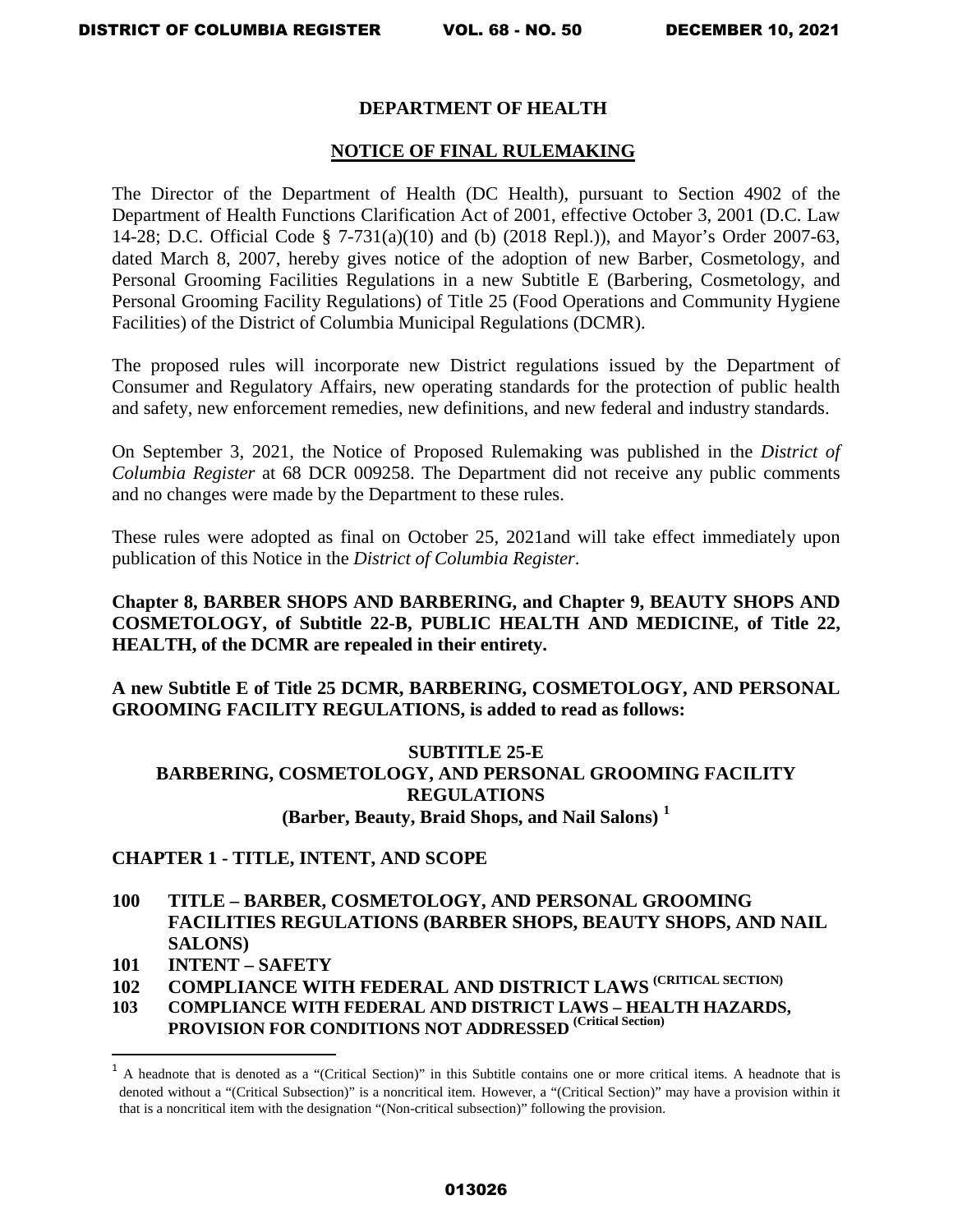**CHAPTER 2 - SUPERVISION AND TRAINING, OPERATING PROCEDURES, AND RECORDKEEPING REQUIREMENTS** 

- **200 LICENSEES' RESPONSIBILITIES QUALIFICATIONS AND TRAINING (CRITICAL SECTION)**
- **201 PREVENTING CONTAMINATION FROM PERSONNEL (CRITICAL SECTION)**
- **202 PREVENTING CONTAMINATION SINGLE-USE, MULTI-USE, AND DISPOSABLE ITEMS (CRITICAL SECTION)**
- **203 PREVENTING CONTAMINATION REUSABLE INSTRUMENTS, EQUIPMENT, ENVIRONMENTAL SURFACES, AND DISINFECTING PROCEDURES (CRITICAL SECTION)**
- **204 PREVENTING CONTAMINATION WASTE HANDLING AND DISPOSAL (CRITICAL SECTION)**
- **205 PREVENTING CONTAMINATION INFECTION PREVENTION AND EXPOSURE CONTROL PLAN (CRITICAL SECTION)**
- **206 PREVENTING CONTAMINATION SOILED LINENS, SEPARATION, AND CLEANING (CRITICAL SECTION)**
- **207 PREVENTING CONTAMINATION REUSABLE INSTRUMENTS AND STERILIZATION PROCEDURES (CRITICAL SECTION)**
- **208 MAINTENANCE RECORDS DRY HEAT STERILIZERS (CRITICAL SECTION)**
- **209 MAINTENANCE RECORDS STERILIZERS (CRITICAL SECTION)**
- **210 RECORDS OF ACQUISITIONS DISPOSABLES, SINGLE-USE, PRE-STERILIZED INSTRUMENTS, AND RECORD RETENTION (CRITICAL SECTION)**
- **211 RECORDKEEPING REQUIREMENTS CONFIDENTIAL, PERSONNEL FILES (CRITICAL SECTION)**
- **212 RECORDKEEPING REQUIREMENTS REPORTS OF INFECTION OR ALLERGIC REACTIONS, STANDARD OPERATING PROCEDURES (SOPS), EMERGENCY CONTACTS, AND RECORD RETENTION (CRITICAL SECTION)**

**CHAPTER 3 - STRUCTURE, DESIGN, OPERATING SYSTEMS, AND MAINTENANCE**

- **300 DESIGN AND CONSTRUCTION BUILDING MATERIALS AND**  WORKMANSHIP (CRITICAL SECTION)
- **301 DESIGN AND CONSTRUCTION PROTECTIVE PHYSICAL BARRIERS (CRITICAL SECTION)**
- **302 PHYSICAL STRUCTURE PRIVATE ACCOMMODATIONS**
- **303 PHYSICAL STRUCTURE DESIGNATED AREAS FOR PERSONNEL**
- **304 PHYSICAL STRUCTURE ACCESS, PROHIBITED USE**
- **305 OPERATING SYSTEMS PLUMBING SYSTEM, DESIGN, WATER CAPACITY AND QUANTITY, AND AVAILABILITY (CRITICAL SECTION)**
- **306 OPERATING SYSTEMS PLUMBING SYSTEM, SINKS, WATER TEMPERATURE AND FLOW (CRITICAL SECTION)**
- **307 OPERATING SYSTEMS AND DESIGN ─ PLUMBING SYSTEM, TOILET**  FACILITIES, REQUIRED SIGNAGE (CRITICAL SECTION)
- **308 OPERATING SYSTEMS AND DESIGN HEATING AND VENTILATION SYSTEMS**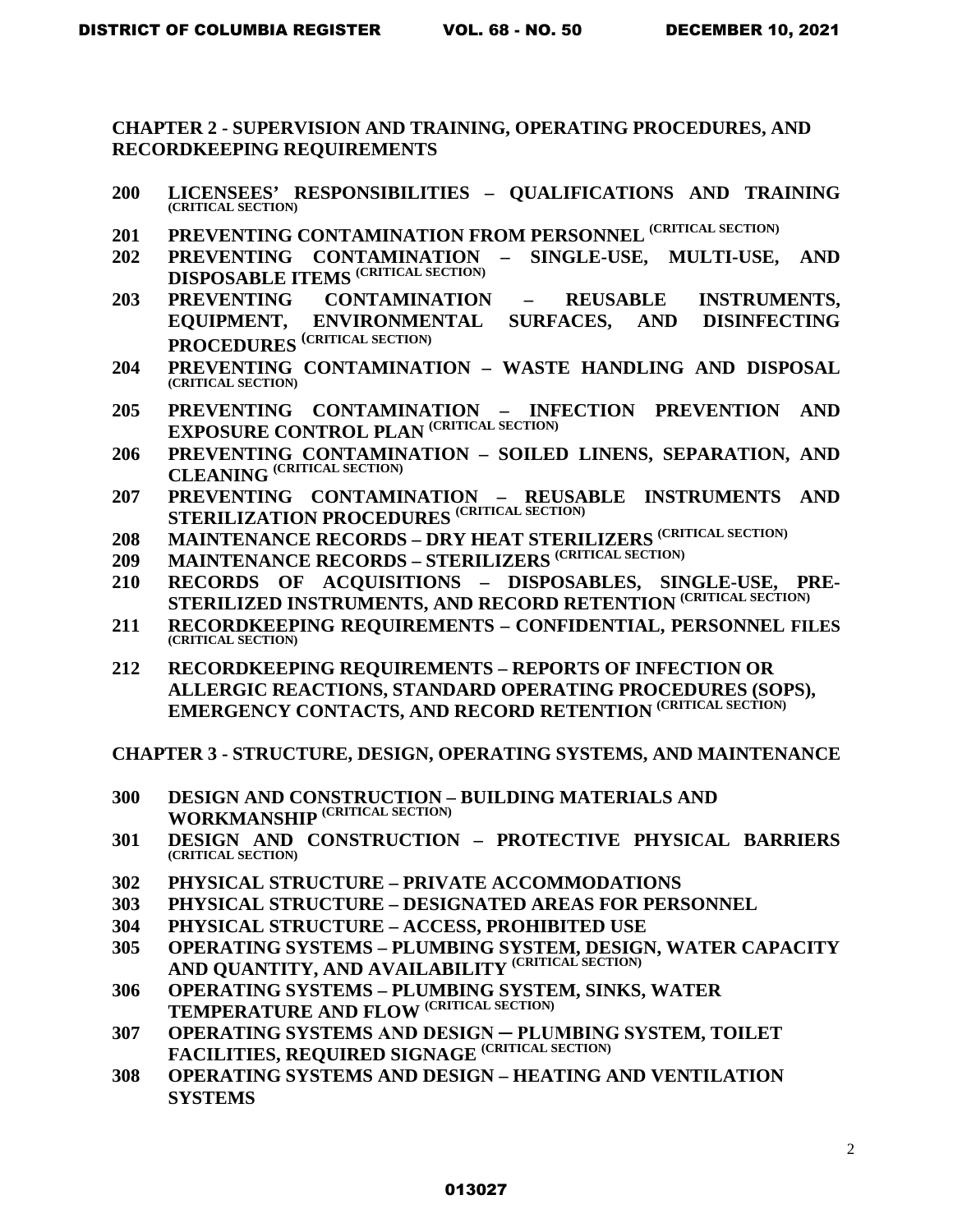- **309 OPERATING SYSTEMS AND DESIGN MECHANICAL AND VENTILATION SYSTEMS, DESIGN AND OPERATION, BALANCING AND LOCATION**
- **310 OPERATING SYSTEMS AND DESIGN PREVENTING CONTAMINATION FROM MAKE-UP AIR INTAKE AND EXHAUST VENTS**

### **CHAPTER 4 - FACILITY MAINTENANCE**

- **400 FACILITY MAINTENANCE TOILETS AND URINALS, CLEANABILITY, ACCESSIBILITY AND LOCATION, AND RESTRICTIONS (CRITICAL SECTION)**
- **401 FACILITY MAINTENANCE LIGHTING REQUIREMENTS**
- **402 FACILITY MAINTENANCE REFUSE AND REMOVAL FREQUENCY**
- **403 FACILITY MAINTENANCE ─ REMOVAL OF UNNECESSARY ITEMS, LITTER, AND CONTROLLING AND REMOVING PESTS, AND ANIMAL PROHIBITION (CRITICAL SECTION)**
- **404 FACILITY MAINTENANCE PROFESSIONAL SERVICE CONTRACTS (CRITICAL SECTION)**

### **CHAPTER 5 - FACILITIES' OPERATIONAL REQUIREMENTS**

- **500 REQUIRED STANDARDS AND SUPPLIES BARBER, COSMETOLOGY, AND PERSONAL GROOMING FACILITIES AND OPERATIONS**
- **501 ADDITIONAL STANDARDS AND SUPPLIES BARBER FACILITIES AND OPERATIONS**
- **502 ADDITIONAL STANDARDS AND SUPPLIES NAIL SALONS AND OPERATIONS**
- **503 ADDITIONAL STANDARDS AND SUPPLIES ELECTROLOGY**
- **504 ADDITIONAL STANDARDS AND SUPPLIES FACIAL HAIR THREADING, EYELASH EXTENSION, EYEBROW TINTING, AND SIMILAR TRENDING COSMETOLOGY FACILITIES**

### **CHAPTER 6 - APPLICATION AND LICENSURE REQUIREMENTS**

- **600 LICENSE AND CERTIFICATE OF OCCUPANCY REQUIREMENTS (CRITICAL SECTION)**
- **601 APPLICATION PROCEDURES AND ISSUANCE OF FACILITY LICENSE**
- **EXISTING FACILITIES, LICENSE RENEWAL, AND CHANGE OF OWNERSHIP**
- **602 APPLICATION PROCEDURES FOR FACILITY LICENSE CONTENT OF THE APPLICATION PACKET**
- **603 APPLICATION PROCEDURES DENIAL OF FACILITY LICENSE, NOTICE**
- **604 ISSUANCE OF FACILITY LICENSE REQUIRED PLAN REVIEWS AND APPROVALS**
- **605 ISSUANCE OF NEW AND RENEWAL FACILITY LICENSES EXISTING FACILITY, NEW CONSTRUCTION, AND RENOVATION OF BARBER, COSMETOLOGY, AND PERSONAL GROOMING FACILITIES**
- **606 ISSUANCE OF FACILITY LICENSE NOTICE OF OPENINGS, AND DISCONTINUANCE OF OPERATIONS**
- **607 FACILITY LICENSES AND PERMITS NOT TRANSFERABLE**
- **608 REQUIRED POSTINGS**
- **609 ACCESS AND INSPECTIONS DEPARTMENT'S RIGHT OF ENTRY (CRITICAL SECTION)**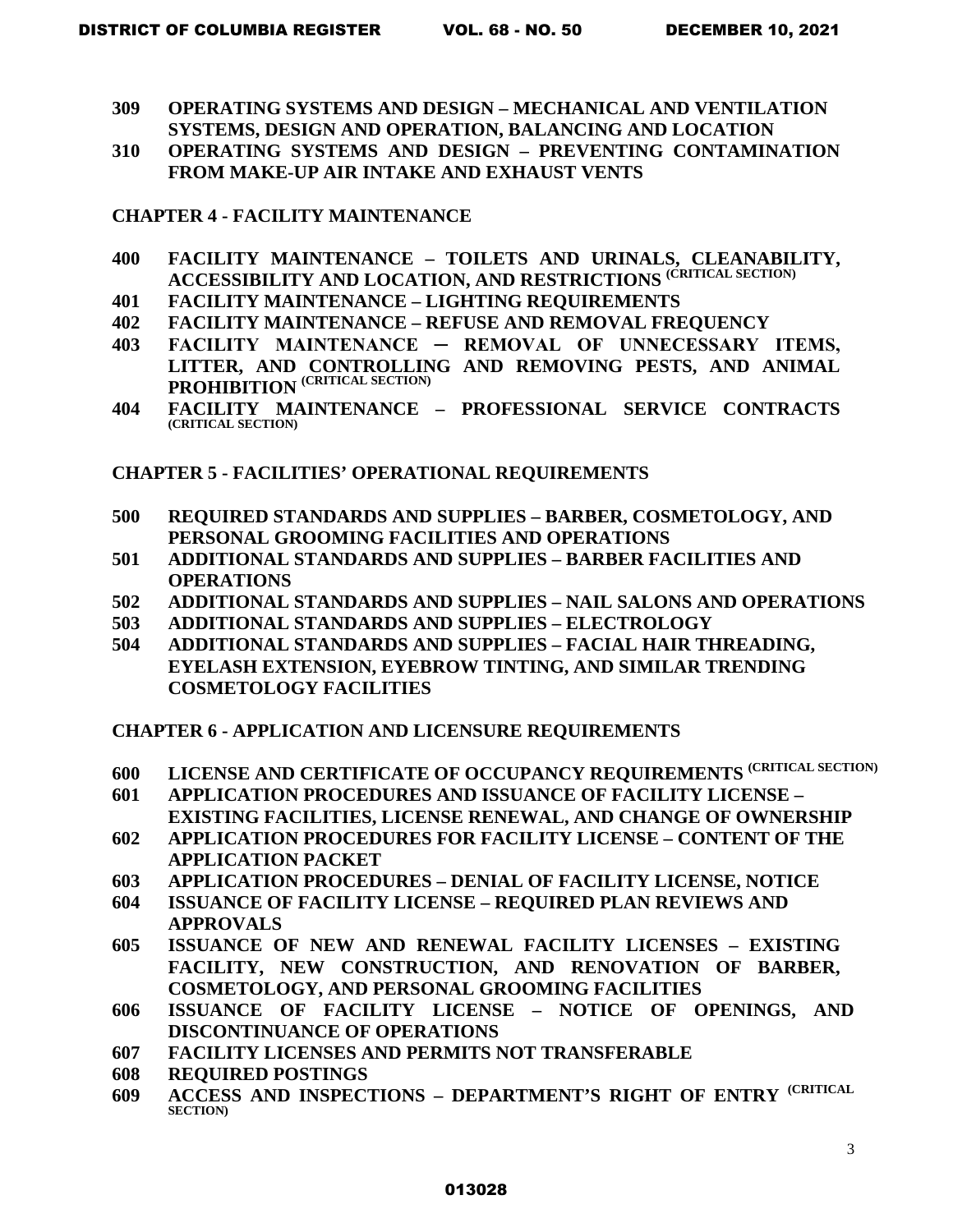- **610 REPORT OF FINDINGS SPECIFYING TIME FRAME FOR CORRECTIONS**
- **611 REPORT OF FINDINGS ISSUING REPORT AND OBTAINING ACKNOWLEDGMENT OF RECEIPT**
- **612 REPORT OF FINDINGS REFUSAL TO SIGN ACKNOWLEDGMENT**
- **613 REPORT OF FINDINGS PUBLIC INFORMATION, RECORDS RETENTION**
- **614 IMMINENT HEALTH HAZARDS CEASING FACILITY OPERATIONS AND EMERGENCY REPORTING (CRITICAL SECTION)**
- **615 IMMINENT HEALTH HAZARD RESTORATION OF FACILITY OPERATIONS (CRITICAL SECTION)**
- **616 REQUEST FOR REINSPECTION**
- **617 CRITICAL VIOLATIONS TIME FRAME FOR CORRECTION**
- **618 CRITICAL VIOLATIONS ADMINISTRATIVE REMEDIES FOR NON-COMPLIANCE**
- **619 NONCRITICAL VIOLATIONS TIME FRAME FOR CORRECTION**
- **620 NONCRITICAL VIOLATIONS ADMINISTRATIVE REMEDIES FOR NON-COMPLIANCE**
- **CHAPTER 7 ADMINISTRATIVE ENFORCEMENT ACTIONS AND ORDERS**
- **700 ADMINISTRATIVE ENFORCEMENT ACTION REMEDIES, AND COLLECTING, EXAMINING, SAMPLING, AND TESTING OF ENVIRONMENTAL SURFACES, AIR, CHEMICAL, AND PRODUCTS**
- **701 ADMINISTRATIVE ENFORCEMENT ACTION CONDEMNATION ORDER OR EMBARGO ORDER JUSTIFYING CONDITIONS AND REMOVAL OF EQUIPMENT, CHEMICALS, OR OTHER OPERATIONAL SUPPLIES**
- **702 ADMINISTRATIVE ENFORCEMENT ACTION CONDEMNATION OR EMBARGO ORDER, CONTENTS**
- **703 ADMINISTRATIVE ENFORCEMENT ACTION CONDEMNATION OR EMBARGO ORDER, OFFICIAL TAGGING OR MARKING OF EQUIPMENT, CHEMICALS, OR OTHER OPERATIONAL SUPPLIES**
- **704 ADMINISTRATIVE ENFORCEMENT ACTION CONDEMNATION OR EMBARGO ORDER, EQUIPMENT, CHEMICALS, OR OTHER OPERATIONAL SUPPLIES AND PRODUCTS MAY NOT BE USED OR MOVED**
- **705 ADMINISTRATIVE ENFORCEMENT ACTION CONDEMNATION OR EMBARGO ORDER, REMOVING THE OFFICIAL TAG OR MARKING**
- **706 ADMINISTRATIVE ENFORCEMENT ACTION CONDEMNATION OR EMBARGO ORDER, WARNING OR INFORMAL CONFERENCE NOT REQUIRED**
- **707 ADMINISTRATIVE ENFORCEMENT ACTION SUMMARY SUSPENSION OF FACILITY LICENSE, CONDITIONS WARRANTING ACTION**
- **708 ADMINISTRATIVE ENFORCEMENT ACTION CONTENTS OF SUMMARY SUSPENSION NOTICE**
- **709 ADMINISTRATIVE ENFORCEMENT ACTION SUMMARY SUSPENSION, WARNING OR INFORMAL CONFERENCE NOT REQUIRED**
- **710 ADMINISTRATIVE ENFORCEMENT ACTION SUMMARY SUSPENSION, TIME FRAME FOR REINSPECTION**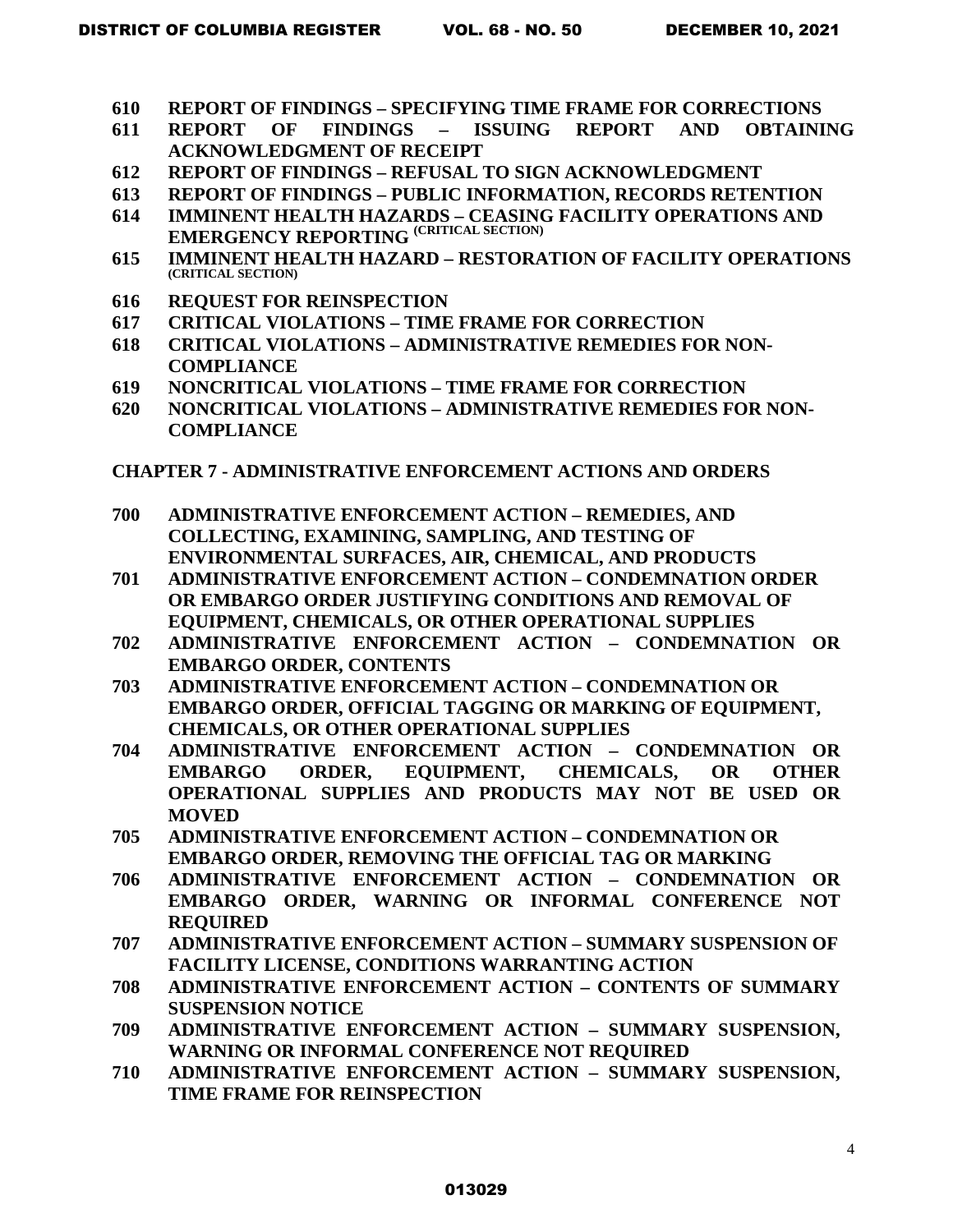- **711 ADMINISTRATIVE ENFORCEMENT ACTION SUMMARY SUSPENSION, TERM OF SUSPENSION, REINSTATEMENT**
- **712 ADMINISTRATIVE ENFORCEMENT ACTION REVOCATION OR SUSPENSION OF LICENSE, OR DENIAL OF APPLICATION, OR RENEWAL OF LICENSE**

**CHAPTER 8 - SERVICE OF PROCESS**

- **800 SERVICE OF PROCESS NOTICE, PROPER METHODS**
- **801 SERVICE OF PROCESS DEPARTMENT ISSUED NOTICES OF SUMMARY SUSPENSION, NOTICES OF INFRACTION, AND OTHER DIRECTIVES**
- **802 SERVICE OF PROCESS NOTICE, EFFECTIVENESS**
- **803 SERVICE OF PROCESS PROOF OF PROPER SERVICE**
- **CHAPTER 9 ADMINISTRATIVE AND CIVIL PENALTIES, JUDICIAL REVIEW AND DEFINITIONS**
- **900 NOTICE OF INFRACTIONS**
- **901 CIVIL FINES AND PENALTIES**
- **902 JUDICIAL REVIEW APPEALS**
- **999 DEFINITIONS GENERAL PROVISION AND DEFINITIONS**

### **CHAPTER 1 TITLE, INTENT, AND SCOPE**

# **100 TITLE** ─ **BARBER, COSMETOLOGY, AND PERSONAL GROOMING FACILITIES REGULATIONS (BARBER SHOPS, BEAUTY SHOPS, AND NAIL SALONS)**

- 100.1 These provisions shall be known as the Barber, Cosmetology, and Personal Grooming Facilities Regulations (Barber Shops, Beauty Shops, and Nail Salons) hereinafter referred to as "this Subtitle."
- **101 INTENT** ─ **SAFETY**
- 101.1 The purpose of this Subtitle is to prevent disease, sanitary nuisances, and accidents that threaten or impair the public's health and safety, and to prevent any modifications that result in unsanitary operations or danger to public health or safety.
- 101.2 This Subtitle:
	- (a) Establishes minimum standards for the design, construction, operation, and maintenance of barber, cosmetology, and personal grooming facilities;
	- (b) Establishes minimum operational standards for sterilization, sanitation, cleaning and safety of the establishment, equipment, supplies, and work surface areas;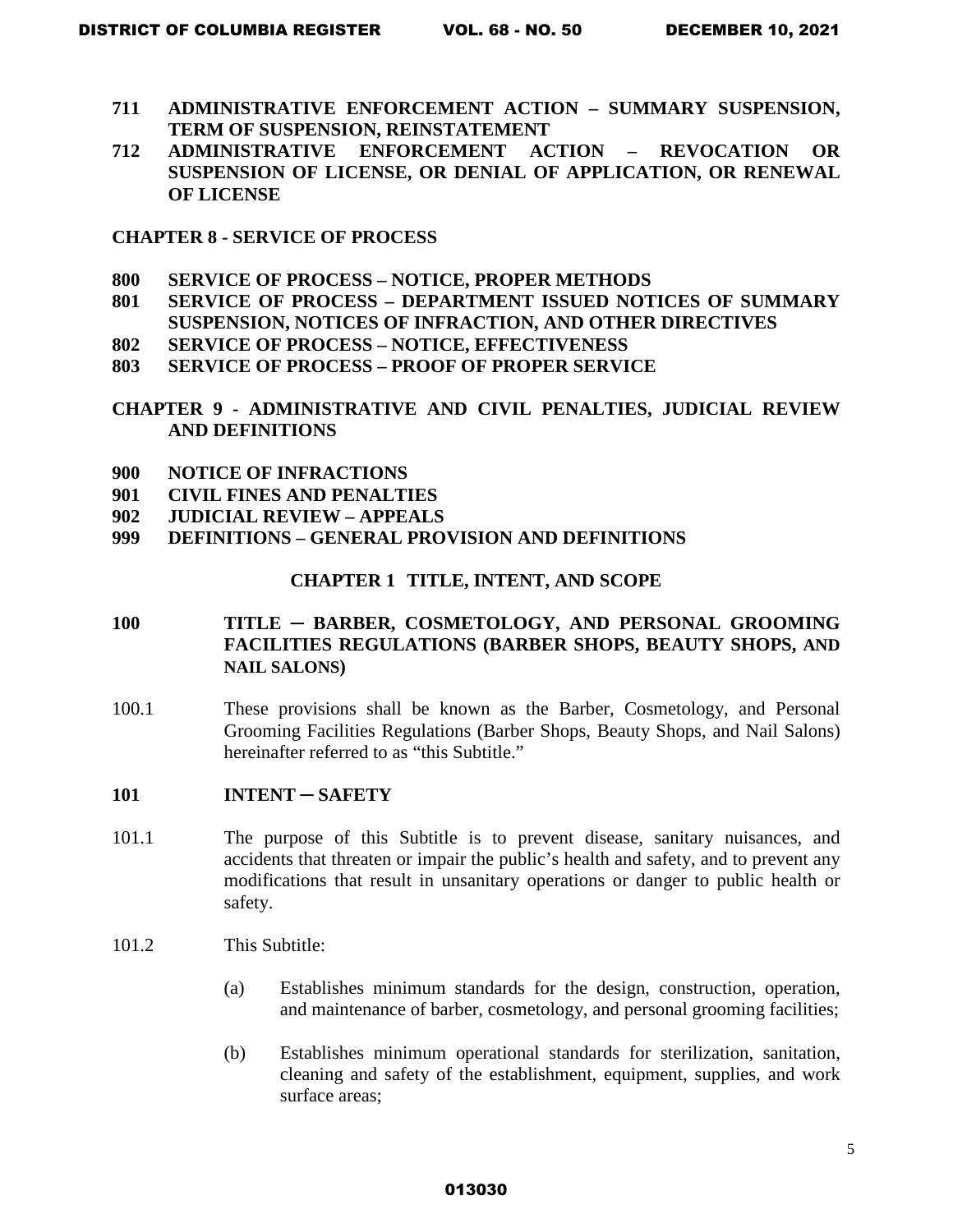- (c) Set standards for maintenance and replacement of supplies, equipment, and operational systems;
- (d) Establishes recordkeeping and reporting requirements;
- (e) Establishes prohibited conduct within barber, cosmetology, and personal grooming facilities;
- (f) Establishes licensing requirements, and associated fee schedules;
- (g) Provides for enforcement through inspections, summary suspensions, suspension, and revocation of licenses, including the examination, embargo, or condemnation of unsanitary equipment, disposable and nondisposable equipment, single-use products, wipes, gloves, linens, supplies, ointments, and disinfectants;
- (h) Establishes fines and penalties; and
- (i) Establishes definitions for this Subtitle.
- 101.3 This Subtitle shall not apply to:
	- (a) Persons licensed pursuant to § 501 of the Health Occupations Revision Act of 1985, effective March 2, 1986 (D.C. Law 6-99; D.C. Official Code § 3-1205.01), as defined in this Subtitle;
	- (b) Laser hair removal performed in medical settings by or under the supervision of persons licensed pursuant to § 501 of the Health Occupations Revision Act of 1985, effective March 2, 1986, (D.C. Law 6- 99; D.C. Official Code § 3-1205.01), as defined in this Subtitle;
	- (c) Retail establishments' application of cosmetic products to another person in connection with the sale, or attempted sale, of such products without compensation from such other person other than the regular retail price of such merchandise; or
	- (d) A license is not required of any individual providing makeup, special effects, or cosmetology services to an actor, stunt person, musician, extra, or other talent as a "qualified production" defined in the "Film DC Economic Incentive Act of 2006", effective March 14, 2007 (DC Law 16- 290; D.C. Official Code § 2-1204.11.c (9)). Such services are not required to be performed in a licensed salon. Individuals exempt under this subsection may not provide such services to the public.
- 101.4 Certain provisions of this Subtitle are identified as critical. Critical provisions are those provisions where noncompliance may result in a health hazard. A headnote that is denoted in this Subtitle as "(Critical Section)" is a critical item.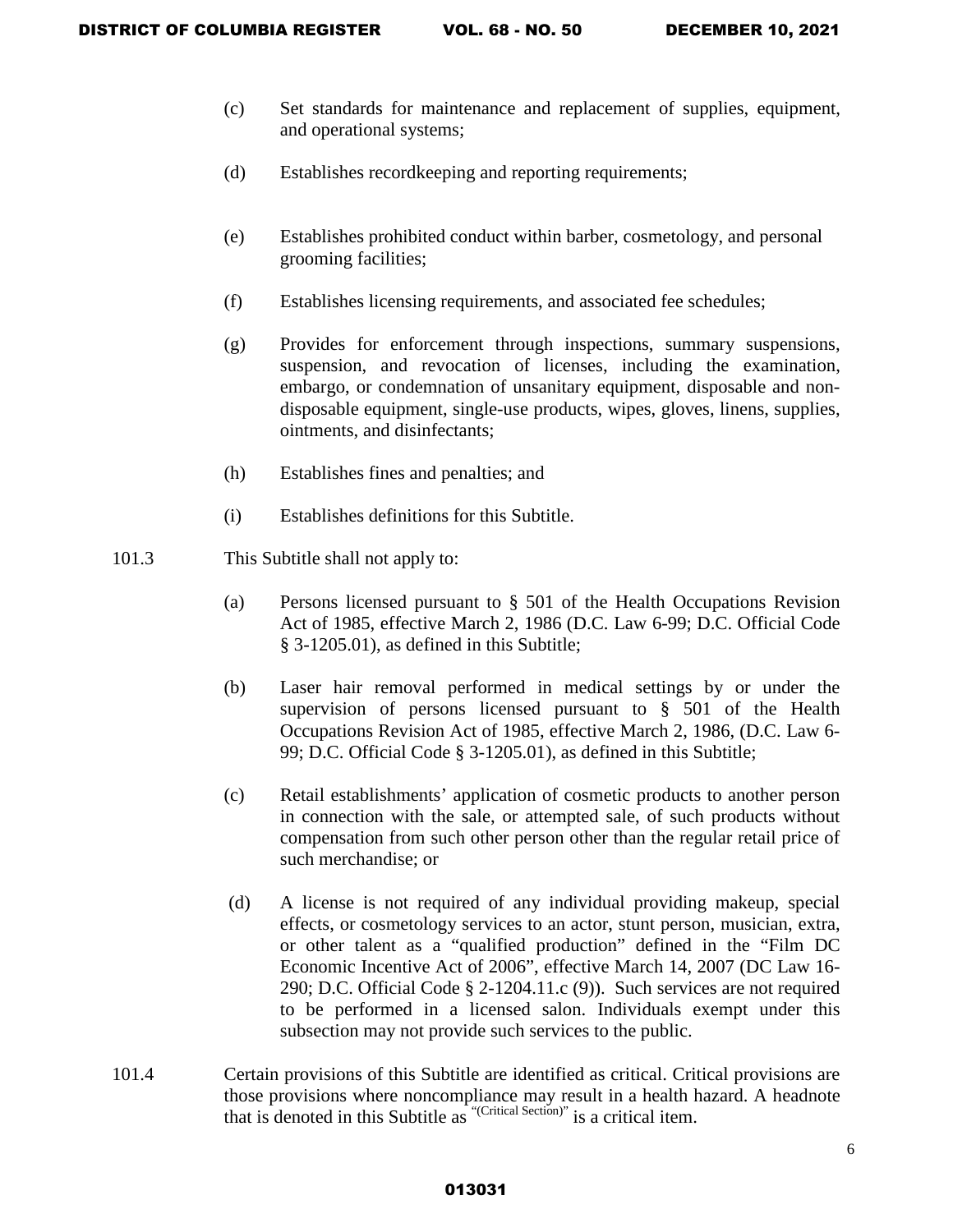101.5 Certain provisions of this Subtitle are identified as noncritical. Noncritical provisions are nuance items where noncompliance is less likely to result in a health hazard. A headnote that is denoted in this Subtitle as "(Non-critical subsection)" is a noncritical item. However, a critical item may have a provision within it that is designated as a "(Non-critical subsection)" following the provision.

# **102 COMPLIANCE WITH FEDERAL AND DISTRICT LAWS <sup>(Critical Section)</sup>**

- 102.1 The following District and federal laws and regulations shall apply to barber, cosmetology, and personal grooming facilities: [2](#page-6-0)
	- (a) 29 C.F.R. Part 1910 (Occupational Safety and Health Standard, Subpart Z – Toxic and Hazardous Substances);
	- (b) 29 C.F.R. § 1910.1030(d) Bloodborne Pathogen Standard;
	- (c) [29 C.F.R. § 1910.134](https://www.osha.gov/pls/oshaweb/owadisp.show_document?p_table=STANDARDS&p_id=12716) (Occupational Safety and Health Administration's Respiratory Protection Standard);
	- (d) The Centers for Disease Control and Prevention Hand Washing Guidelines, updated January 27,  $2016^3$  $2016^3$ ;
	- (e) DCRA Board of Barber and Cosmetology Regulations 17 DCMR Chapter 37;
	- (f) 2009 ICC/ANSI 1117.1 Accessible and Usable Building Facilities; and
	- (g) Most recent versions of the District of Columbia Construction Codes and the District of Columbia Construction Code Supplements in Title 12 of the District of Columbia Municipal Regulations (DCMR) which consist of the 2015 International Code Council (ICC) family of model codes, the 2014 National Electrical Code and 2013 ASHRAE 90.1, as amended by the District of Columbia Municipal Regulations (DCMR) Title 12, Subtitles A through M, specifically:  $<sup>4</sup>$  $<sup>4</sup>$  $<sup>4</sup>$ </sup>

 $\overline{\phantom{a}}$ 

<span id="page-6-0"></span> $2 \cdot$  Section 102.1 cites to copyrighted materials that are not republished in this Subtitle. However, these materials are available at the United Stated Department of Labor, Occupational Safety & Health Administration official website:

<sup>•</sup> [\(https://www.osha.gov/pls/oshaweb/owadisp.show\\_document?p\\_table=STANDARDS&p\\_id=10051\)](https://www.osha.gov/pls/oshaweb/owadisp.show_document?p_table=STANDARDS&p_id=10051)

<sup>•</sup> [\(https://www.osha.gov/SLTC/nailsalons/chemicalhazards.html\)](https://www.osha.gov/SLTC/nailsalons/chemicalhazards.html)

<span id="page-6-1"></span><sup>&</sup>lt;sup>3</sup> The Centers for Disease Control and Prevention - Clean Hands Save Lives Campaign: • (www.cdc.gov/handwashing), updated March 16, 2020

<span id="page-6-2"></span><sup>4</sup> The most recent versions of the *District of Columbia Building Codes,* referred to as the "*Building Code*," consists of the 2015 edition of the *International Building Code (International Building Code*), published by the International Code Council (ICC) and are amended by the *District of Columbia Building Code Supplements* (Title 12 DCMR, Subtitles A through M). The *International Building Code* is copyrighted by the ICC and therefore is not republished here. However, a copy of the text may be obtained at: [https://codes.iccsafe.org/public/document/IBC2015.](https://codes.iccsafe.org/public/document/IBC2015)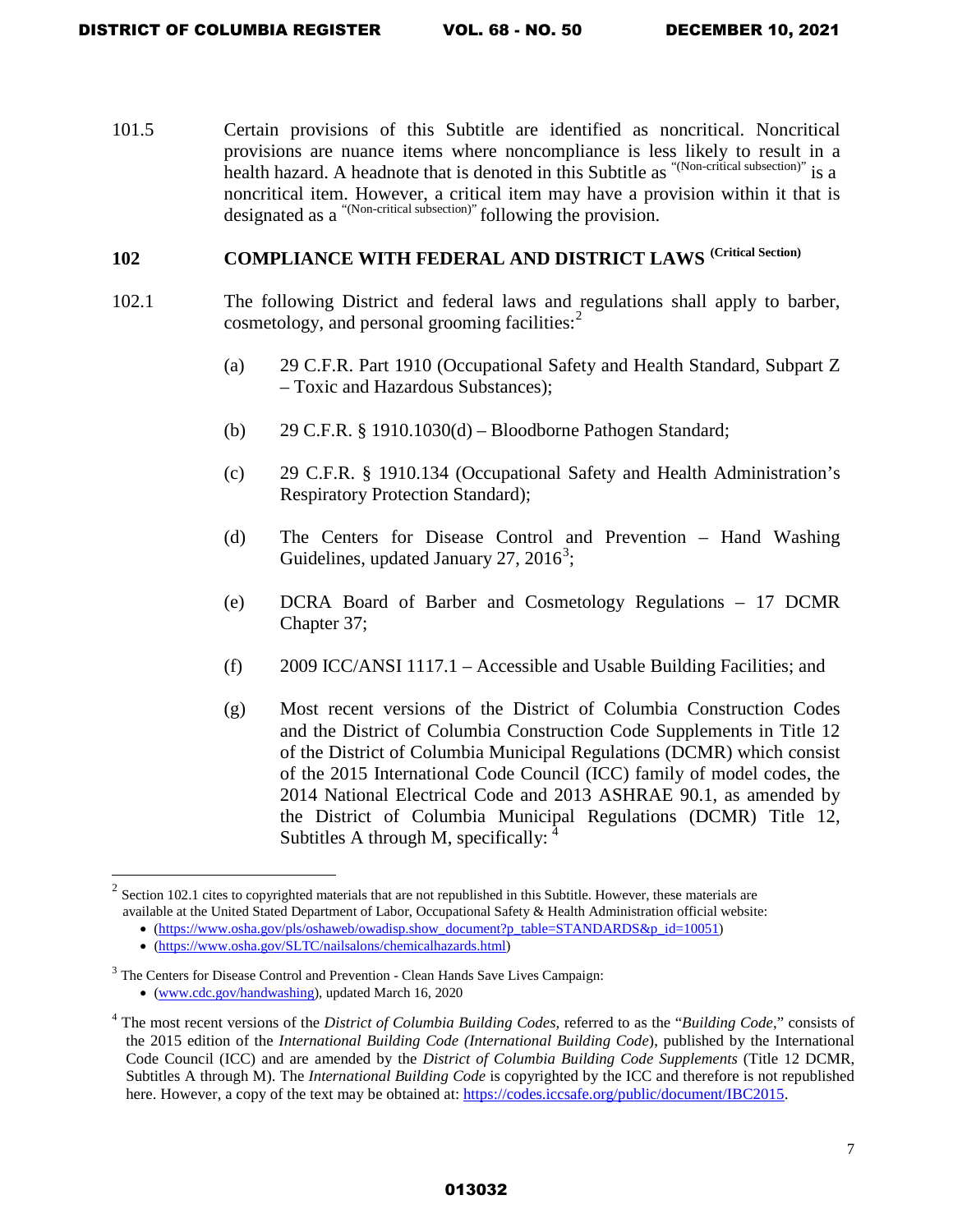- (1) 2015 Edition of the International Building Code (IBE) published by the International Code Council (ICC) with the District of Columbia Building Code Supplement (Title 12-A DCMR);
- (2) 2015 Edition of the International Mechanical Code (IMC) published by the International Code Council (ICC) with the District of Columbia Mechanical Code Supplement (Title 12-E DCMR);
- (3) 2015 Edition of the International Plumbing Code (IP) published by the International Code Council (ICC) with the District of Columbia Plumbing Code Supplement (Title 12-F DCMR);
- (4) 2015 Edition of the International Fire Code (IFC) published by the International Code Council (ICC) with the District of Columbia Fire Code Supplement (Title 12-H DCMR); and
- (5) 2014 Edition of the National Electric Code (NFPA 70) published by the International Code Council (ICC) with the District of Columbia Electrical Code Supplement (Title 12- C DCMR).
- 102.2 If a conflict arises between a provision in this Subtitle and a federal law or regulation cited in § 102.1 above, the federal law or regulation shall take precedence over this Subtitle. However, where there is a conflict between provisions in this Subtitle, the International Codes or their referenced standards, or the District's Construction Codes Supplements, the District's Construction Codes Supplements, including standards and amendments, shall take precedence.
- 102.3 In enforcing the provisions of this Subtitle, the Department shall regulate certain aspects of a barber, cosmetology, and personal grooming facility's physical structure, operating systems, equipment, devices, fixtures, supplies, or furnishings in use before the effective date of this Subtitle based on the following considerations:
	- (a) Whether the physical structure; operating systems, equipment, devices, fixtures, supplies, or furnishings used in a barber, cosmetology, or personal grooming facility are in good repair or capable of being maintained in a hygienic condition in compliance with this Subtitle; or
	- (b) The existence of a documented agreement with the licensee that the physical structure; operating systems, equipment, devices, fixtures, supplies, or furnishings will be replaced by an agreed upon date.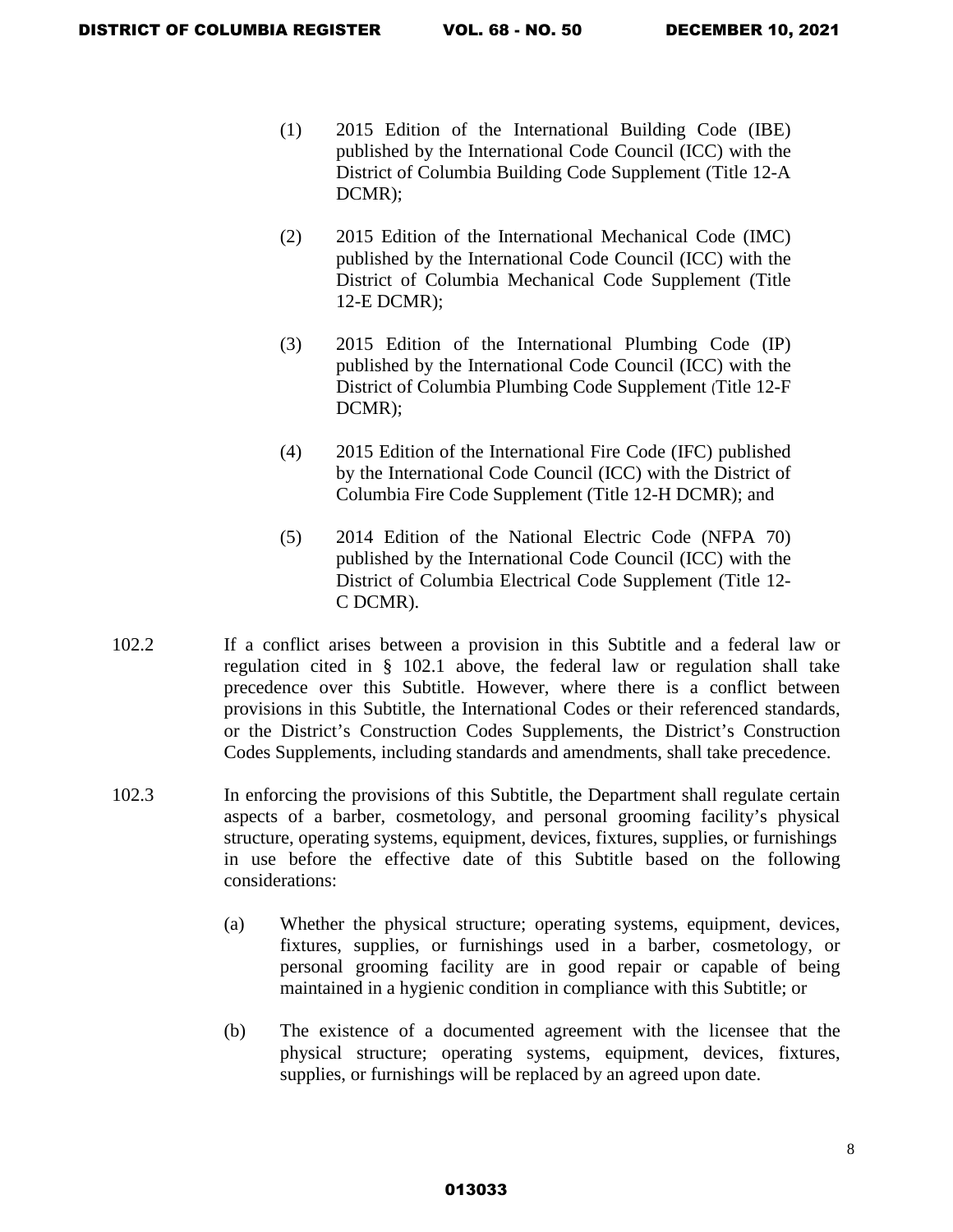### **103 COMPLIANCE WITH FEDERAL AND DISTRICT LAWS ─ HEALTH HAZARDS, PROVISION FOR CONDITIONS NOT ADDRESSED (Critical Section)**

- 103.1 If necessary, to protect against public health hazards or nuisances, the Department may impose specific requirements in addition to the requirements contained in these Regulations that are authorized pursuant to "An Act To authorize the Commissioners of the District of Columbia to make regulations to prevent and control the spread of communicable and preventable diseases", approved August 11, 1939 (53 Stat. 1408; D.C. Official Code § 7-131).
- 103.2 Public health shall be protected as determined by the Department for cosmetology and esthetic procedures that are not specifically addressed in this Subtitle.
- 103.3 The Department shall document the conditions that necessitate the imposition of additional requirements and the underlying public health rationale. The documentation shall be provided to a license applicant or licensee and a copy shall be maintained in the Department's file for the barber, cosmetology, and personal grooming facility.

### **CHAPTER 2 SUPERVISION AND TRAINING, OPERATING PROCEDURES, AND RECORDKEEPING REQUIREMENTS**

# **200 LICENSEES' RESPONSIBILITIES** ─ **QUALIFICATIONS AND TRAINING (Critical Section)**

- 200.1 Licensees shall document the following personnel information and any addition information specified in § 210:
	- (a) Proof that the barber, cosmetologist, and personal groomer has an active license in accordance with the DCRA Barber and Cosmetology Regulations;
	- (b) Proof that the barber, cosmetologist, and personal groomer is eighteen (18) years of age or older. Proof of age shall be satisfied with a valid driver's license, school-issued identification, or other government issued identification containing the date of birth and a photograph of the individual; and
	- (c) Training in Biohazard issues and handling in accordance with Occupational Safety and Health Administration standards in accordance with 29 C.F.R. – Part 1910 – Occupational Safety and Health Standard, Subpart Z – Toxic and Hazardous Substances, including universal precautions in accordance with 29 C.F.R. § 1910.1030(d) – Bloodborne pathogens.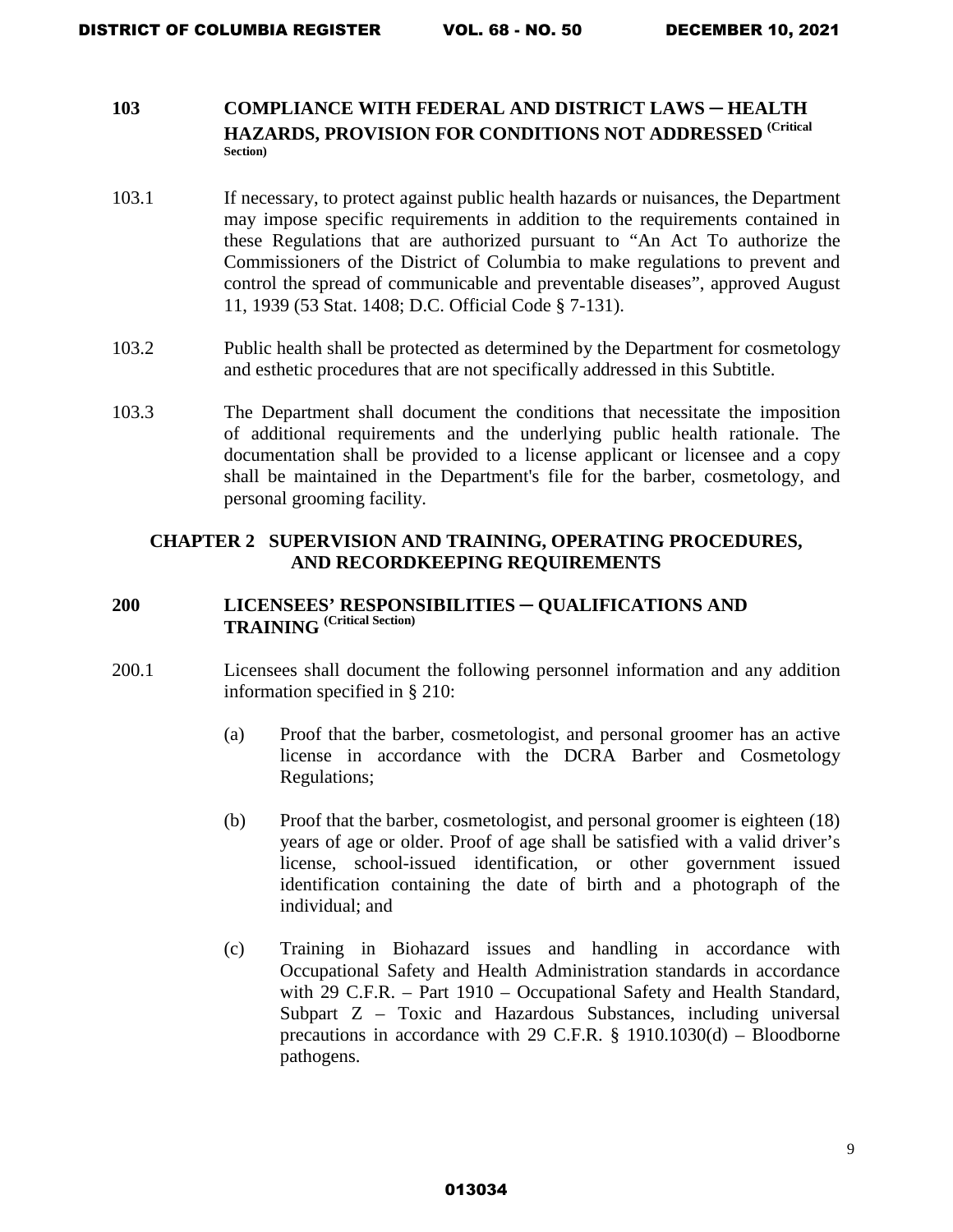- 200.2 Licensees shall ensure a person-in-charge is on duty and on the premises during all hours of operations at each barber, cosmetology, and personal grooming facility.
- 200.3 Licensees shall ensure licensed personnel are on the premises during all hours of operation at each barber, cosmetology, and personal grooming facility.
- 200.4 Licensees shall ensure that only single-use disposable sharps, gloves, and cleansing products are used in connection with cosmetic procedures in the barber, cosmetology, and personal grooming facilities.
- 200.5 Licensees not regulated by the DCRA Board of Barber and Cosmetology as specified in § 504, shall document proof that personnel are eighteen (18) years of age or older. Proof of age shall be satisfied with a valid driver's license, schoolissued identification, or other government issued identification containing the date of birth and a photograph of the individual.
- 200.6 Licensees not regulated by DCRA Board of Barber and Cosmetology as specified in § 504, shall ensure personnel document the following training:
	- (a) OSHA 10-Hour General Industry (Cosmetology) Course; and
	- (b) Cosmetology Infection Control.
- 200.7 Licensees not regulated by DCRA Board of Barber and Cosmetology as specified in § 504, shall ensure a person-in-charge is on duty and on the premises during all hours of operation at each facility.
- 200.8 Licensees not regulated by DCRA Board of Barber and Cosmetology as specified in § 504, shall comply with §§ 504, 608, and all applicable provisions in Chapter 2 and this Subtitle.

### **201 PREVENTING CONTAMINATION FROM PERSONNEL (Critical Section)**

- 201.1 Licensees shall ensure personnel encountering a biohazard or other health hazards report it immediately to the person-in-charge.
- 201.2 All licensees shall ensure licensed personnel:
	- (a) Wear clean outer garments, maintain a high degree of personal cleanliness, and conform to hygienic practices while on duty;
	- (b) Wash their hands, upon entering the work place, before and after performing any procedure on a client, before and after performing any cleaning, before and after eating, after using the restroom, and as often as necessary to remove contaminants;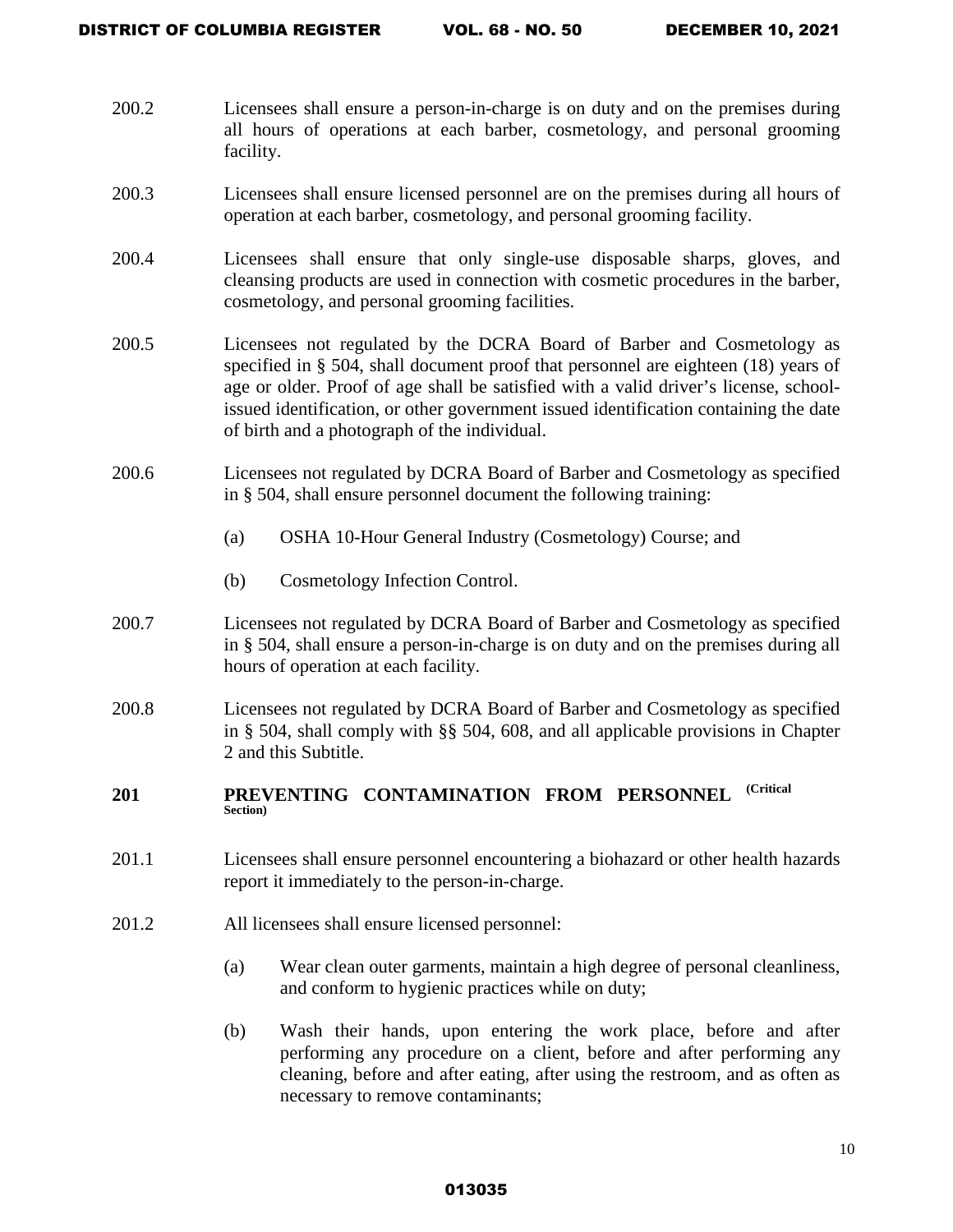- (c) Dry hands thoroughly with single use disposable paper towels or nondisposable laundered linens consistent with the Centers for Disease Control and Prevention – Hand Washing Guidelines, as specified in  $§$  102.1(d);
- (d) Don new latex, vinyl or hypoallergenic single-use disposable gloves when assembling equipment and supplies; and
- (e) Don new latex, vinyl or hypoallergenic single-use disposable gloves on both hands when touching, decontaminating, or handling a surface, object, or instrument that is soiled or that is potentially soiled with bodily fluids.
- 201.3 When a cosmetic procedure is interrupted, or immediately after gloves are torn or perforated, the licensee shall ensure personnel:
	- (a) Remove and discard the gloves;
	- (b) Wash and dry their hands as specified in § 201.2(b) and (c); and
	- (c) Don a new pair of gloves, as specified in  $\S 201.2$ (d) and (e).
- 201.4 Licensees shall ensure personnel use the following universal precautions for all cosmetic procedures:
	- (a) Don new gloves for routine disinfecting procedures;
	- (b) Move in such a manner as to avoid re-contamination of work surfaces;
	- (c) Discard and remove disposable items from work areas after completing a cosmetic procedure on each customer;
	- (d) Clean and disinfect work surface areas and all equipment prior to and inbetween cosmetic procedure;
	- (e) Dispose of single-use aprons after use on each customer;
	- (f) Remove and discard gloves and wash hands;
	- (g) Discard materials contaminated with bodily fluids immediately, or in accordance with § 204.2;
	- (h) Clean and disinfect all reusable instruments, implements and equipment made of non-porous material including but not limited to manicure bowls, non-fixed pedicure bowls, marbles, stones, etc. after each use, as specified in §§ 203.5, 203.8, 205, 207, or 208;
	- (i) Reusable instruments contaminated with blood or bodily fluids shall be decontaminated with: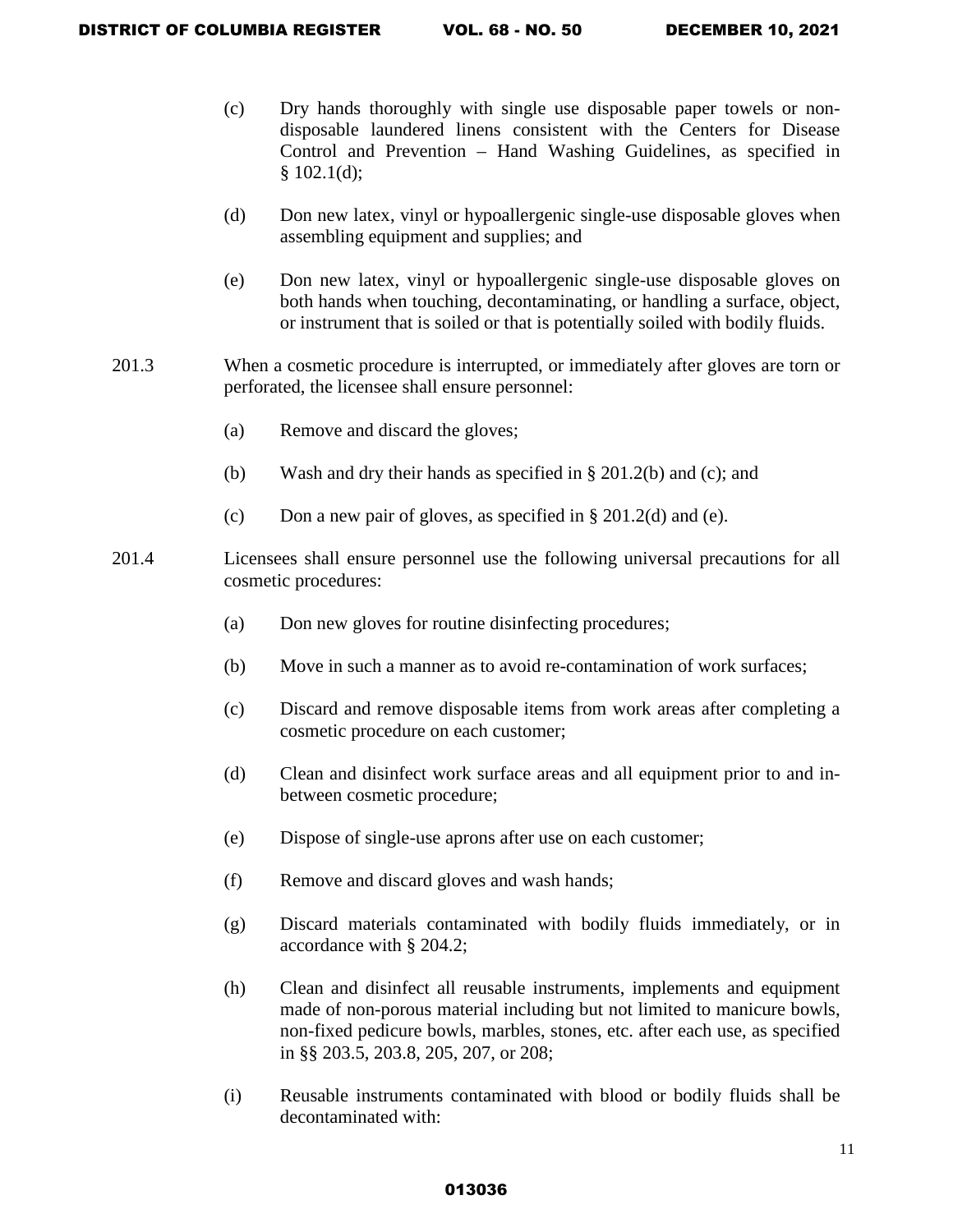- (1) Soap and warm water;
- (2) Rinse with clean water;
- (3) Disinfectant cleaner; and
- (4) Followed by an ultrasonic cleaner, steam autoclave or dry oven heat.
- (j) Apply 70% alcohol or hydrogen peroxide, bacitracin, and other antiseptics with single-use applicators. Applicators that have touched a customer shall not be used to retrieve antiseptics, iodine, etc. from any container; and
- (k) Use sterilized equipment, as specified in §§ 203.6 through 203.9, 205, 206, 207, and 208.

# **202 PREVENTING CONTAMINATION ─ SINGLE-USE, MULTI-USE, AND DISPOSABLE ITEMS (Critical Section)**

- 202.1 Single-use, disposable items, including but not limited to needles, gloves, emery boards, cotton swabs, pumice stones, powder puffs, sponges, and any other equipment or instrument that cannot be cleaned and disinfected shall be discarded immediately after each use.
- 202.2 Clean single-use disposable items shall be stored and dispensed in a manner that prevents contamination to unused items.
- 202.3 Cosmetic products in multiple-use containers shall be dispensed in a manner that prevents contamination of the storage container and any remaining unused portion in the storage container through the use of a single-use receptacle, including but not limited to:
	- (a) Styptic liquid;
	- (b) Styptic powers;
	- (c) Powdered alum; or
	- (d) Body wax and paraffin treatment.
- 202.4 All licensed personnel shall wear clean outerwear over street clothing, such as lab coats, smocks, aprons, or other protective outer clothing shall not be worn outdoors or in toilet facilities.
- 202.5 Single-use gloves shall be disposed of after completing a procedure or prior to beginning a new task.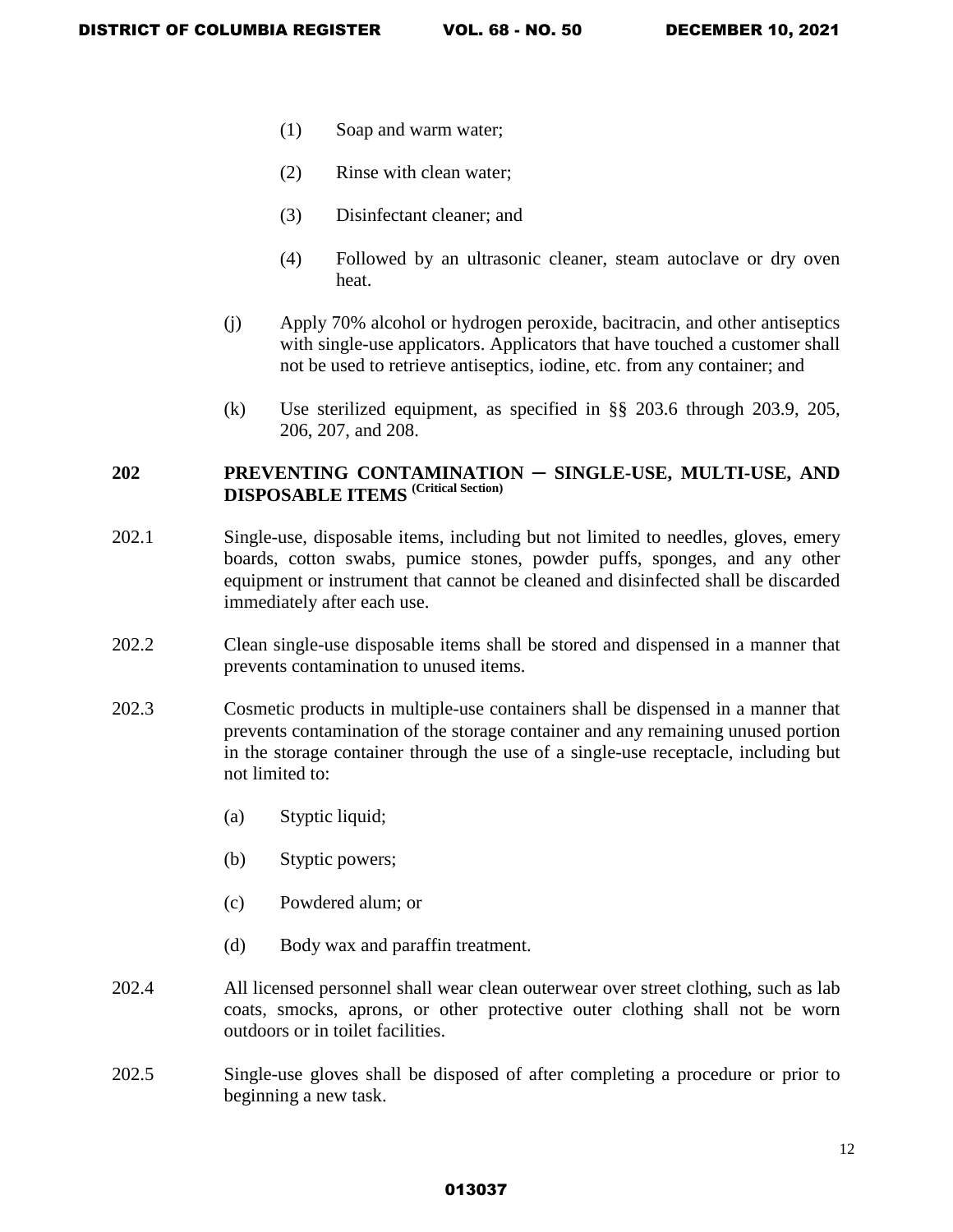202.6 All workstations in personal grooming facilities, including treatment rooms providing esthetic or electrology services shall contain medical-grade sharps containers.

# **203 PREVENTING CONTAMINATION ─ REUSABLE INSTRUMENTS, EQUIPMENT, ENVIRONMENTAL SURFACES, AND DISINFECTING PROCEDURES (Critical Section)**

- 203.1 Licensees shall ensure reusable implements, instruments, and equipment are cleaned and sterilized, as specified in §§ 203.5, 203.8, 203.10, 205, 207, or 208 after:
	- (a) Each cosmetic procedure;
	- (b) Coming in contact with a customer; or
	- (c) Being removed from a sterilized environment.
- 203.2 Licensees shall ensure that contaminated, reusable instruments or equipment are placed in a labeled covered container which shall contain a United States Environmental Protection Agency (EPA) registered disinfectant solution that is bactericidal, viricidal and fungicidal used in accordance with the manufacturer's instructions.
- 203.3 Licensees shall ensure that all containers and container lids holding contaminated reusable instruments are emptied of the contaminated solution and cleaned and disinfected daily or more often as needed.
- 203.4 Use of ultraviolet (UV) light to disinfect or sterilize equipment or instruments is prohibited.
- 203.5 If using autoclave method of sterilization, licensees shall ensure barber, cosmetology, and personal grooming facilities:
	- (a) Clean articles with soap and water, completely immerse in a chemical solution that is an EPA-registered disinfectant as follows:
		- (1) Remove hair from combs and brushes and immerse the combs and brushes in an EPA-registered disinfectant solution according to the manufacuters specification;
		- (2) Immerse metallic instrument in an EPA-registered disinfectant; and
		- (3) Only wipe metallic instruments with sharp, cutting edges with an EPA-registered disinfectant.
	- (b) Equipment that has been disinfected as specified in  $\S 203.5(a)$  shall be: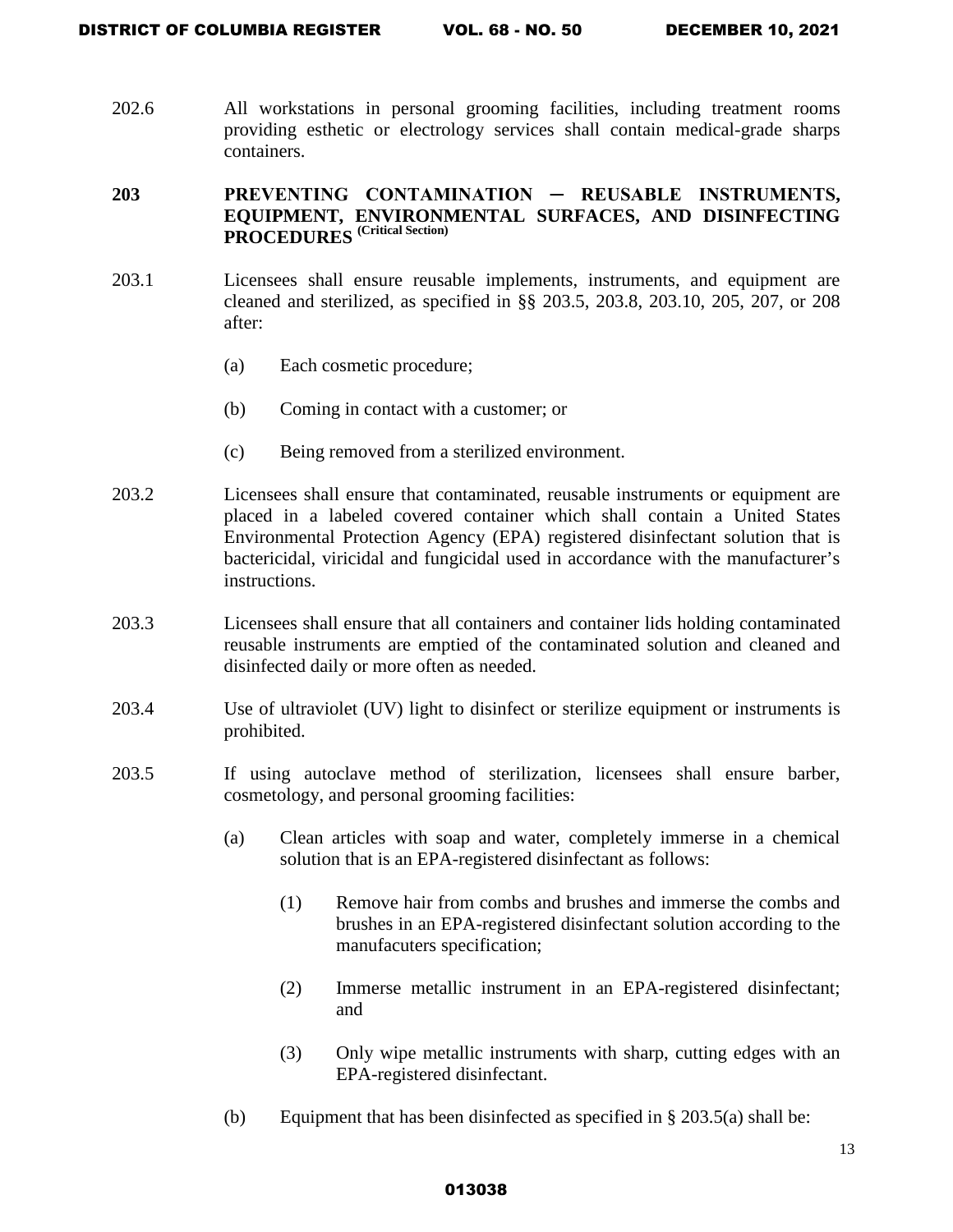- (1) Placed in sealed autoclave peel-packs that contain a visual sterilizer indicator; or
- (2) Placed directly in the autoclave with an internal visual indicator for larger equipment that does not fit into peel-packs; and
- (c) All cleaned, non-disposable instruments shall be sterilized in a U.S Food and Drug Administration ("FDA") approved steam autoclave or dry heat sterilizer, as follows:
	- (1) The sterilizer shall be used, cleaned, and maintained according to the manufacturer's instruction. A copy of the manufacturer's recommended procedures for the operation of the sterilization unit must be available for inspection;
	- (2) Sterilizers shall be located away from workstations or areas frequented by the public; and
	- (3) If a licensed facility uses all single use, disposable instruments and products, and utilizes sterile supplies, an autoclave shall not be required.
- (d) Licensees shall demonstrate that the sterilizer used is capable of attaining sterilization by monthly spore destruction tests. These tests shall be verified through an independent laboratory, as specified in § 208.1(f).
- 203.6 Licensees shall ensure that reusable implement, instrument, or equipment whether or not it is used, or comes in contact with a customer, or is removed from its sterilized environment, shall be re-sterilized as specified in §§ 203.10, 207, 208, and 209.
- 203.7 Licensees shall ensure that after cleaning, all non-single use, non-disposable instruments shall be packed individually, in peel packs, and subsequently sterilized in accordance with  $\S$  203.5(c)(1) and (2), and shall include the following:
	- (a) Peel packs shall contain visual sterilizer indicators or use other internal visual temperature indicator when peel packs are not used;
	- (b) Peel packs must be dated with an expiration date not to exceed six (6) months;
	- (c) Sterile equipment may not be used if the package has been breached or after the expiration date without first sterilizing and repackaging;
	- (d) All equipment shall remain in sterile packaging until just before use.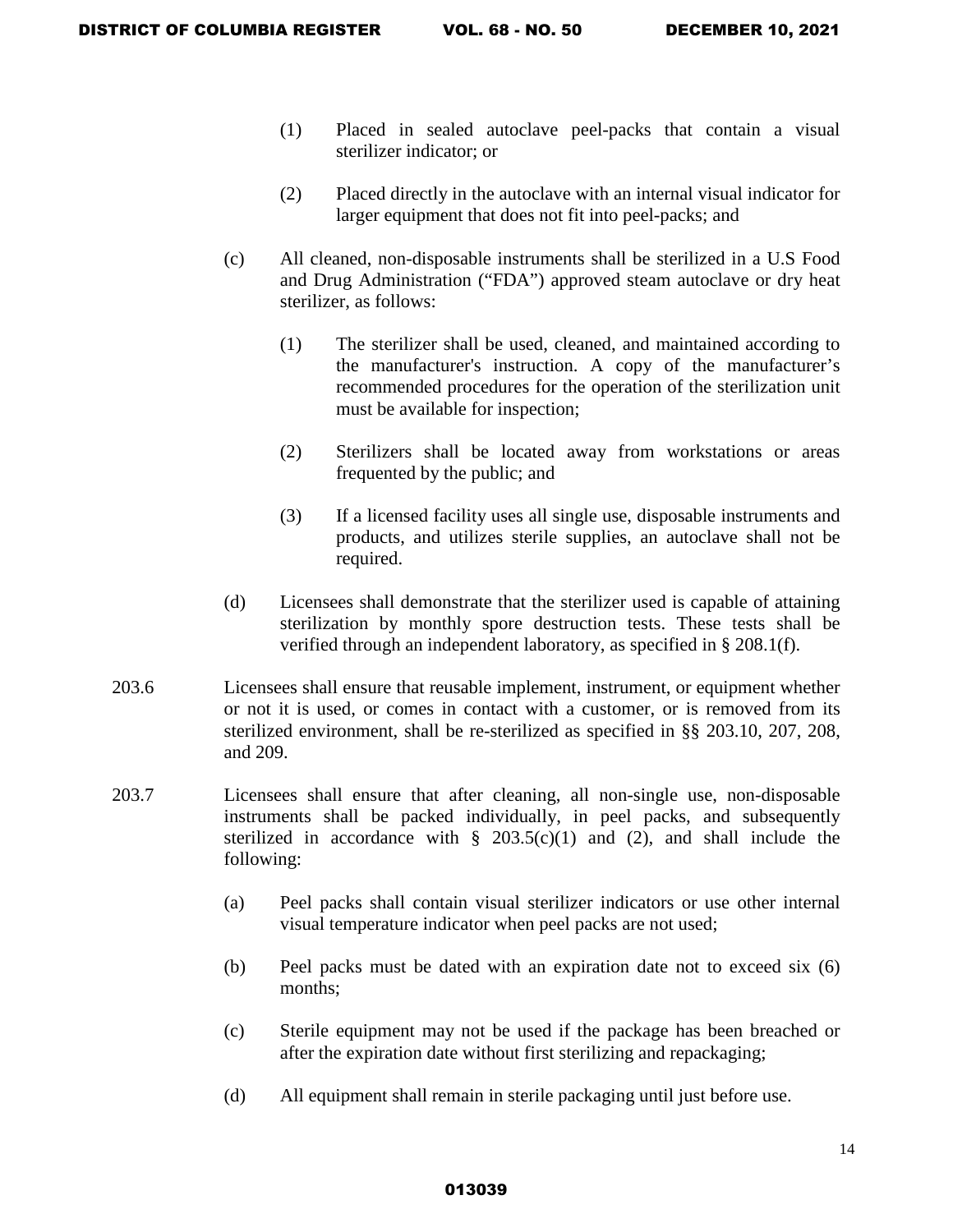- 203.8 Licensees shall ensure that reusable instruments or equipment are sterilized in accordance with the manufacturer's instructions in an FDA-listed sterilizer.
- 203.9 Licensees shall ensure that after sterilizing reusable instruments or equipment, the reusable instruments and equipment are stored in a covered non-porous, dry, cool place.
- 203.10 Licensees shall ensure that each barber, cosmetology, and personal grooming facility:
	- (a) Clean reusable instruments with soap and water prior to it being completely immersed in a chemical solution that is an EPA-registered disinfectant;
	- (b) Is equipped with a working U.S. FDA-listed sterilizer; and
	- (c) Maintain Safety Data Sheets for all chemicals present in the establishment for inspection by the Department.
- 203.11 All workstations shall be constructed and equipped with chairs, and tabletops that are not upholstered, smooth, and easily cleanable and maintained in a clean and sanitary manner.
- 203.12 All solid surfaces and objects in cosmetic procedure areas that have come in contact with the customer or the materials used in performing cosmetic procedures shall be immediately cleaned after each use and then disinfected by application of a disinfectant, used according to manufacturer's instructions, including but not limited to:
	- (a) Tables;
	- (b) Countertops;
	- (c) Trays; and
	- (d) Manicure bowls and non-fixed pedicure bowls.
- 203.13 The surfaces and objects in the procedure area shall be disinfected again if an activity that poses a potential contamination occurred in the area after the area was disinfected.
- 203.14 Licensees shall ensure barber, cosmetology, and personal grooming facilities clean and disinfect shampoo bowls, facial beds, neck rests, and other high-contact areas between each use with single-use disposable wipes with an EPA-registered disinfectant.
- 203.15 Licensees shall ensure that at least one covered, hands-free, solid, non-absorbent waste receptacle, lined with disposable non-absorbent bags is provided in each: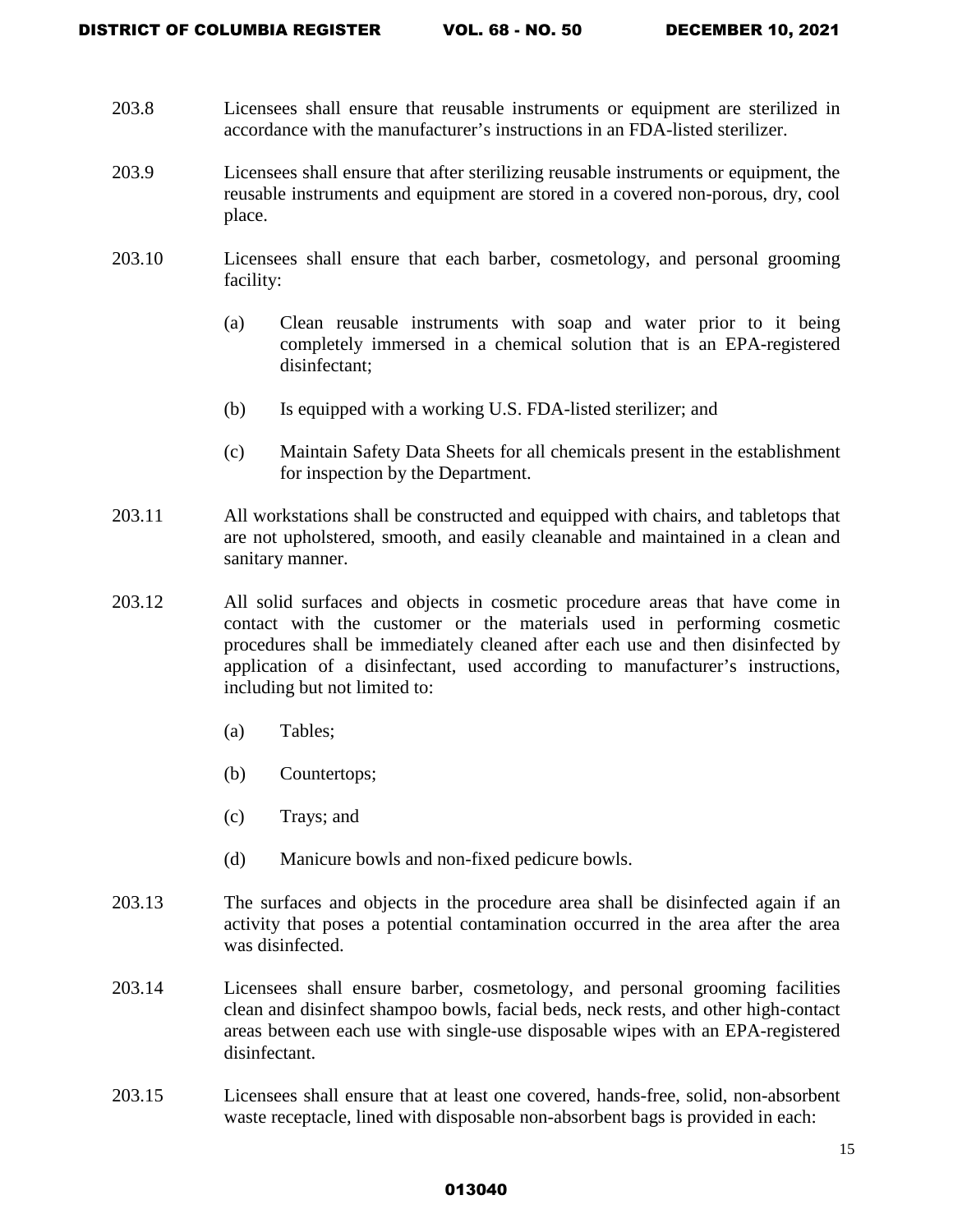- (a) Workstation;
- (b) In each toilet room; and
- (c) At each hand wash sink if using disposable paper towels.
- 203.16 Licensees shall ensure each workstation for barbering and cosmetic procedures provide barbers and cosmetologists with a minimum of forty-five square feet (45 sq. ft.) of floor space.
- 203.17 Licensees shall maintain, in chronological order for ninety (90) calendar days, records of the purchase of all pre-sterilized medical-grade instruments, implements, disposable items, single-use supplies, cleaning, disinfectant and sanitizing solutions.
- 203.18 Each barber, cosmetology, and personal grooming facility shall have a separate cleaning area for the decontamination, and sterilization procedures, in which the placement of a sterilizer is at least thirty-six (36) inches away from the placement of any sink.

### **204 PREVENTING CONTAMINATION** ─ **WASTE HANDLING AND DISPOSAL (Critical Section)**

- 204.1 Licensees shall ensure that personal grooming services that require the use of sharps are disposed of in medical-grade sharps containers and disposed of by professional environmental infectious waste disposal companies licensed in the District of Columbia, in accordance with § 404.3.
- 204.2 All other disposable supplies or disposable materials that are contaminated with blood or other body fluids that are generated during a cosmetic procedure shall be discarded immediately in accordance with § 404.3.
- 204.3 All solid waste that is not contaminated shall be placed in easily cleanable, sealed containers that are kept closed when not in use and disposed of in accordance with § 404.2.

# **205 PREVENTING CONTAMINATION** ─ **INFECTION PREVENTION AND EXPOSURE CONTROL PLAN (Critical Section)**

- 205.1 Licensees shall ensure that each barber, cosmetology, or personal grooming facility develops, maintains, and follows a written Infection Prevention and Exposure Control Plan that is maintained on the premises for inspection by the Department and identifies the following:
	- (a) Policies and procedures on universal precautions for exposure to bloodborne pathogens from blood and other potentially infectious materials;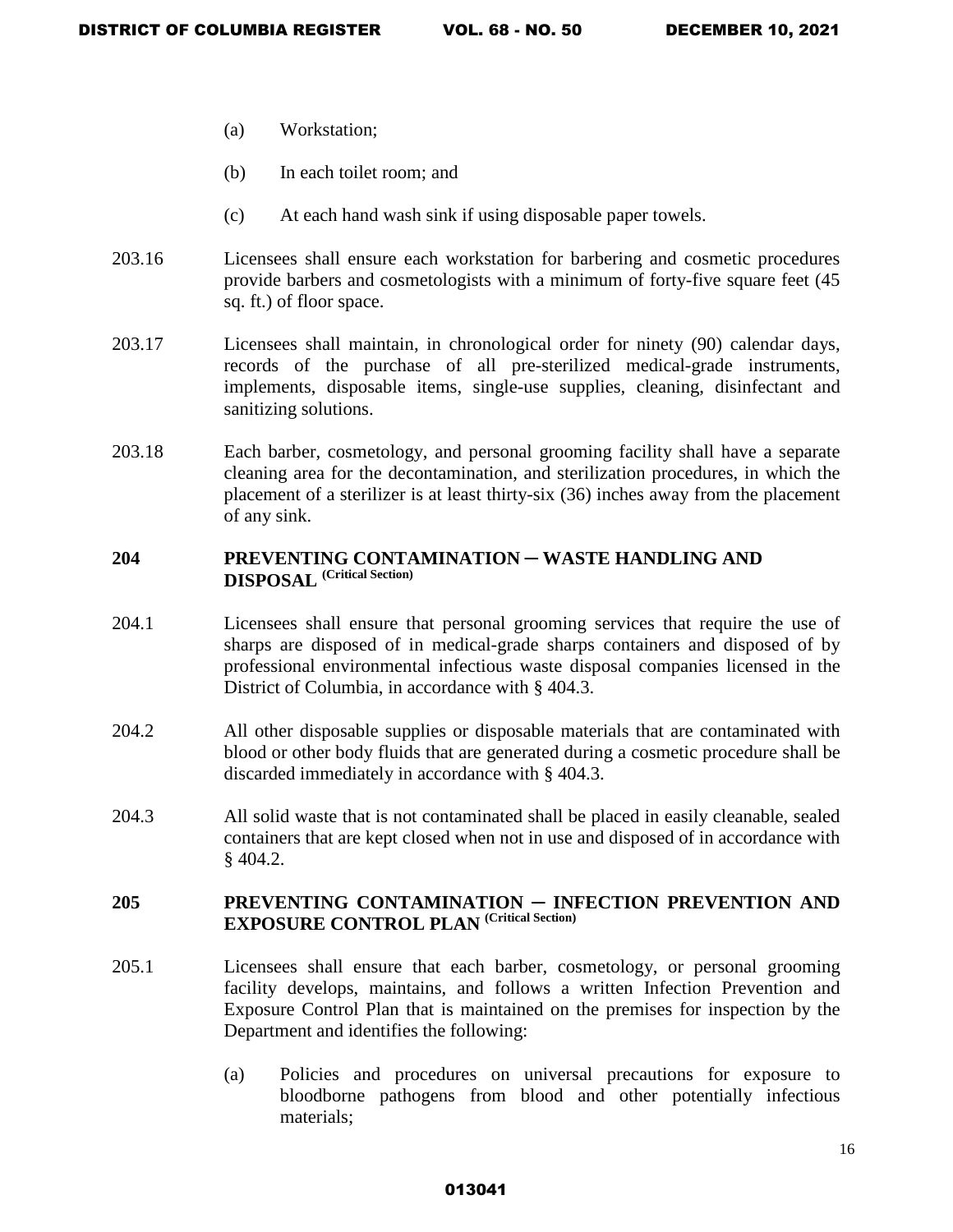- (b) Policies and procedures for disinfecting environmental surfaces, including professional treatment tabletops and chairs after electrology procedures;
- (c) Policies and procedures for decontaminating, packaging, sterilizing, and storing reusable instruments;
- (d) Policies and procedures for protecting clean instruments and sterile instrument packs from exposure to dust and moisture during storage;
- (e) Policies and procedures for safe handling and disposal of sharps and biohazardous waste;
- (f) Recommendations by the Centers for Disease Control and Prevention to control the spread of infectious disease and treat all human blood and bodily fluids as infectious through universal precautions; and
- (g) Procedures for reporting as specified in § 212.
- 205.2 Licensees shall ensure routine on-site training on the facility's Infection Prevention and Exposure Control Plan, and shall require additional training when an operator:
	- (a) Is exposed to an occupational hazard;
	- (b) Performs a new procedure or there is a change in a procedure; and
	- (c) The facility purchases new equipment.
- 205.3 Licensees shall provide and maintain written Infection Prevention and Exposure Control Plan for each piece of reusable instrument and equipment on the premises for inspection by the Department.

### **206 PREVENTING CONTAMINATION ─ SOILED LINENS, SEPARATION, AND CLEANING (Critical Section)**

- 206.1 Licensees shall ensure that each barber, cosmetology, and personal grooming facility that supply and launder their own non-disposal linens shall launder, fold, and store non-disposal linens in a sanitary manner that prevents contamination.
- 206.2 Separate storage areas shall be designated for soiled non-disposal linens away from clean non-disposable linens.
- 206.3 There shall be an adequate hot water supply to on-site laundry facilities as specified in §§ 305 and 306.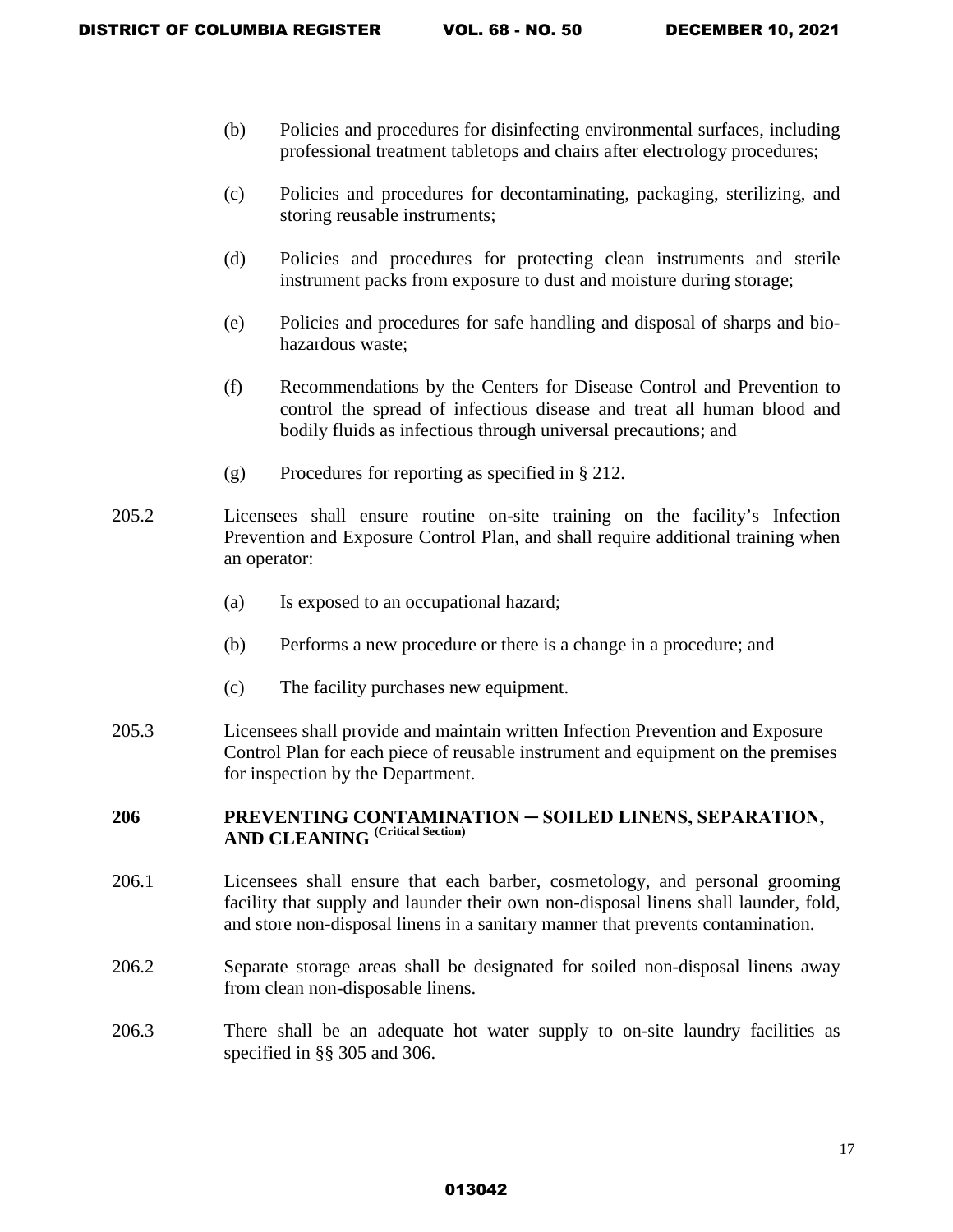- 206.4 There shall be an adequate number of washing machines, dryers, and folding tables to handle the volume of laundry generated at the barber, cosmetology, or personal grooming facility.
- 206.5 All non-disposable linens washed on-site shall be washed with an EPA registered product for disinfecting laundry.
- 206.6 Washing machines and dryers shall be of commercial quality and installed per manufacturers specifications and as specified in Chapter 3.
- 206.7 The washing machines, dryers, and folding tables shall be maintained in good operating condition.
- 206.8 Laundry exposed to a bio-hazardous event, shall be handled as specified in § 205.
- 206.9 Laundered non-disposable linens shall be stored at least six (6) inches above the floor level in a clean, ventilated, illuminated, and well-maintained place until used.
- 206.10 If facility does not have a washer or dryer, they must have a contract with a linen service company licensed to operate in the District of Columbia, as specified in § 404.4.

# **207 PREVENTING CONTAMINATION** ─ **REUSABLE INSTRUMENTS AND STERILIZATION PROCEDURES (Critical Section)**

- 207.1 Licensees shall ensure reusable instruments are cleaned by gloved personnel prior to sterilization as specified in § 203.6 using the following methods:
	- (a) Manually clean the items by using a stiff bristle brush under water with a solution of low-residue detergent, with care taken to ensure the removal of any pigment or body substances not visible to the eye, thoroughly rinse with at least warm water and then drain, and clean by soaking in a protein dissolving detergent-enzyme cleaner used according to the manufacturer's instructions; or
	- (b) Rinse and dry the items prior to packaging for sterilization.

# **208** MAINTENANCE RECORDS — DRY HEAT STERILIZERS <sup>(Critical Section)</sup>

- 208.1 Dry-heat sterilizers shall be used only for materials that can be damaged by moist heat or that are impenetrable to moist heat, including but not limited to powders, petroleum products, or sharp instruments. As specified in the Centers for Disease Control and Prevention – Guideline for Disinfection and Sterilization in Healthcare Facilities (2008) (page 68), time-temperature relationships for sterilizing with hot air sterilizers shall be maintained at:
	- (a) Three hundred and forty degrees Fahrenheit (340 °F) (one hundred and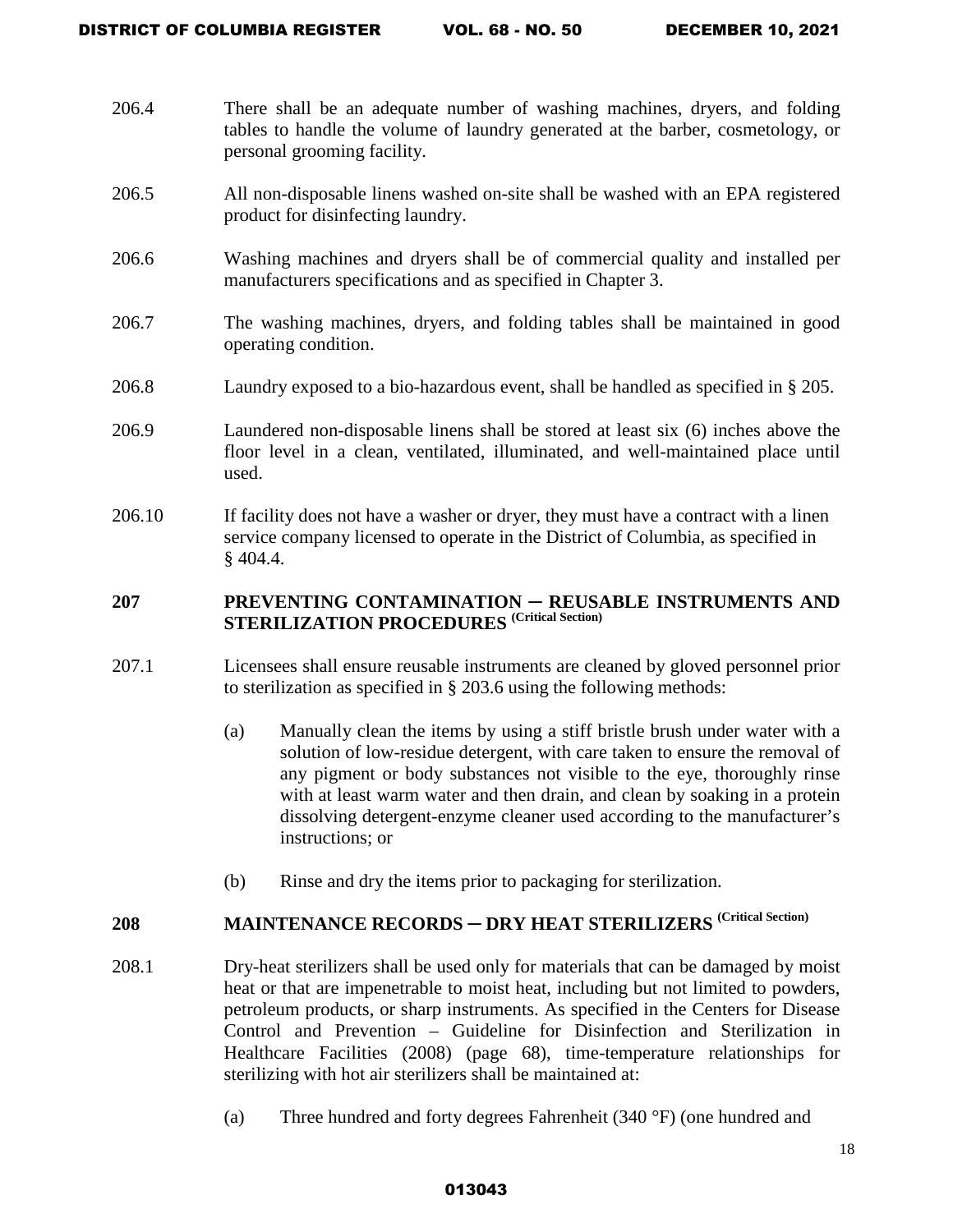sixty degrees Celsius (160  $^{\circ}$ C)) for sixty (60) minutes;

- (b) Three hundred and twenty degrees Fahrenheit (320 °F) (one hundred and seventy degrees Celsius (170  $^{\circ}$ C)) for one hundred and twenty (120) minutes;
- (c) Three hundred degrees Fahrenheit (300 °F) (one hundred and fifty degrees Celsius (150 °C)) for one hundred and fifty (150) minutes;
- (d) The most recent records of the calibrations shall be maintained on the premises for inspection by the Department;
- (e) The calibration records shall not be older than one year unless otherwise specified by the manufacturer; and
- (f) Sterilizers shall be spore tested in accordance with manufacturer's recommendations and records of the spore tests shall be maintained on the premises for three (3) years after the date of the results for inspection by the Department, except as specified in § 613.2.
- 208.2 Licensees shall monitor the sterilization process for dry heat as specified in §§ 203.5(b) and 203.7(a) with visual sterilizer indicators for the destruction of *B. atrophaeus* spores, which are more resistant to dry heat than *G. stearothermophilus* spores.

# **209 MAINTENANCE RECORDS** ─ **STERILIZERS (Critical Section)**

- 209.1 If the manufacturer requires calibration of sterilization equipment, it shall be performed by an independent laboratory that will calibrate the equipment biennially or more frequently if recommended by the manufacturer, and:
	- (a) The most recent records of the calibrations shall be maintained on the premises for inspection by the Department;
	- (b) The calibration records shall not be older than one year unless otherwise specified by the manufacturer; and
	- (c) Sterilizers shall be spore tested in accordance with manufacturer's recommendations and records of the spore tests shall be maintained on the premises for three (3) years after the date of the results for inspection by the Department, except as specified in section 613.

# **210 RECORDS OF ACQUISITIONS** ─ **DISPOSABLES, SINGLE-USE, PRE-STERILIZED INSTRUMENTS, AND RECORD RETENTION (Critical Section)**

210.1 Licensees that do not provide access to decontamination and sterilization areas that are in compliance with this Subtitle shall: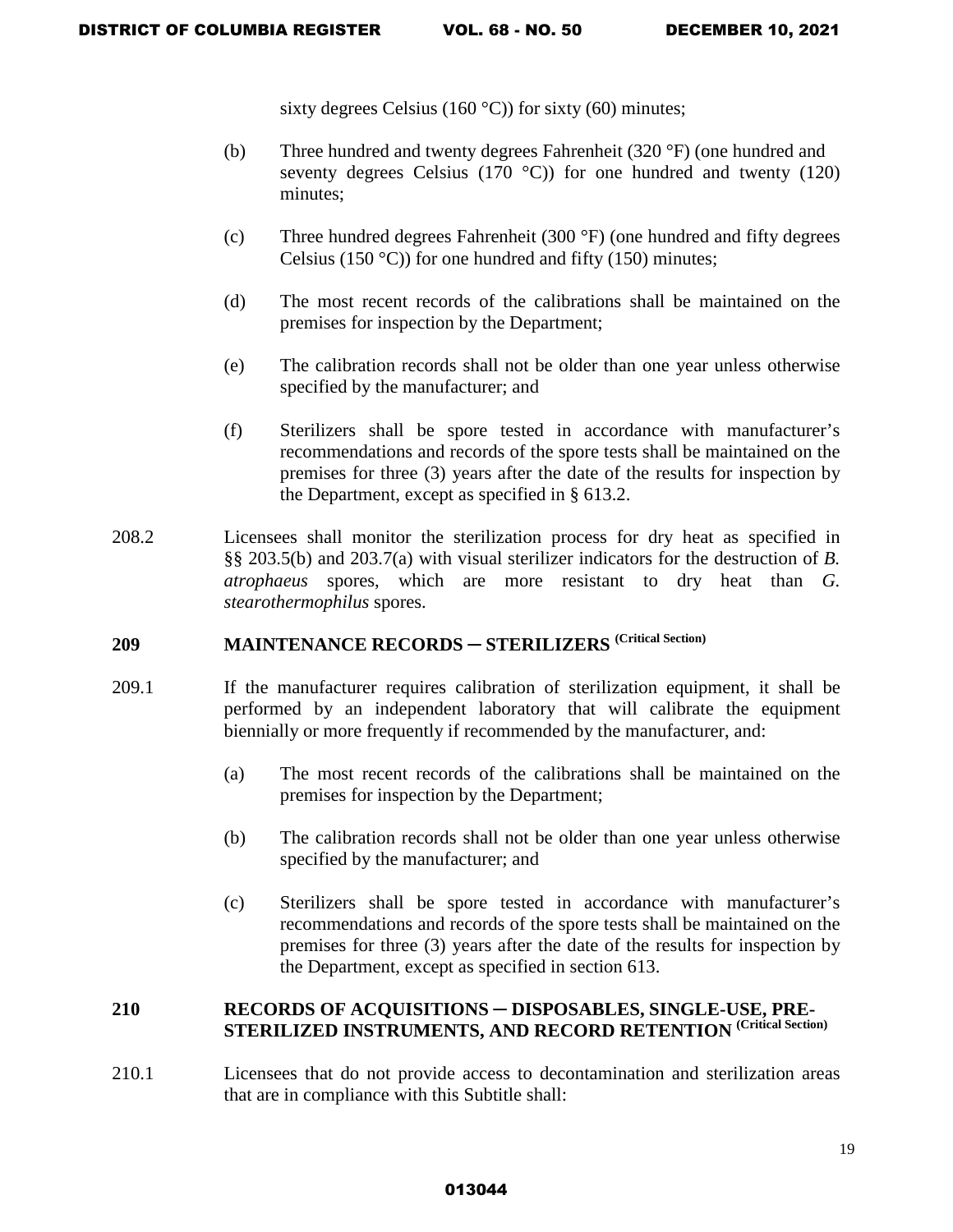- (a) Ensure only pre-sterilized instruments, and disposable, single-use supplies are used as specified in § 200.4;
- (b) Purchase disposable, single-use latex, vinyl, or hypoallergenic gloves; cleansing products; and FDA-approved medical-grade instruments as defined in this Subtitle; and
- (c) Maintain for ninety (90) calendar days the receiving record of the purchase of all pre-sterilized medical-grade instruments, disposables, and single-use supplies.

# **211 RECORDKEEPING REQUIREMENTS** ─ **CONFIDENTIAL, PERSONNEL FILES (Critical Section)**

- 211.1 Licensees shall maintain a personnel manual at the barber, cosmetology, and personal grooming facility which shall be available at all times to personnel and the Department during each inspection.
- 211.2 Each barber, cosmetology, or personal grooming facility's personnel manual shall maintain the following information regarding personnel, in addition to § 200.1:
	- (a) Full legal name;
	- (b) Home address and telephone number(s);
	- (c) Training certifications in accordance with DCRA Barber and Cosmetology Regulations;
	- (d) Proof that he or she is eighteen (18) years of age or older with a driver's license or other government issued identification containing the date of birth and a photograph of the individual, or school issued identifications; and
	- (e) Proof of compliance with pre-employment requirement of current hepatitis B vaccination, including applicable boosters, unless the barber, cosmetologist, or personal groomer:
		- (1) Demonstrates hepatitis B immunity; or
		- (2) Compliance with current federal OSHA hepatitis B vaccination declination requirements.

# **212 RECORDKEEPING REQUIREMENTS** ─ **REPORTS OF INFECTION OR ALLERGIC REACTIONS, STANDARD OPERATING PROCEDURES (SOPs), EMERGENCY CONTACTS, AND RECORD RETENTION**

212.1 Licensees shall maintain: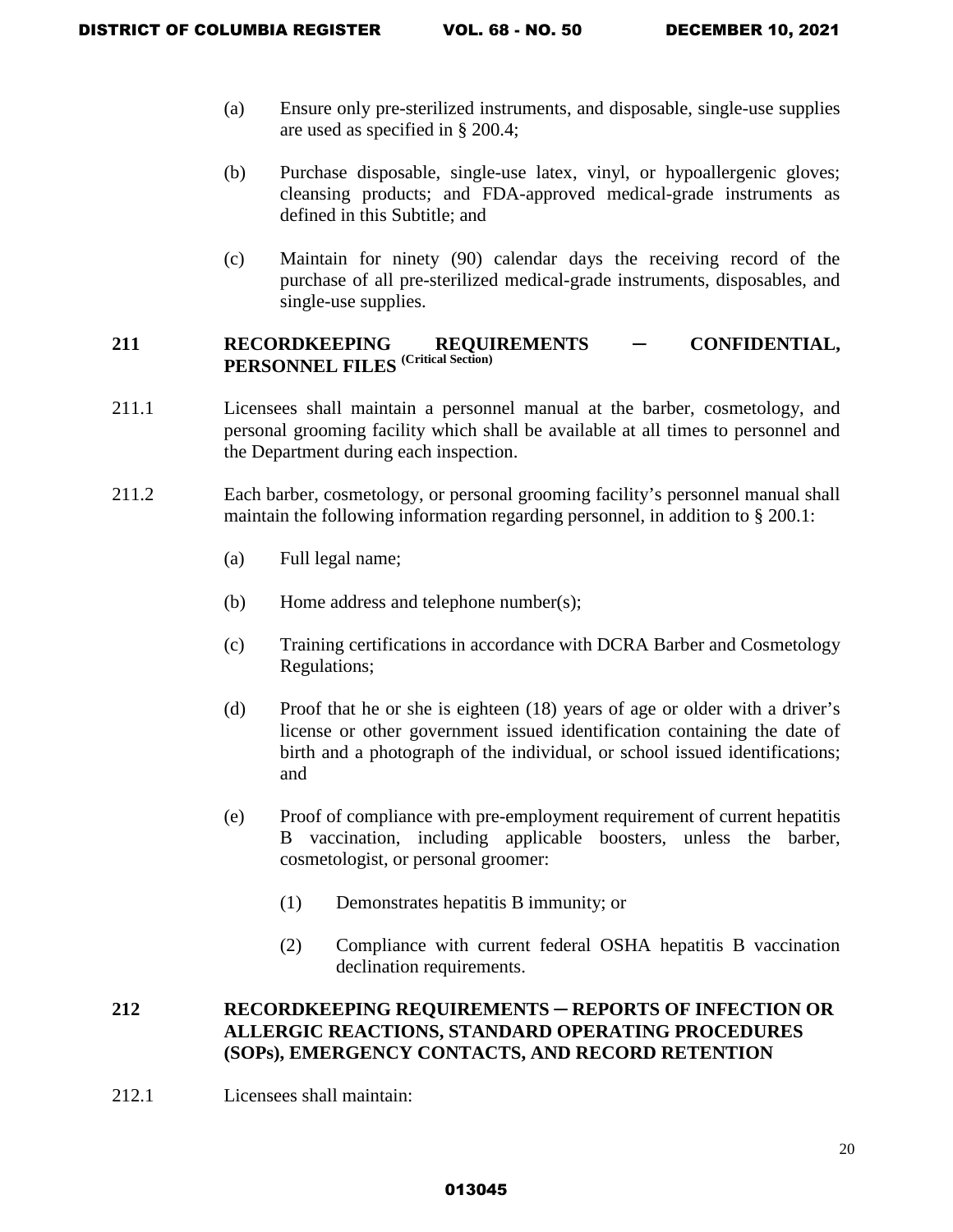- (a) A document called a "Report of Infection or Allergic Reactions" that details infections and allergic reactions reported to the barber, cosmetology, or personal grooming facility by a customer, as specified in §§ 212.2, 212.3, and 212.5; and
- (b) Standard Operating Procedures (SOPs) for each modality of service provided at the barber, cosmetology, or personal grooming facility for review by the Department, as specified in § 212.9. SOPs shall be signed and dated and shall not be older (1) year.
- 212.2 Licensees shall submit to the Department a written report of any diagnosed infections or allergic reactions resulting from a cosmetic procedure within twentyfour (24) hours of its occurrence, knowledge of the occurrence, or customer generated complaint.
- 212.3 The report shall include the following information:
	- (a) Name, address, and telephone number of the affected customer;
	- (b) Name, location, telephone number and license number of the facility where the cosmetic procedure was performed;
	- (c) The complete legal name of the operator and his or her license number;
	- (d) The date the cosmetic procedure was performed;
	- (e) The type of cosmetic procedure performed, and product used, if applicable;
	- (f) The location of the infection or allergic reaction, and the location on the body where the cosmetic procedure was applied;
	- (g) The name and address of the health care practitioner, if any; and
	- (h) Any other information considered relevant to the situation.
- 212.4 The Department shall use these reports in their efforts to identify the source of the adverse reactions and to take action to prevent its recurrence.
- 212.5 Licensees shall maintain all reports pertaining to infections and allergic reactions and SOPs at their facilities for review until the Department authorizes their disposal, as specified in § 212.9.
- 212.6 A list of emergency contact numbers shall be posted conspicuously and easily accessible to all personnel and shall include, but is not limited to:
	- (a) The nearest hospital;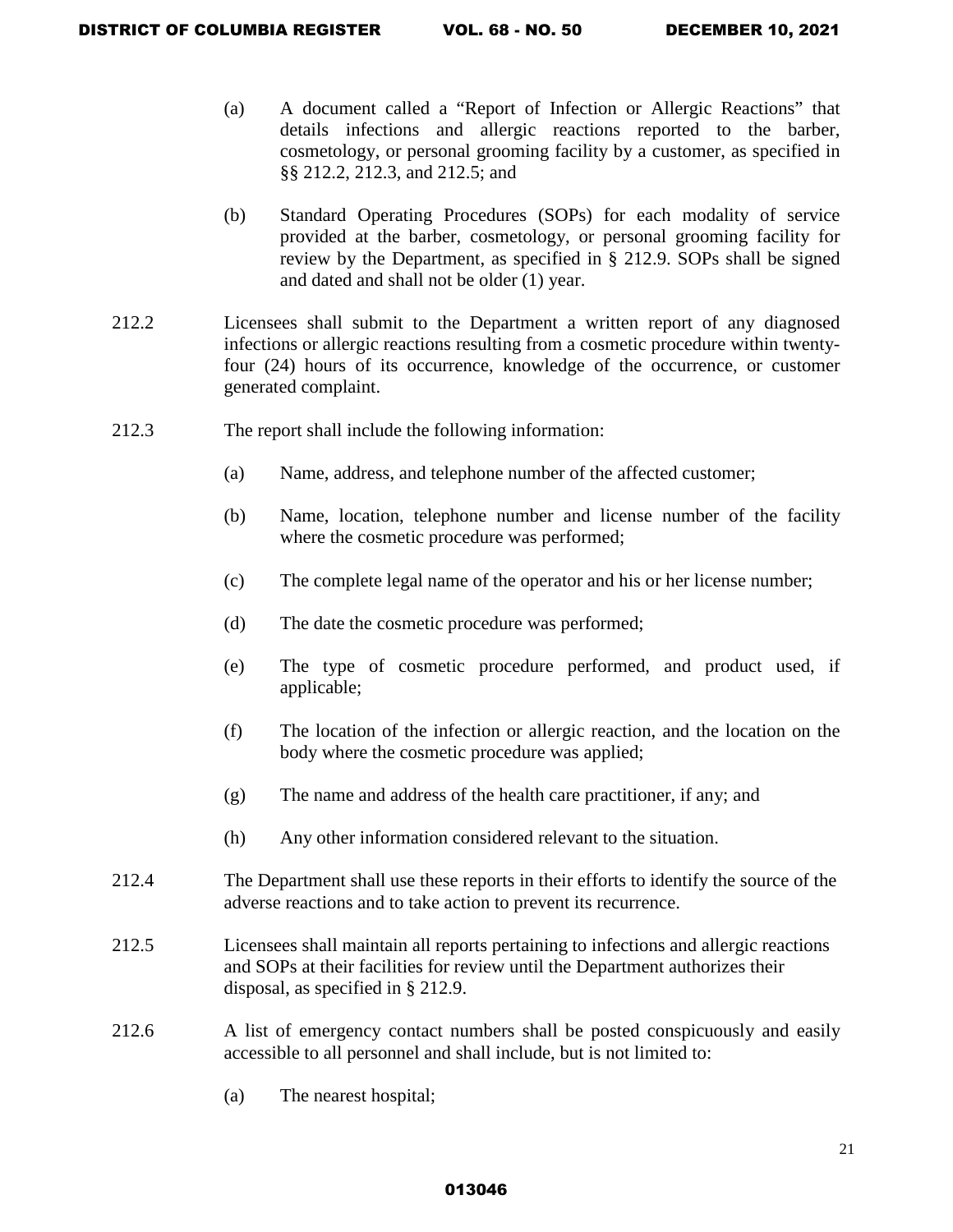- (b) The nearest fire department;
- (c) Emergency 911 service; and
- (d) OSHA Emergency service number.
- 212.7 All files identified in this section that are maintained electronically shall be frequently backed up and accessible from multiple locations, if applicable.
- 212.8 An electronic record shall be retrievable as a printed copy.
- 212.9 The licensee shall maintain all records at the facility for at least three (3) years or longer if required by any other applicable District law or regulation. The records shall be readily available for review by the Department upon request.

# **CHAPTER 3 STRUCTURE, DESIGN, OPERATING SYSTEMS, AND MAINTENANCE**

# **300 DESIGN AND CONSTRUCTION ─ BUILDING MATERIALS AND WORKMANSHIP (Critical Section)**

- 300.1 Licensees of a newly constructed, remodeled, or renovated barber, cosmetology, and personal grooming facility shall ensure that the design, construction, building materials, and workmanship complies with most recent versions of the District of Columbia Construction Codes, as specified in  $\S 102.1(g)(1)$ .
- 300.2 Licensees of existing barber, cosmetology, and personal grooming facilities shall maintain in good condition the physical integrity of its facility by repairing or replacing structural or design defects, operating systems, or fixtures in use before the effective date of this Subtitle as specified in  $\S 102.1(g)(1)$ .
- 300.3 Existing barber, cosmetology, and personal grooming facilities shall be constructed with solid walls or partitions as specified in  $\S$  102.1(g)(1) and shall bear the appropriate preconstruction permits.
- 300.4 At least thirty (30) calendar days before beginning construction or remodeling of a barber, cosmetology, or personal grooming facility, the licensee shall submit construction plans with all schedules, including but not limited to floor plans, elevations, and electrical schematics, to the Department for review and approval, as specified in § 604.

# **301 DESIGN AND CONSTRUCTION ─ PROTECTIVE PHYSICAL BARRIERS (Critical Section)**

301.1 Perimeter walls and roof of a barber, cosmetology, or personal grooming facility shall effectively protect the facility from the weather and the entry of insects, rodents, and other animals.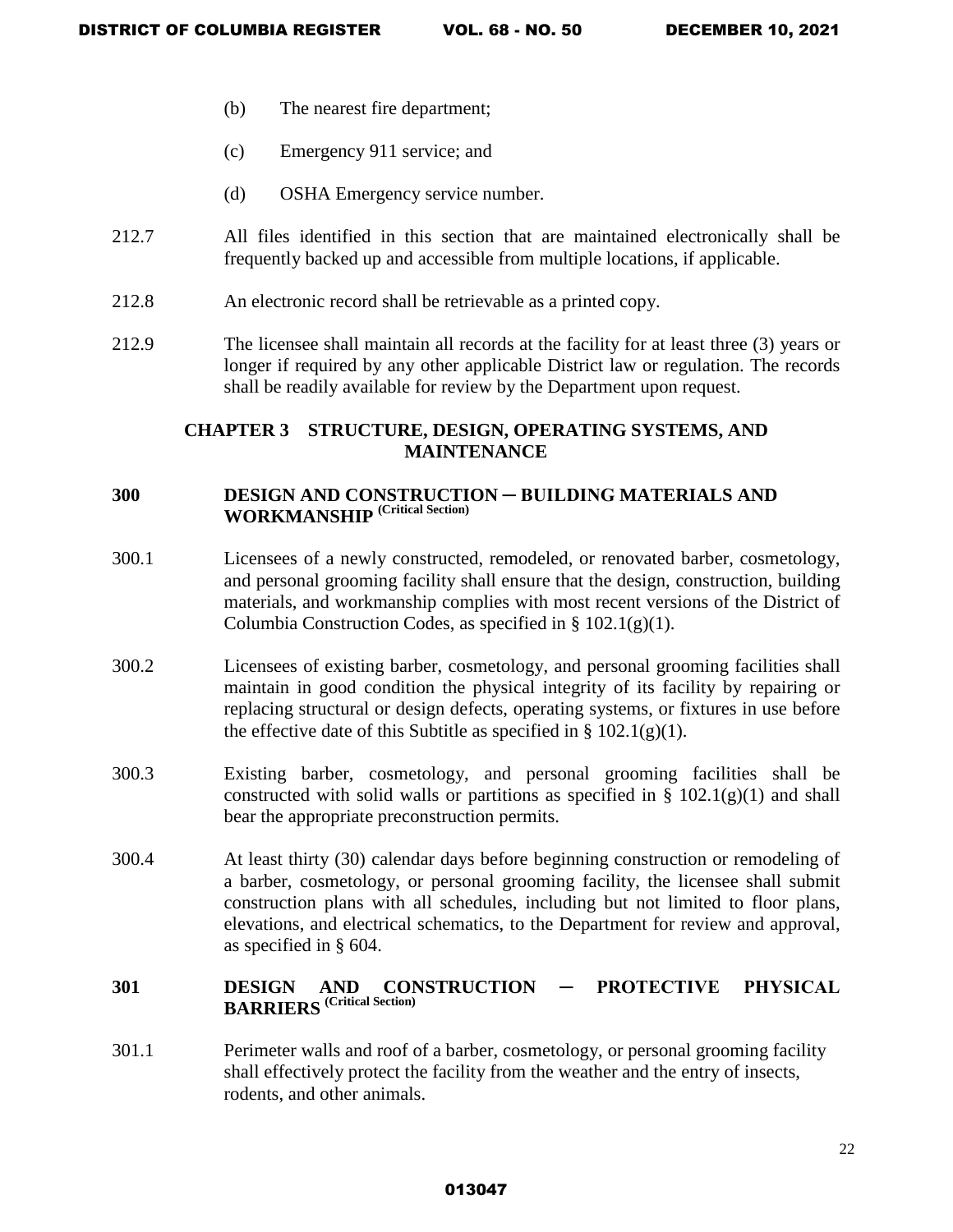| 301.2 | Except as otherwise specified in $\S$ 301.3, 301.4 and 301.5, the outer openings of<br>a barber, cosmetology, or personal grooming facility shall be protected against the<br>entry of insects and rodents by:                                                                         |                                                                                                                                                    |  |  |  |
|-------|----------------------------------------------------------------------------------------------------------------------------------------------------------------------------------------------------------------------------------------------------------------------------------------|----------------------------------------------------------------------------------------------------------------------------------------------------|--|--|--|
|       | (a)                                                                                                                                                                                                                                                                                    | Filling or closing holes and other gaps along floors, walls, and ceilings;                                                                         |  |  |  |
|       | (b)                                                                                                                                                                                                                                                                                    | Closed, tight-fitting windows; and                                                                                                                 |  |  |  |
|       | (c)                                                                                                                                                                                                                                                                                    | Solid, self-closing, tight-fitting doors.                                                                                                          |  |  |  |
| 301.3 | Subsection 301.2 shall not apply if a barber, cosmetology, or personal grooming<br>facility opens into a larger structure, such as a mall, airport, or office building, and<br>the outer openings from the larger structure are protected against the entry of<br>insects and rodents. |                                                                                                                                                    |  |  |  |
| 301.4 |                                                                                                                                                                                                                                                                                        | Exterior doors used as exits need not be self-closing if they are:                                                                                 |  |  |  |
|       | (a)                                                                                                                                                                                                                                                                                    | Solid and tight-fitting;                                                                                                                           |  |  |  |
|       | (b)                                                                                                                                                                                                                                                                                    | Designated only for emergency use by the Fire Department; and                                                                                      |  |  |  |
|       | (c)                                                                                                                                                                                                                                                                                    | Restricted so they are not used for entrance or exit from the building for<br>purposes other than the designated emergency exit use.               |  |  |  |
| 301.5 | Except as specified in § 301.1 through 301.4, if the windows or doors of a barber,<br>cosmetology, or personal grooming facility, are kept open for ventilation or other<br>purposes the openings shall be protected against the entry of insects and rodents<br>by:                   |                                                                                                                                                    |  |  |  |
|       | (a)                                                                                                                                                                                                                                                                                    | Sixteen $(16)$ mesh to twenty-five and four tenths millimeters $(25.4 \text{ mm})$ or<br>sixteen $(16)$ mesh to one-inch $(1 \text{ in.})$ screen; |  |  |  |
|       | (b)                                                                                                                                                                                                                                                                                    | Properly designed and installed air curtains to control flying insects; or                                                                         |  |  |  |
|       | (c)                                                                                                                                                                                                                                                                                    | Other effective means that prohibit the entry of insects and rodents to a<br>similar degree.                                                       |  |  |  |
| 301.6 | Subsection 301.5 does not apply if flying insects and other pests are absent due to<br>the location of the establishment, the weather, or other limiting conditions.                                                                                                                   |                                                                                                                                                    |  |  |  |
| 302   | PHYSICAL STRUCTURE - PRIVATE ACCOMMODATIONS (Critical Section)                                                                                                                                                                                                                         |                                                                                                                                                    |  |  |  |
| 302.1 | Licensees shall ensure customers' privacy in treatment rooms when providing<br>cosmetic or grooming services on intimate areas of the body and treatment rooms<br>shall not be used as a walk-thru to gain access to other rooms or exits.                                             |                                                                                                                                                    |  |  |  |
| 302.2 | Licensees shall ensure client privacy by constructing treatment rooms that:                                                                                                                                                                                                            |                                                                                                                                                    |  |  |  |
|       |                                                                                                                                                                                                                                                                                        |                                                                                                                                                    |  |  |  |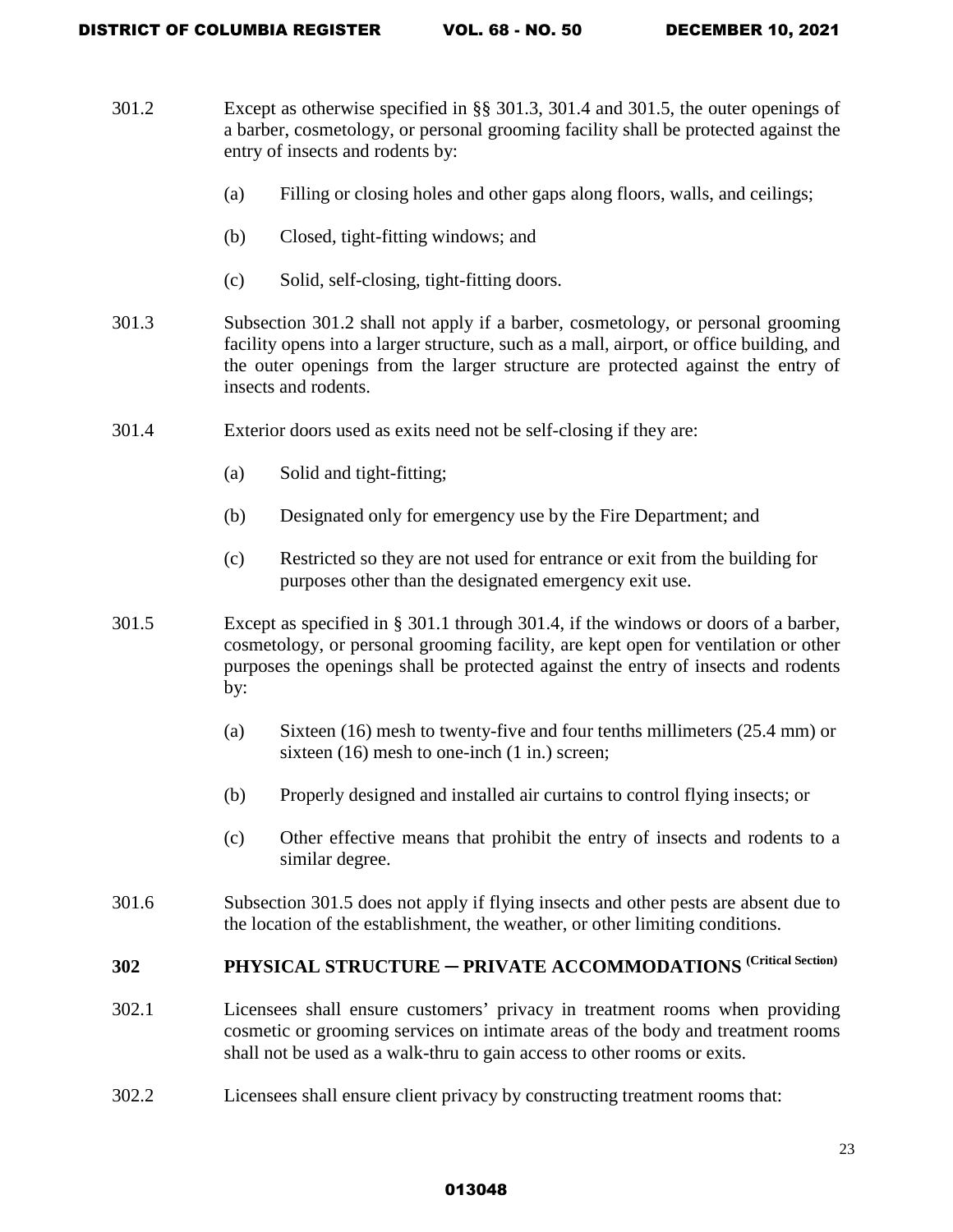- (a) Have four fixed, permanent walls that are at least six feet tall from the floor, and doors capable of being locked that allow easy entry and exit; and
- (b) Are at a minimum of forty-five square feet (45 sq. ft.) of floor space.

### **303 PHYSICAL STRUCTURE ─ DESIGNATED AREAS FOR PERSONNEL**

- 303.1 Areas designated for staff use shall be located so that clean and disinfected equipment, linens, furnishings, or supplies are protected from contamination, and maintained in good repair and free of unnecessary clutter and debris.
- 303.2 Locker rooms or other suitable areas shall be designated for the orderly storage of staff clothing and other possessions and shall be located in a room or area where contamination of equipment, devices, fixtures, linens, furnishings, or supplies cannot occur.

### **304 PHYSICAL STRUCTURE ─ ACCESS, PROHIBITED USE**

- 304.1 The provisions in this Subtitle shall apply to:
	- (a) Every building or part of a building that is occupied or used as a barber, cosmetology, or personal grooming facility; and
	- (b) A barber, cosmetology, or personal grooming facility in any building or part of a building licensed or operated for any other purpose, notwithstanding that other Regulations may be applicable to other parts of the building.
- 304.2 Access to a barber, cosmetology, or personal grooming facility through any place designed, intended, or used for human habitation is prohibited, and shall be accessed by a separate entrance.
- 304.3 Areas that open directly into any room used as living or sleeping quarters in private homes shall not be used to provide barbering, cosmetology, or personal grooming services.

# **305 OPERATING SYSTEMS** ─ **PLUMBING SYSTEM, DESIGN, WATER CAPACITY AND QUANTITY, AND AVAILABILITY (Critical Section)**

- 305.1 All plumbing systems, including automatic handwashing fixtures comply with the manufacturers' instructions for design, construction, installation, and maintenance in accordance with the most recent versions of the District of Columbia Construction Codes, as specified in  $\S$  102.1(g)(3), and shall be of sufficient size to:
	- (a) Meet the hot water demands throughout the barber, cosmetology, and personal grooming facility;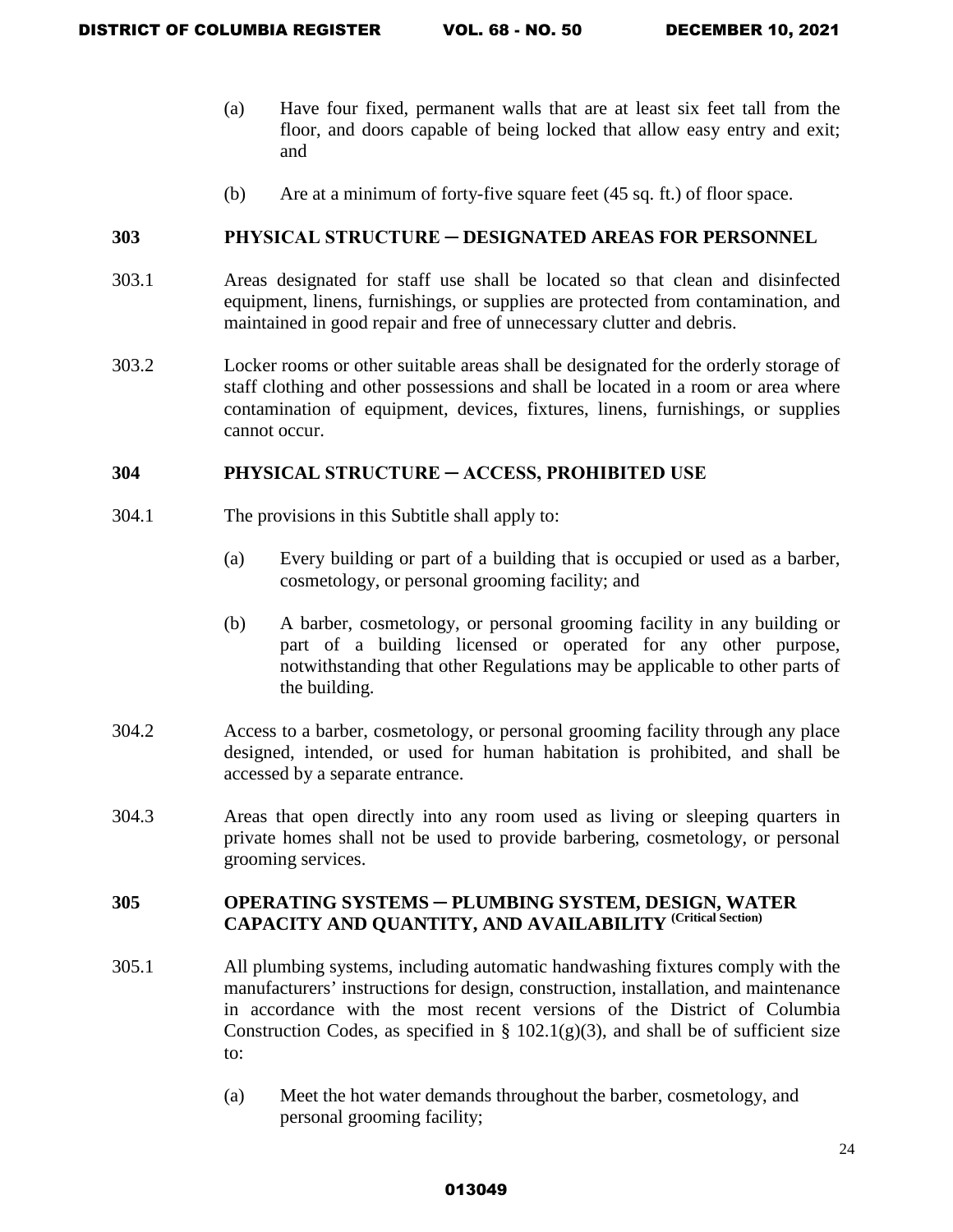- (b) Properly convey sewage and liquid disposable waste from the premises;
- (c) Avoid creating any unsanitary condition or constituting a source of contamination to potable water, or cosmetic equipment or instruments;
- (d) Provide sufficient floor drainage to prevent excessive pooling of water or other disposable waste in all areas where floors are subject to floodingtype cleaning or where normal operations release or discharge water or other liquid waste on the floor; and
- (e) Meet all potable water demands throughout the barber, cosmetology, and personal grooming facility.
- 305.2 All plumbing fixtures, including but not limited to toilets, urinals, handwashing sinks, and shampoo bowls shall be:
	- (a) Maintained in good repair at all times;
	- (b) Maintained cleaned; and
	- (c) Easily cleanable. **(**Non-critical subsection**)**

# **306 OPERATING SYSTEMS** ─ **PLUMBING SYSTEM, SINKS, WATER TEMPERATURE AND FLOW (Critical Section)**

- 306.1 All barber, cosmetology, and personal grooming facilities shall have at least one (1) commercial service sink as specified in 306.7 not less than sixteen inches (16 in.) wide, sixteen inches (16 in.) long, and ten inches (10 in.) deep, with hot and cold running water, for custodial purposes only. Provided, that where a part of a premises is used for custodial purposes, it shall be sufficient if the plumbing fixtures are provided within the building if the fixtures can be reached by a line of travel not exceeding one hundred feet (100 ft.) without going outside the building, and on the same floor and is accessible during all hours of operation.
- 306.2 All barber, beauty salons, and specialty braiding salons shall have at least one (1) hand sink that is always accessible and conveniently located on the salon floor that is used for handwashing only.
- 306.3 All sinks, including those in toilet facilities, shall be equipped to provide hot water at a temperature of at least one hundred degrees Fahrenheit ((100° F) (thirty-eight degrees Celsius  $(38 \degree C)$ ) and not exceed one hundred and twenty degrees Fahrenheit ((120°F) (forty-eight point eighty-nine degrees Celsius (48.89° C)) through a mixing valve, a combination faucet, or a single faucet, except for hot water temperature requirements specified in Title 22B DCMR § 3236.4 of the "Nursing Facilities Regulations" and the "Assisted Living Residence Regulatory Act of 2000", effective June 24, 2000 (D.C. Law 13-127; D.C. Official Code § 44-110.06(c)).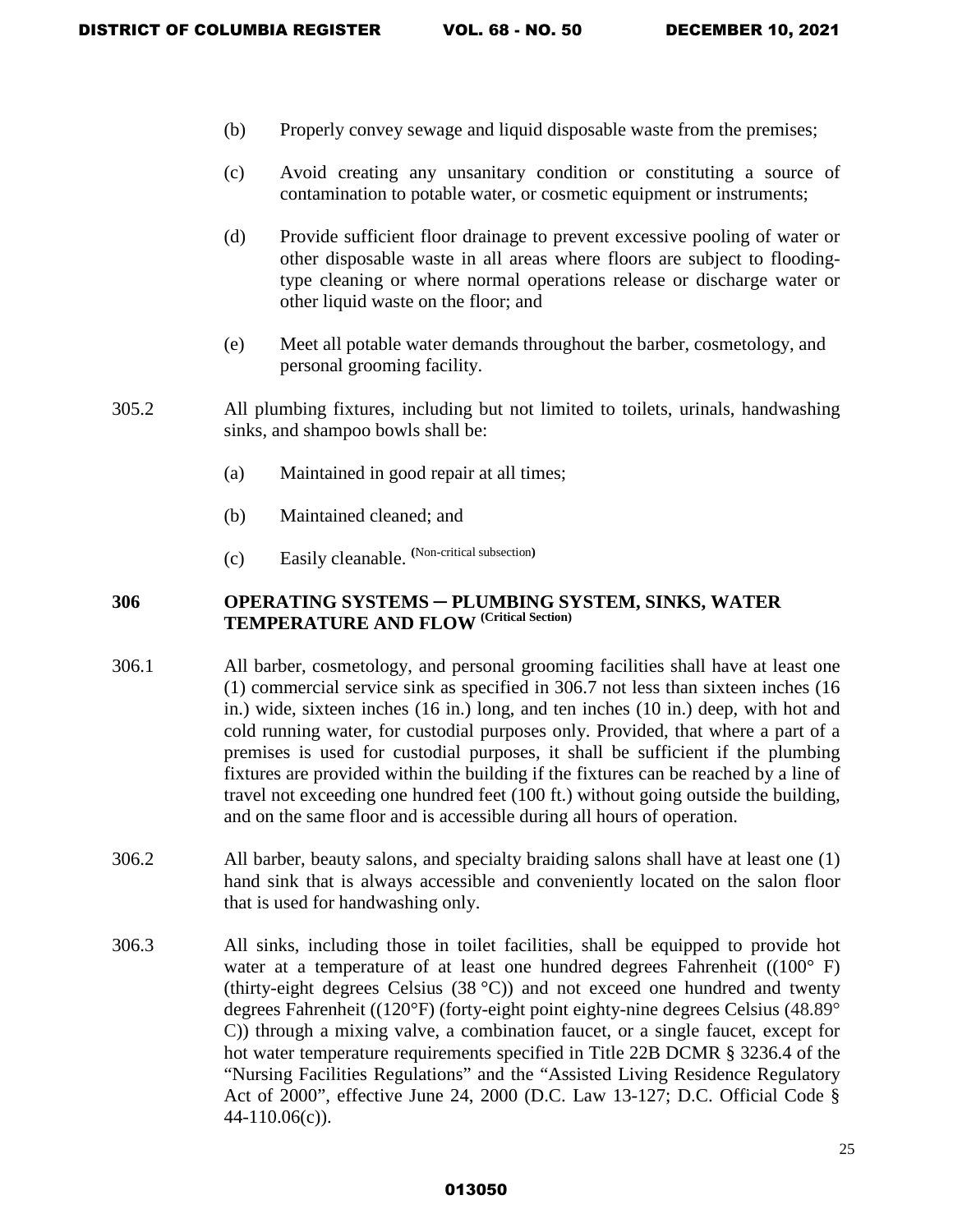- 306.4 A steam mixing valve shall not be used at a handwashing sink.
- 306.5 A self-closing, slow-closing, or metering faucet shall provide a flow of water that is capable of reaching one hundred degrees Fahrenheit ((100 °F) (thirty-eight degrees Celsius  $(38^{\circ}C)$  for at least fifteen  $(15)$  seconds without the need to reactivate the faucet.
- 306.6 Automatic handwashing fixtures shall be installed in accordance with the manufacturer's instructions.
- 306.7 Commercial service sinks shall be constructed of non-breakable, non-porous materials, such as molded composite stone, stainless steel, or porcelain and shall be ANSI/NSF approved.
- 306.8 All barber and specialty braiding salons shall be equipped with at least one (1) styling station and one (1) shampoo bowl. However, an additional shampoo bowl is required for every four (4) styling stations beyond the first styling station.
- 306.9 All beauty salons, cosmetology, and personal grooming facilities shall be equipped with at least one (1) styling station and one (1) shampoo bowl. However, an additional shampoo bowl is required for every three (3) styling stations beyond the first styling station.
- 306.10 All shampoo bowls shall be conveniently located and used exclusively for cosmetic or grooming services or preparations.
- 306.11 The bathroom hand washing sinks shall not be used for general salon purposes, shampoo purposes, or salon area hand sink.
- 306.12 All barber, cosmetology, and personal grooming facilities shall have one least one (1) general purpose sink and toilet facility equipped with hot and cold running water on the premises.
- 306.13 All barber, cosmetology, and personal grooming facilities shall be equipped with an EPA-registered disinfectant that is used only for disinfecting purposes, as specified in Chapter 2.
- 306.14 Licensed facilities that are not in compliance with §§ 306.1, 306.7, 306.9, and 306.13 are required to come into compliance within two (2) years of the adoption of this Subtitle.
- 306.15 Facilities that are licensed on the effective publication date of this Subtitle shall come into compliance within six (6) months with §§ 306.1, 306.7, 306.9, and 306.13, when:
	- (a) Undergoing major renovation, remodeling, or alteration; or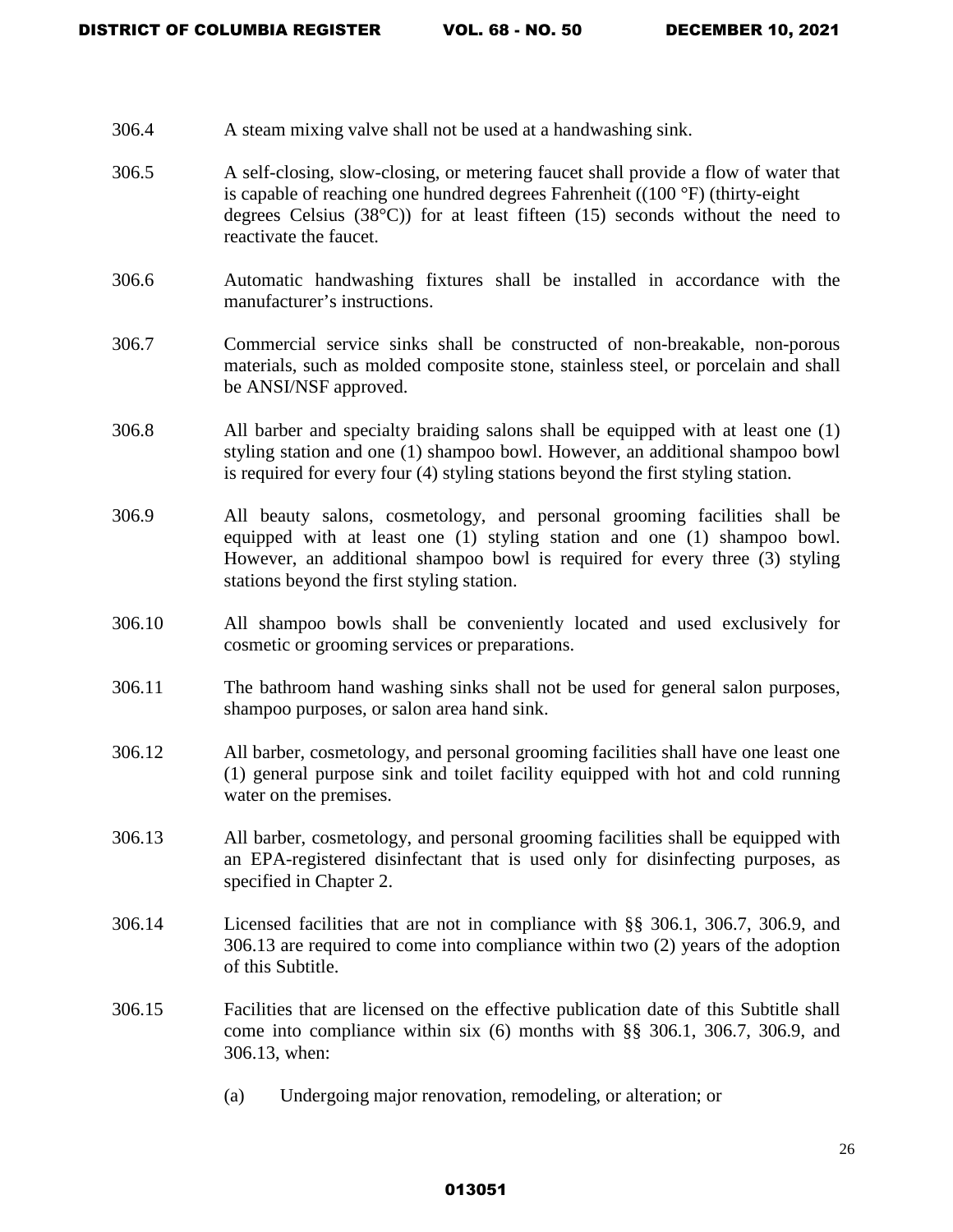(b) Changing ownership.

### **307 OPERATING SYSTEMS AND DESIGN** ─ **PLUMBING SYSTEM, TOILET FACILITIES, AND REQUIRED SIGNAGE**

- 307.1 All single-stall toilet rooms shall display gender-neutral signs on the door that read "Restroom," or have a universally recognized picture/symbol indicating that persons of any gender may use each restroom, in accordance with the Human Rights Act of 1977, effective December 13, 1977 (D.C. Law 2-38; D.C. Official Code § 2-1403.01(c)), and the "Compliance Rules and Regulations Regarding Gender Identity or Expression", 4 DCMR § 802.
- 307.2 Barber, cosmetology, and personal grooming facilities employing:
	- (a) A staff of five (5) or less may provide a single toilet facility with required signage on the door in compliance with the District's building code or other District law or regulations; or
	- (b) A staff of six (6) or more shall have multiple toilet facilities that are either single-stall toilet rooms or multiple-stall toilet rooms with required signage on the doors in compliance with the District's building code or other District law or regulations.

# **308 OPERATING SYSTEMS AND DESIGN ─ HEATING AND VENTILATION SYSTEMS**

- 308.1 Each barber, cosmetology, or personal grooming facility shall provide toilet facilities (restrooms) for personnel and customers, in accordance with the most recent versions of the District of Columbia Construction Codes, as specified in  $§ 102.1(g)(3).$
- 308.2 All restrooms, locker rooms, and toilet rooms shall be adequately ventilated so that excessive moisture is removed from the room. Acceptable ventilation includes mechanical exhaust ventilation, a recirculating vent, or screened windows in accordance with the most recent versions of the District of Columbia Construction Codes, as specified in  $\S 102.1(g)(2)$ .
- 308.3 Each heating, cooling, and ventilation system shall be properly maintained and operational at all times when the rooms are occupied.
- 308.4 All restrooms, locker rooms, and toilet rooms shall be capable of being maintained at a temperature between sixty-eight degrees Fahrenheit ((68° F) (twenty degrees Celsius (20° C)) and seventy-eight degrees Fahrenheit ((78° F) (twenty-five point five degrees Celsius  $(25.5^{\circ} \text{ C})$ ) while being used by customers, as specified in Occupational Safety & Health Administration's Recommendations for Employers in Section 3, Chapter 2, V.A.3. [\(OSHA technical manual\)](https://www.osha.gov/dts/osta/otm/otm_iii/otm_iii_2.html#5).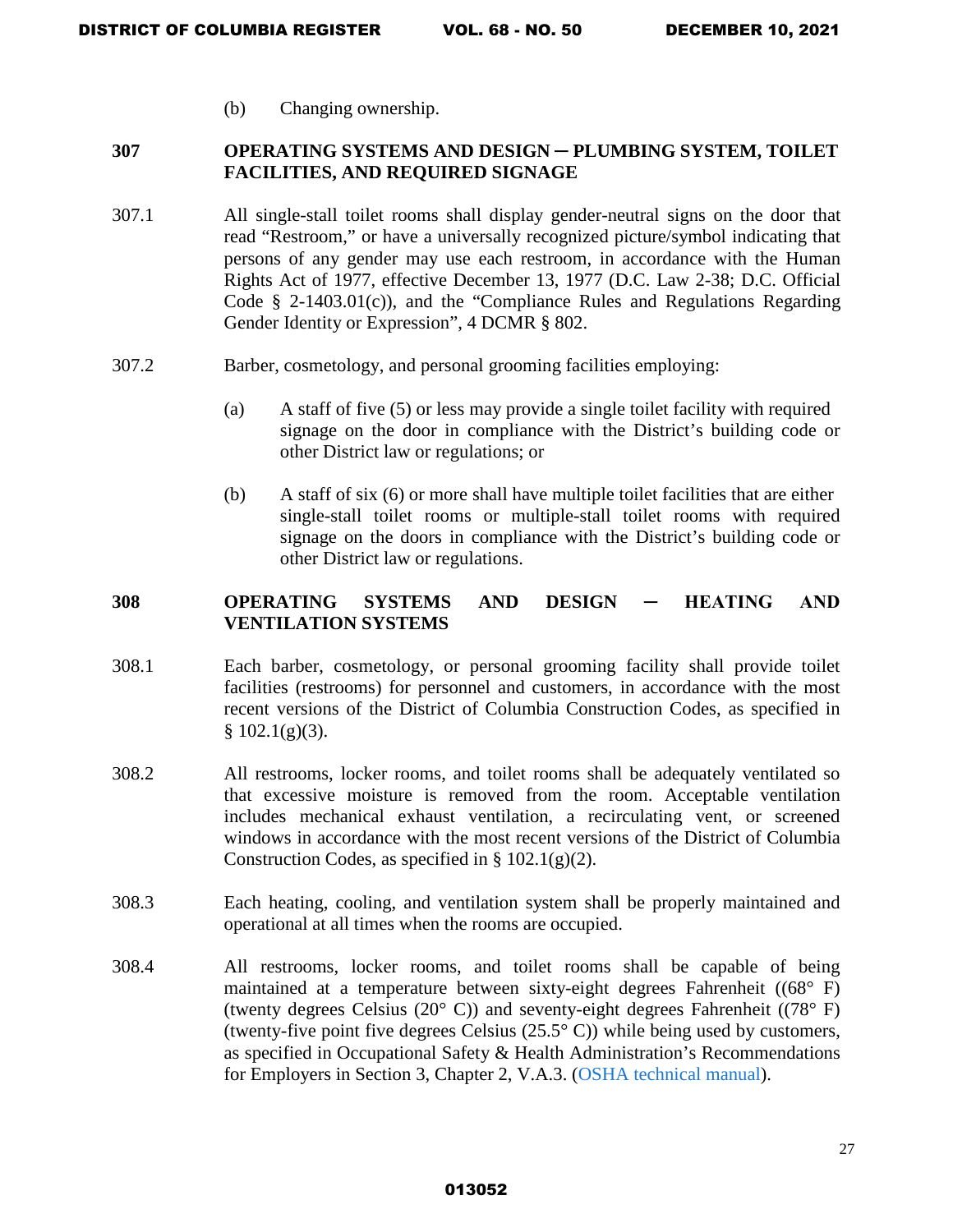### **309 OPERATING SYSTEMS AND DESIGN** ─ **MECHANICAL AND VENTILATION SYSTEMS, DESIGN AND OPERATION, BALANCING AND LOCATION**

- 309.1 Mechanical and ventilation systems, including but not limited to furnaces, gas- or oil-fired room heaters, and water heaters in barber, cosmetology, and personal grooming facilities shall comply with the most recent versions of the District of Columbia Construction Codes, as specified in §  $102.1(g)(2)$ , and other applicable District laws and regulations.
- 309.2 All barber and cosmetology facilities shall have sufficient tempered make-up air and exhaust ventilation to keep them free of excessive heat, steam, condensation, vapors, obnoxious odors, smoke, and fumes.
- 309.3 All personal grooming facilities shall allow for circulation of air sufficient to eliminate odors in accordance with  $\S 102.1(g)(2)$ .
- 309.4 All rooms in a barber, cosmetology, and personal grooming facilities shall be provided with at least eight (8) air changes per hour. Recirculation of air is not permitted.
- 309.5 Nail salons, including nail work stations within a cosmetology, or personal grooming facility that provide manicure and/or pedicure services shall be equipped with an independent exhaust or mechanical ventilation system at the source capture system to remove fumes and dust from nail stations directly to the exterior of the building and shall not be recirculated into any space. Make-up air is required and shall be considered for the entire mechanical exhaust ventilation system design, as specified in § 309.6 and Table A in § 309.7.
- 309.6 An independent source capture system exhaust and mechanical ventilation system shall be located at each nail station with an interlocking exhaust system and light switch to ensure the exhaust system is fully operational when nail station activities are occurring.
- 309.7 The minimum flow rate of outdoor air that the ventilation system must be capable of supplying during its operation shall be based on the rate per person, and the actual number of occupants' present, as specified in Table A:

| <b>OCCUPANCY</b><br><b>CLASSIFICATION</b> | <b>OCCUPANT DENSITY</b><br>#/1000 $FT2a$ | <b>PEOPLE OUTDOOR</b><br><b>AIRFLOW RATE IN</b><br><b>BREATHING ZONE,</b><br>$Rp$ CFM/PERSON | <b>AREA OUTDOOR</b><br><b>AIRFLOW RATE IN</b><br><b>BREATHING ZONE,</b><br>$R_a$ CFM/FT <sup>2a</sup> | <b>EXHAUST</b><br><b>AIRFLOW RATE</b><br>CFM/FT <sup>2</sup> |
|-------------------------------------------|------------------------------------------|----------------------------------------------------------------------------------------------|-------------------------------------------------------------------------------------------------------|--------------------------------------------------------------|
| <b>Barber</b>                             | 25                                       | 7.5                                                                                          | 0.06                                                                                                  | 0.5                                                          |
| Beauty salons <sup>b</sup>                | 25                                       | 20                                                                                           | 0.12                                                                                                  | 0.6                                                          |
| Nail salons b, h                          | 25                                       | 20                                                                                           | 0.12                                                                                                  | 0.6                                                          |

### **TABLE A**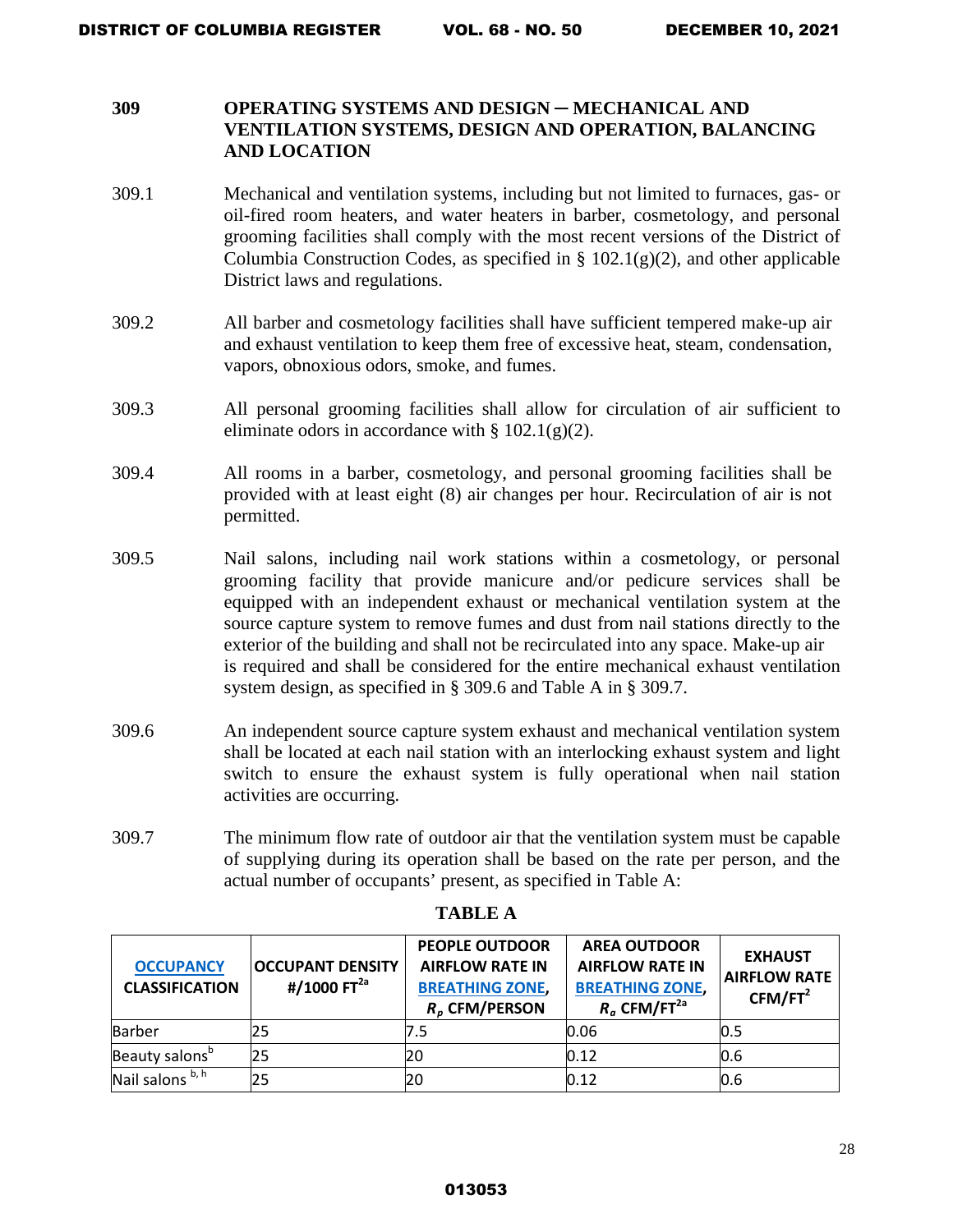For SI: 1 cubic foot per minute =  $0.0004719 \text{ m}^3/\text{s}$ , 1 ton = 908 kg, 1 cubic foot per minute per square foot  $= 0.00508 \text{ m}^3/(\text{s} \cdot \text{m}^2)$ , °C =[(°F)-32]/1.8, 1 square foot = 0.0929 m<sup>2</sup>.

- a. Based upon [net occupiable floor area.](https://up.codes/viewer/washington/imc-2015/chapter/2/definitions#net_occupiable_floor_area)
- b. Mechanical exhaust required and the recirculation of air from such spaces is prohibited. Recirculation of air that is contained completely within such spaces shall not be prohibited (see [Section 403.2.1](https://up.codes/viewer/washington/imc-2015/chapter/4/ventilation#403.2.1) of the International Mechanical Code , Item 3).
	- 1. Where mechanical exhaust is required by Note b in [Table A,](https://up.codes/viewer/washington/imc-2015/chapter/4/ventilation#table_403.3.1.1) recirculation of air from such spaces shall be prohibited. All air supplied to such spaces shall be exhausted, including any air in excess of that required by [Table A.](https://up.codes/viewer/washington/imc-2015/chapter/4/ventilation#table_403.3.1.1)
- c. Spaces unheated or maintained below  $50^{\circ}$  F are not covered by these requirements unless the [occupancy](https://up.codes/viewer/washington/imc-2015/chapter/2/definitions#occupancy) is continuous.
- d. Rates are per water closet or urinal. The higher rate shall be provided where the [exhaust](https://up.codes/viewer/washington/imc-2015/chapter/2/definitions#exhaust_system)  [system](https://up.codes/viewer/washington/imc-2015/chapter/2/definitions#exhaust_system) is designed to operate intermittently. The lower rate shall be permitted only where the [exhaust system](https://up.codes/viewer/washington/imc-2015/chapter/2/definitions#exhaust_system) is designed to operate continuously while occupied.
- e. Rates are per room unless otherwise indicated. The higher rate shall be provided where the [exhaust system](https://up.codes/viewer/washington/imc-2015/chapter/2/definitions#exhaust_system) is designed to operate intermittently. The lower rate shall be permitted only where the [exhaust system](https://up.codes/viewer/washington/imc-2015/chapter/2/definitions#exhaust_system) is designed to operate continuously while occupied.
- f. Mechanical exhaust is required, and recirculation is prohibited.
- g. For nail salons, manicure and pedicure stations shall be provided with a *[source capture](https://up.codes/viewer/washington/imc-2015/chapter/2/definitions#source_capture_system)  [system](https://up.codes/viewer/washington/imc-2015/chapter/2/definitions#source_capture_system)* capable of exhausting not less than 50 cfm per station. Exhaust inlets shall be located in accordance with [Section 502.20](https://up.codes/viewer/washington/imc-2015/chapter/5/exhaust-systems#502.20) of the International Mechanical Code. Where one or more required [source capture systems](https://up.codes/viewer/washington/imc-2015/chapter/2/definitions#source_capture_system) operate continuously during [occupancy,](https://up.codes/viewer/washington/imc-2015/chapter/2/definitions#occupancy) the exhaust rate from such systems shall be permitted to be applied to the exhaust flow rate required by [Table A](https://up.codes/viewer/washington/imc-2015/chapter/4/ventilation#table_403.3.1.1) for the nail salon.

# **310 OPERATING SYSTEMS AND DESIGN** ─ **PREVENTING CONTAMINATION FROM MAKE-UP AIR AND EXHAUST VENTS**

- 310.1 Heating, ventilating, and air conditioning systems shall be designed and installed so that make-up air intake and exhaust vents do not cause contamination of environmental surfaces single-use items, or clean and disinfected linen, or reusable implements/instruments, or equipment, as specified in §§ 202 and 203.
- 310.2 If the exhausted air contains dust, dirt, chemicals or other contaminants, the exhaust shall require additional treatment to prevent the contamination of the exterior air.

### **CHAPTER 4 FACILITY MAINTENANCE**

# **400 FACILITY MAINTENANCE** ─ **TOILETS AND URINALS, CLEANABILITY, ACCESSIBILITY AND LOCATION, AND RESTRICTIONS (Critical Section)**

400.1 Each barber, cosmetology, or personal grooming facility shall provide toilet facilities (restrooms) for personnel and customers, in accordance with the most recent versions of the District of Columbia Construction Codes, as specified in  $§ 102.1(g)(3).$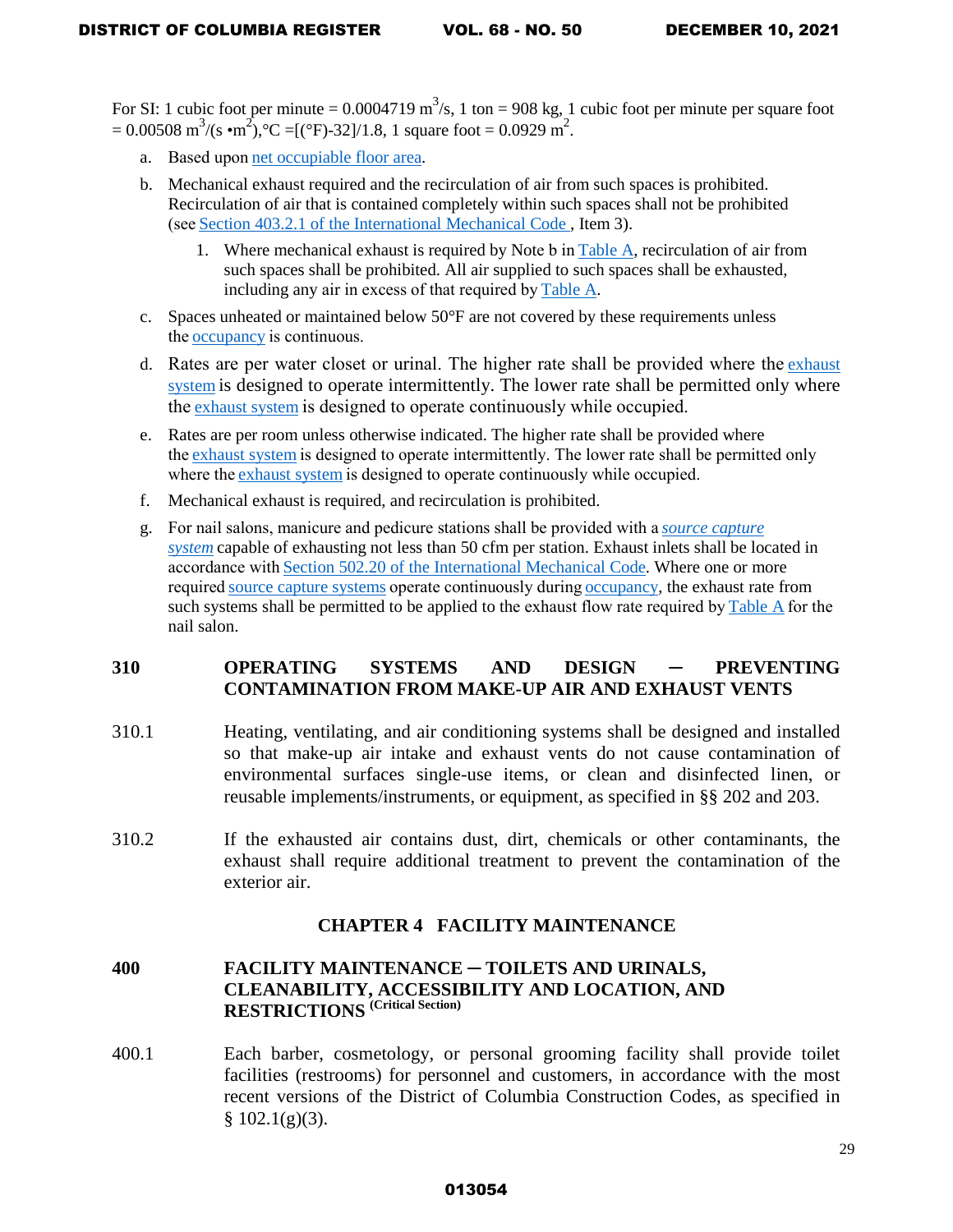- 400.2 Toilet facilities shall be conveniently located and accessible to personnel and staff during all hours of operation. Toilet facilities are deemed conveniently located and accessible if they are accessible during working hours without going outside the building.
- 400.3 Licensees shall, at a minimum:
	- (a) Maintain the toilet facilities in a sanitary condition that is clean and free of solid waste and litter;
	- (b) Keep the facilities in good repair at all times; and
	- (c) Single occupancy toilet facilities shall be provided with tight-fitting, selfself-closing doors, and locking doors.
- 400.4 Toilet facilities provided by the management of a shopping mall that are located outside of barber, cosmetology, or personal grooming facilities and that do not open directly into a barber, cosmetology, or personal grooming facility do not have to be completely enclosed with tight-fitting, self-closing doors, and locking doors, as specified in § 400.3.
- 400.5 Toilet paper holder, adequate supply of toilet tissue, and a waste receptacle shall be provided in each stall of a multiple-stall toilet room, and in every single-stall toilet room. A covered waste receptacle for feminine hygienic products shall be provided in each toilet stall designated for female customers and personnel.
- 400.6 Toilet facility (restroom) doors shall be kept closed except during cleaning and maintenance operations.
- 400.7 At no time shall consumers or personnel enter toilet facilities (restrooms), or areas designated for personnel during routine cleaning or maintenance emergency.
- 400.8 A sign or poster that notifies users to wash their hands shall be provided at all handwashing sinks.
- 400.9 Each handwashing sink or group of adjacent sinks shall be conveniently equipped with soap dispensers that contain a supply of hand cleaning liquid or powdered soap. The dispensing unit shall be made of metal or plastic, glass materials and reusable cake soap are prohibited.
- 400.10 A handwashing sink or group of adjacent sinks that is provided with disposable paper towels shall be provided with a waste receptacle.
- 400.11 A sink used for cosmetic preparation, or a service sink or curbed cleaning facility used for the disposal of mop water or similar wastes, shall not be provided with the handwashing aids and devices required for a handwashing sink as specified in § 400.8, 400.9, and 400.10.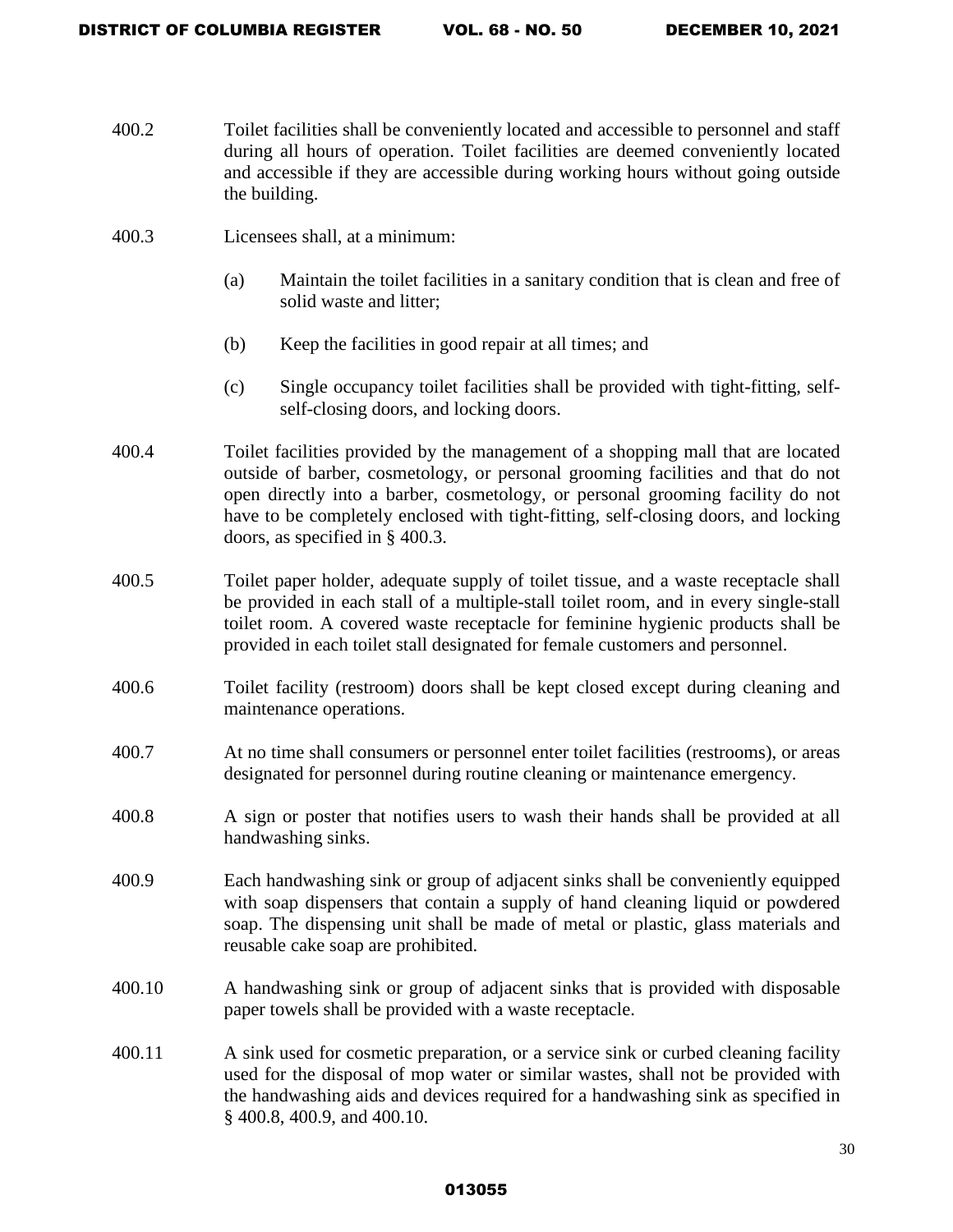#### **401 FACILITY MAINTENANCE ─ LIGHTING REQUIREMENTS**

- 401.1 Except as specified in § 401.2, light bulbs shall be shielded, coated, or otherwise shatter-resistant in areas where cosmetic procedures are performed areas and where there is exposed clean and disinfected reusable implements/instruments or equipment, linens, or supplies.
- 401.2 Shielded, coated, or otherwise shatter-resistant bulbs need not be used in areas used only for storing unopened packages of supplies, if:
	- (a) The integrity of the packages cannot be affected by broken glass falling onto them; and
	- (b) The packages are capable of being cleaned of debris from broken bulbs before the packages are opened.
- 401.3 All rooms of a barber, cosmetology, or personal grooming facility shall have at least one (1) electrical source of light. Lighting luminaries and fixtures may be of incandescent, fluorescent, high density discharge, or light emitting diode (LED) types.
- 401.4 At least fifty (50) foot-candles of artificial light shall be provided in each procedure area and shall be provided in all decontamination and sterilization areas.
- 401.5 At least twenty (20) foot-candles of light shall be provided in each restroom, locker room, toilet room, or other areas when fully illuminated for cleaning.
- 401.6 An average illumination value of ten (10) foot-candles of light, but never less than seven and a half (7.5) foot-candles of light, shall be provided in other areas within a barber, cosmetology, or personal grooming facility, including offices, lobbies, retail shops, and waiting areas.
- 401.7 The above illumination levels shall be attainable at all times while the barber, cosmetology, or personal grooming facility is occupied.

# **402 FACILITY MAINTENANCE** ─ **REFUSE AND REMOVAL FREQUENCY**

- 402.1 Inside and outside receptacles shall be of sufficient capacity to hold all accumulated refuse.
- 402.2 Refuse discarded indoor shall be in a lined waste receptacle at a frequency that does not create a nuisance.
- 402.3 Receptacles and waste handling units shall be constructed of: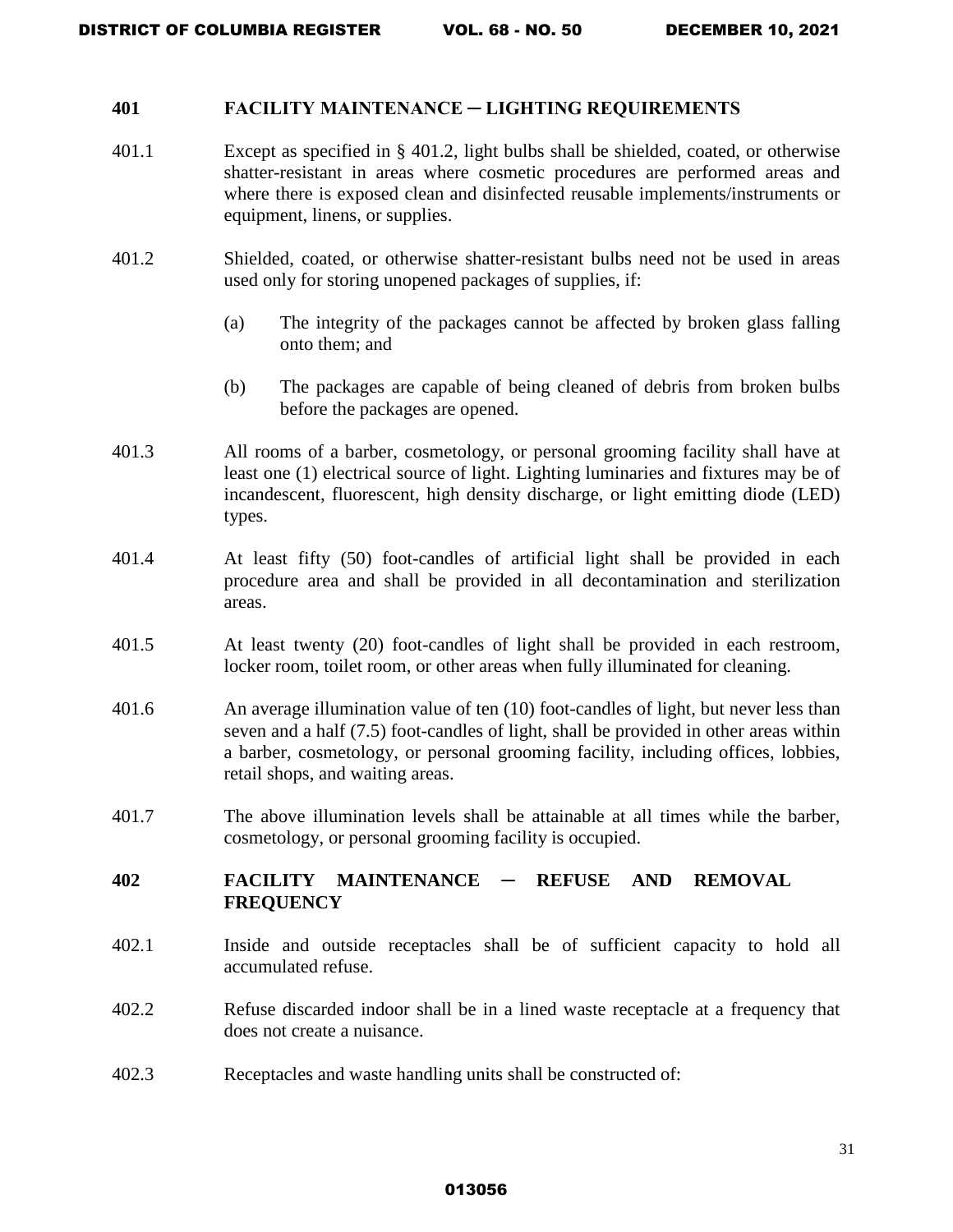- (a) Durable material that is rodent-resistant, leak-proof, nonabsorbent, and easily cleanable;
- (b) Designed with tight-fitting lids, doors, or covers;
- (c) Maintained in good repair.
- 402.4 If used, an outdoor enclosure for refuse shall be constructed of durable and cleanable materials and shall be located so that a public health hazard or nuisance is not created.
- 402.5 An outdoor storage surface for refuse shall be constructed of nonabsorbent material such as concrete or asphalt and shall be smooth, durable, and sloped to drain.
- 402.6 Storage areas and enclosures for refuse shall be kept clean and maintained free of unnecessary items and in good repair.

# **403 FACILITY MAINTENANCE** ─ **REMOVAL OF UNNECESSARY ITEMS, LITTER, AND CONTROLLING AND REMOVING PESTS, AND ANIMAL PROHIBITION (Critical Section)**

- 403.1 The grounds surrounding a barber, cosmetology, or personal grooming facility under the control of the operator shall be kept in a clean and litter-free condition.
- 403.2 The methods for adequate maintenance of grounds include, but are not limited to, the following:
	- (a) Properly storing or removing unnecessary equipment that is nonfunctional or no longer used, removing litter and waste, and cutting weeds or grass within the immediate vicinity of the physical facility that may constitute an attractant, breeding place, or harborage for pests;
	- (b) Maintaining roads and parking lots so that they do not constitute an attractant, breeding place, or harborage for pests; and
	- (c) Adequately draining areas that may provide an attractant, breeding place, or harborage for pests.
- 403.3 Methods for maintaining a sanitary operation include providing sufficient space for placement and proper storage of equipment, instruments, and supplies.
- 403.4 Insects, rodents, and other pests shall be controlled to minimize their presence in and around the facility by:
	- (a) Routinely inspecting the premises for evidence of pests; (Non-critical subsection)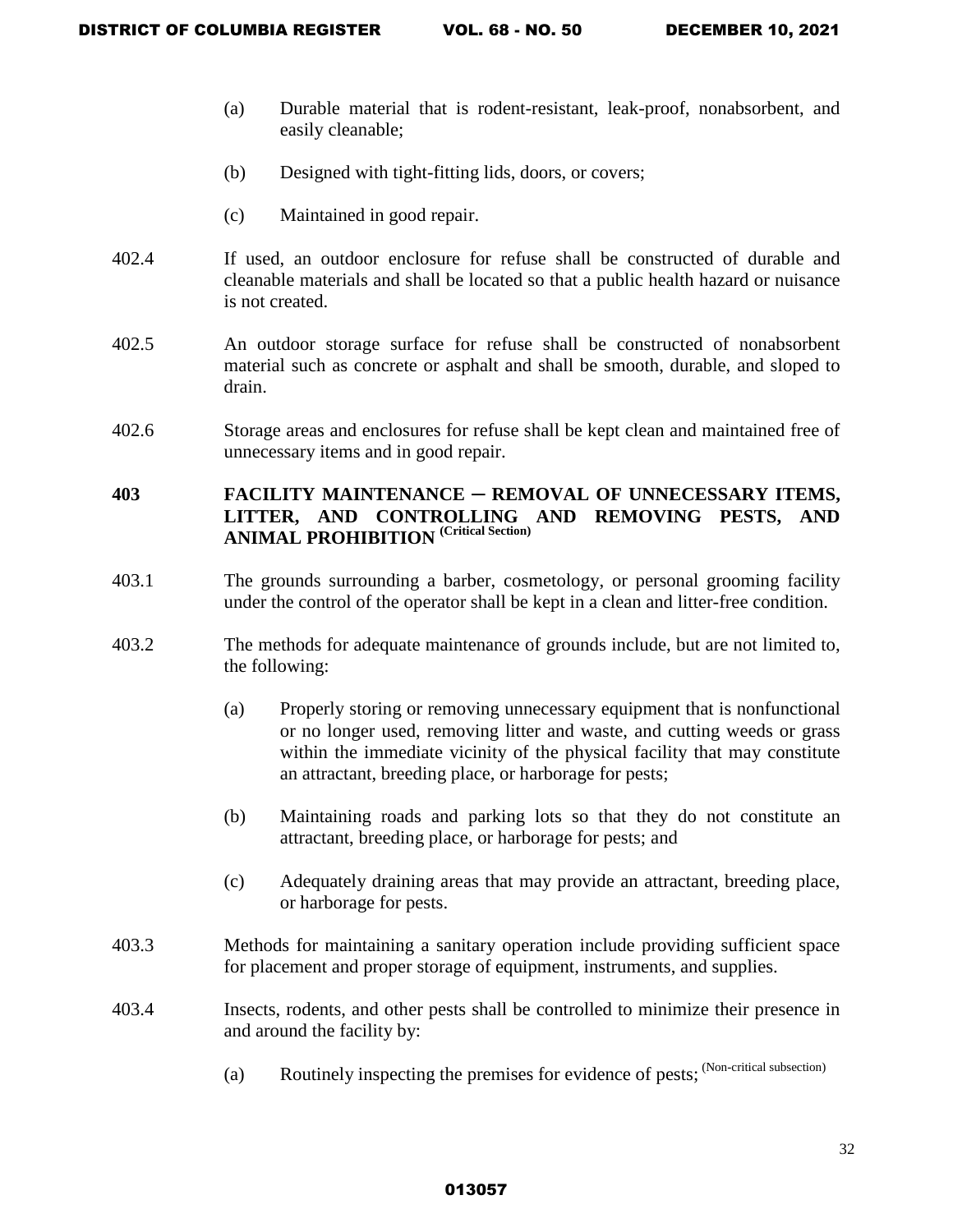- (b) Using methods, if pests are found, such as trapping devices or other means of pest control, such as covered, tamper-resistant bait stations; and
- (c) Eliminating harborage conditions. (Non-critical subsection)
- 403.5 Dead or trapped birds, insects, rodents, and other pests shall be removed from control devices and the premises at a frequency that prevents their accumulation, decomposition, or the attraction of pests.
- 403.6 With the exception of fish tanks and service animals, pets and other live animals shall not be allowed in any licensed facility or salon providing barbering, cosmetology, esthetics, specialty braiding, personal grooming, or nail services.

# **404 FACILITY MAINTENANCE** ─ **PROFESSIONAL SERVICE CONTRACTS (Critical Section)**

- 404.1 The licensee shall maintain a copy of the barber, cosmetology, and personal grooming facility's professional service contract and service schedule, and the following documents shall be available for inspection:
	- (a) Name and address of its D.C. licensed pest exterminator/contractor;
	- (b) Frequency of pest extermination services provided under the contract; and
	- (c) Date pest extermination services were last provided to the facility.
- 404.2 The licensee shall maintain a copy of the barber, cosmetology, and personal grooming facility's professional service contract and service schedule, and the following documents shall be available for inspection:
	- (a) Name and address of its D.C. licensed solid waste contractor; and
	- (b) Frequency of solid waste collection provided under the contract.
- 404.3 The licensee shall maintain a record of the barber, cosmetology, and personal grooming facility's receipts and service schedule for personal grooming services that require the use of sharps, and the following documents shall be available for inspection:
	- (a) Name and address of its D.C. licensed environmental biohazard waste disposal company; and
	- (b) Frequency of pickup services of biohazard waste, including but not limited to sharps; medical-grade gloves; disposable, single use cleaning products; and when necessary, materials requiring "red bag" (biohazard) disposal shall comply with 29 C.F.R. $\S$  1910.1030(d)(4)(iii)(A) – Contaminated Sharps Discarding and Containment; and 29 C.F.R. § 1910.1030(d)(4)(iii)(B) – Other Regulated Waste Containment.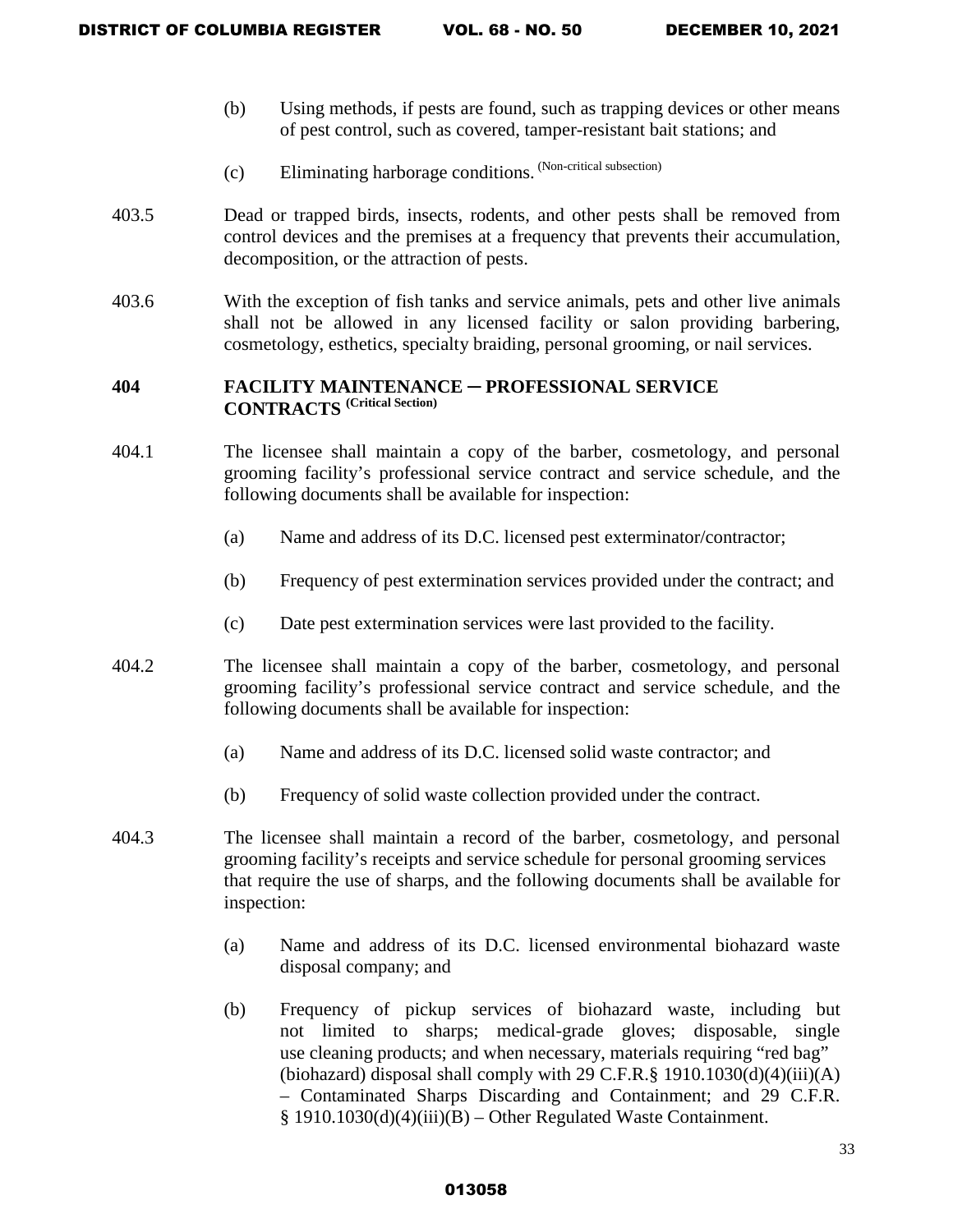- 404.4 The licensee shall maintain a record of the barber, cosmetology, and personal grooming facility's receipts and service schedule, and the following documents shall be available for inspection:
	- (a) Name and address of its D.C. licensed Linen Service Company; and
	- (b) Frequency of pickup services for linens requiring laundry services.
- 404.5 Subsection 404.4 shall not apply to facilities that provide on-site laundry services.

### **CHAPTER 5 FACILITIES' OPERATIONAL REQUIREMENTS**

# **500 REQUIRED STANDARDS AND SUPPLIES – BARBER, COSMETOLOGY, AND PERSONAL GROOMING FACILITIES AND OPERATIONS**

- 500.1 Complimentary, non-potentially hazardous food and beverage (such as coffee and tea) amenities may be offered to patrons in barber, cosmetology, or personal grooming facilities.
- 500.2 Except for foods and beverages specified in § 500.1, no barber, cosmetology, or personal grooming facilities shall serve food without a valid food establishment license approved by the Department of Health.
- 500.3 Licensees shall ensure each barber, cosmetology, and personal grooming facility maintains supplies in sufficient quantities and operates with the following standard equipment:
	- (a) Storage space for custodial equipment and supplies;
	- (b) Covered foot-operated containers lined with disposable plastic bags for the daily removal of all waste materials;
	- (c) Supplies of appropriate EPA-registered disinfectant used according to manufacturers' instructions;
	- (d) Clean laundered non-disposable linens, hair capes, and shampoo capes;
	- (e) Neck strips and suitable dispenser;
	- (f) Hair dryers;
	- (g) Hairdressing stand or small dresser with a shelf and mirror;
	- (h) Facial or all-purpose chair with head rest;
	- (i) Clean headrest covers and suitable dispensers;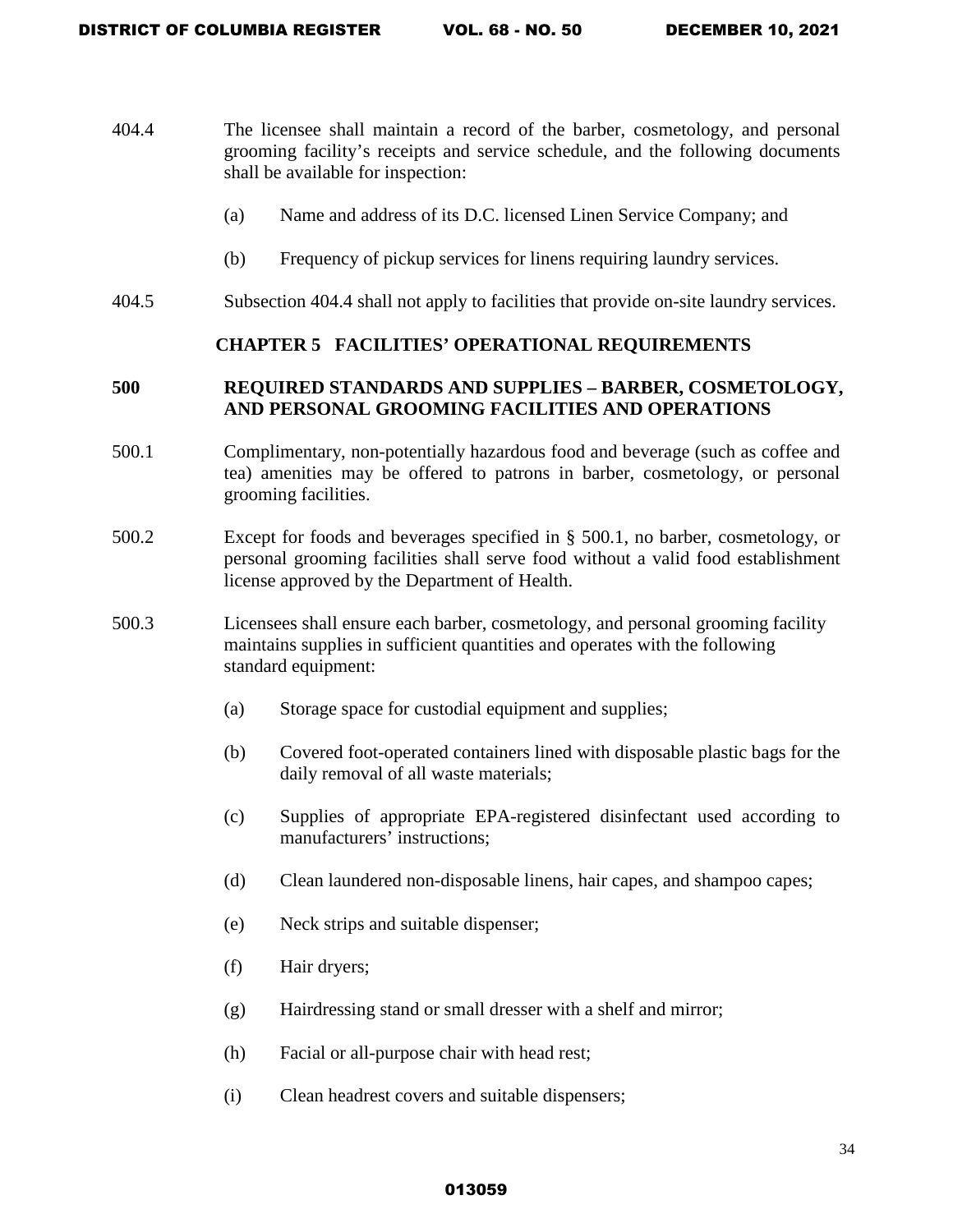- (j) All-purpose stool;
- (k) One (1) or more covered containers for EPA-registered disinfectant solutions;
- (l) Closed cabinet or covered container of sufficient size to accommodate for clean tools, including but not limited to instruments used in barbering, cosmetology, manicures, pedicures, esthetics, and electrology, as necessary;
- (m) Closed cabinet or covered container of sufficient size to accommodate tools to be disinfected, including but not limited to instruments used in barbering, cosmetology, manicures, pedicures, esthetics, and electrology, as necessary;
- (n) Medical-grade sharps containers, as specified in §§ 204.1 and 404.3, for disposal of all used sharps, including but not limited to razors, epilator tips, etc.;
- (o) Sanitary waste receptacles for the disposal of used gloves, paper supplies, cotton balls, and other noninfectious items;
- (p) Clean laundered non-disposable linens and drapes for each customer, single-use, disposable paper towels , and drapes for each customer, as necessary;
- (q) Covered container for clean linen;
- (r) One (1) or more closed containers for soiled linen;
- (s) Supplies of appropriate blood stopping agents, such as styptic powder, powdered alum, and astringents;
- (t) A dispenser pump, spray-type container, squeeze bottles, or spatula from which all fluids, creams, and lotions shall be dispensed
- (u) Waving fluid dispenser, where necessary;
- (v) Automatic lathering device or devices; as necessary;
- (w) Adequate supply of single-use, disposable implements/instruments as specified in §§ 202.1 and 204.2;
- (x) Adequate supply of disinfected reusable implements/instruments, as specified in §§ 205 and 206;
- (y) Adequate light capable of product twenty-five foot (25 ft) candles of light measured from the surface of work stations; and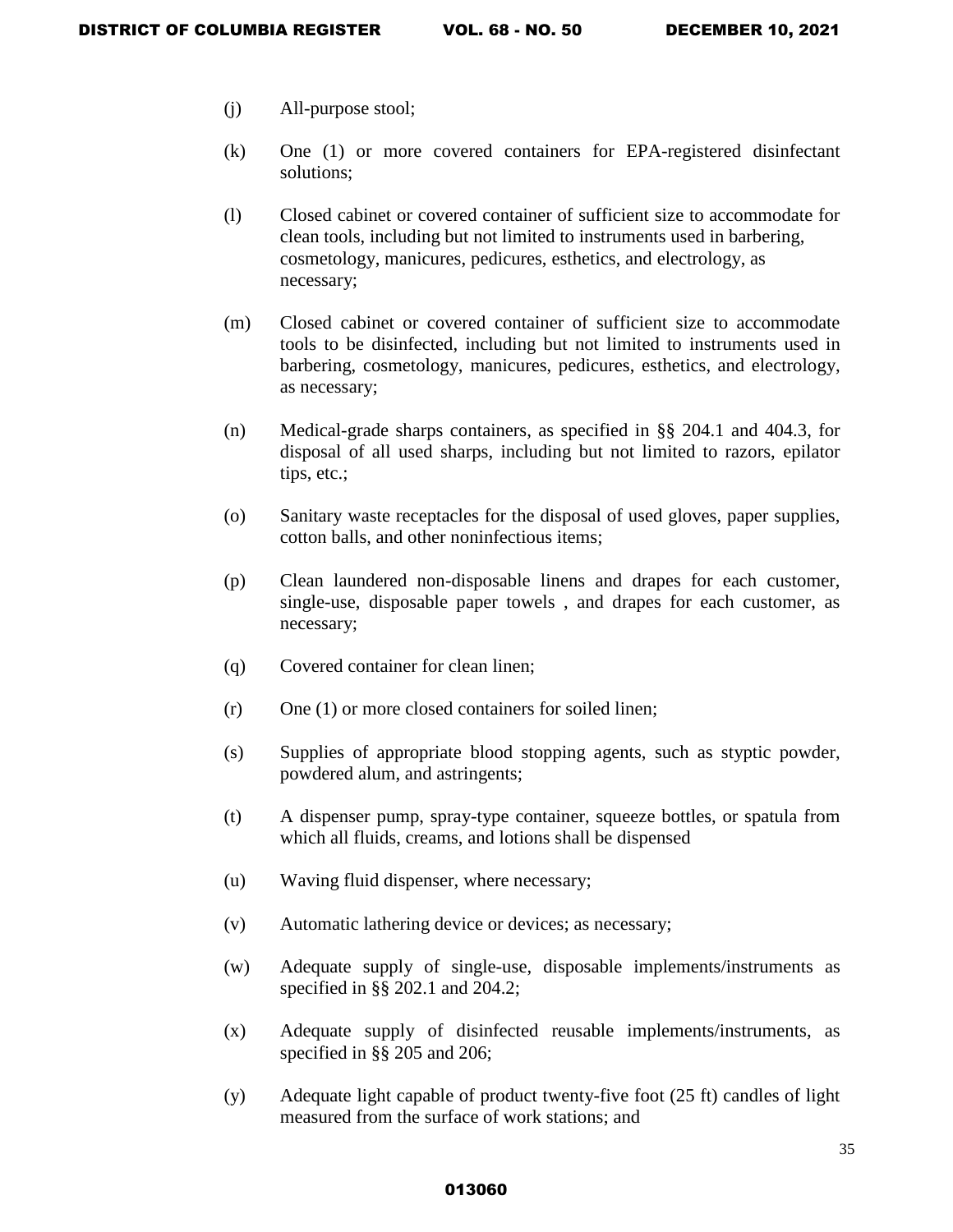(z) Bloodborne pathogen control kit.

# **501 ADDITIONAL STANDARDS AND SUPPLIES – BARBER FACILITIES AND OPERATIONS**

- 501.1 Each facility shall be equipped with at least one (1) sink with running hot and cold water for general salon or shop purposes, and at least one (1) sink with running hot and cold water for shampoo purposes.
- 501.2 Each facility shall be equipped with an additional shampoo sink with running hot and cold water for each four (4) chairs beyond the first.
- 501.3 All shampoo sinks serving a chair or chairs, or shampoo booth or booths shall be equipped with shampoo fittings and trim.
- 501.4 Shampoo sinks, other than those in booths, shall not be spaced closer than four feet (4 ft.) center to center.
- 501.5 Each barber chair shall be stocked with the following supplies:
	- (a) Barber chair with head rest having a changeable cover;
	- (b) One (1) or more covered containers for disinfecting and fungicidal solution;
	- (c) One (1) closed cabinet for tools and clean linen;
	- (d) One (1) closed container for soiled linen;
	- (e) One (1) closed container for used papers;
	- (f) Automatic lathering device or devices; and
	- (g) Clean headrest covers and suitable dispensers.

### **502 ADDITIONAL STANDARDS AND SUPPLIES – NAIL SALONS AND OPERATIONS**

- 502.1 Licensees shall ensure all nail technicians, and all workstations are provided with safety equipment in accordance with the U.S. Occupational Safety and Health Administration (OSHA) respiratory protection program requirements, as follows:
	- (a) Ventilated manicure tables approved by the National Institute for Occupational Safety and Health, for each individual who uses the work station;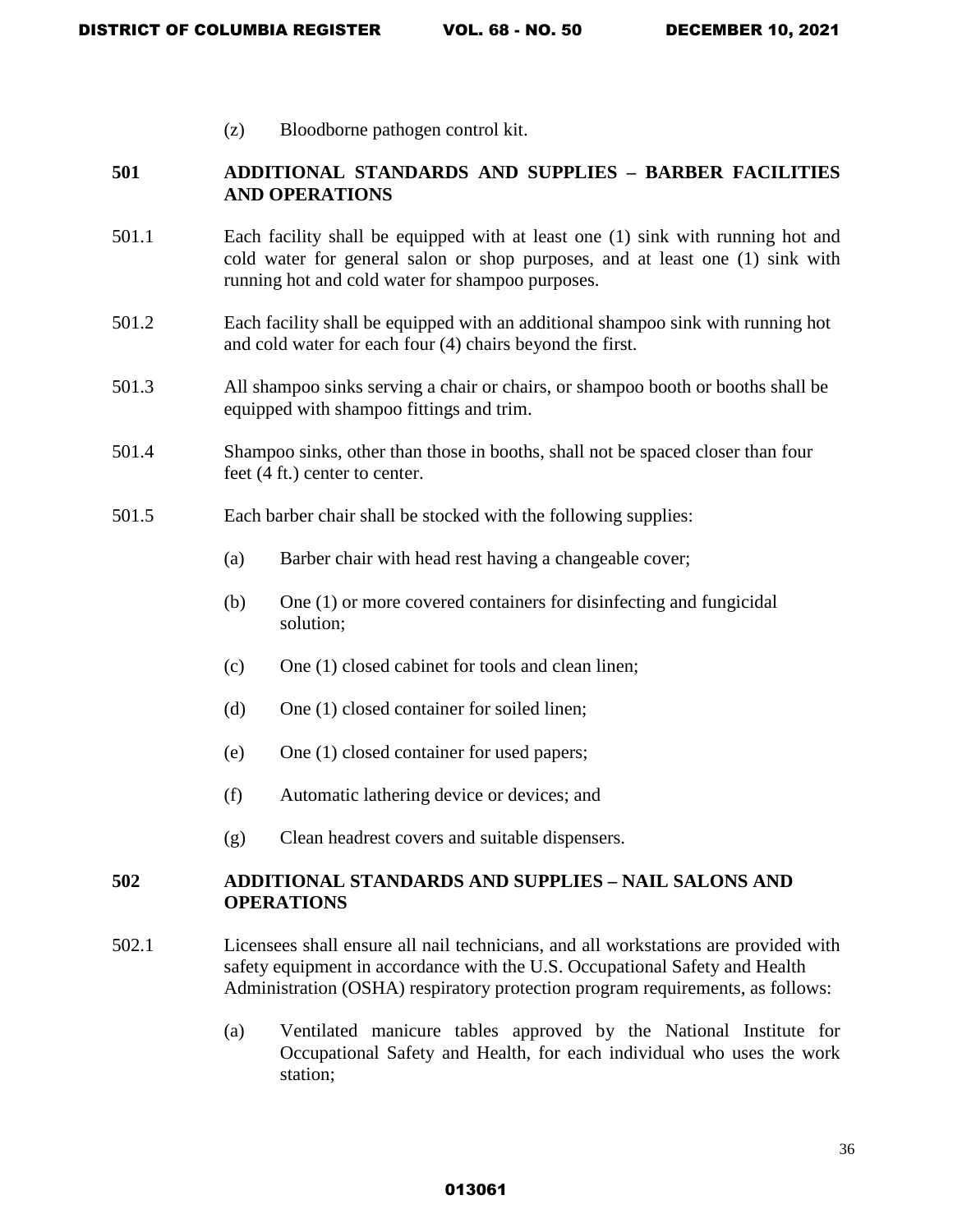- (b) Properly fitted N-95, N-99, or N-100 respirator, approved by the National Institute for Occupational Safety and Health, for each individual who uses the workstation. All workers must use these respirators when buffing or filing nails or when using acrylic powder. Nail salon owners must comply with OSHA respiratory protection program requirements;
- (c) Protective gloves made of latex, vinyl, nitrile, or another similar nonpermeable hypoallergenic material for workers with sensitivity to nitrile gloves. Licensee shall maintain a sufficient supply of gloves so that each nail technician can use a new pair of gloves for each customer. All workers must wear gloves when handling potentially hazardous chemicals or waste and during cleanup, or when performing any nail service that has a risk of breaking the customer's skin; and
- (d) Protective eye equipment. All workers must wear eye protection when preparing, transferring, or pouring potentially hazardous chemicals.
- 502.2 Each facility shall be equipped with one (1) general purpose sink with running hot and cold water for every twelve (12) stations.
- 502.3 Each manicurist station shall be equipped with the following items:
	- (a) Manicuring stand, either stationary or movable, with a lamp;
	- (b) Closed cabinet or covered container for the storage of clean and disinfected manicuring instruments;
	- (c) Covered container of a size that will accommodate the instruments to be disinfected;
	- (d) Closed container for waste materials;
	- (e) At least two (2) complete sets of manicuring instruments;
	- (f) Additional facial or clasp exasperator masks upon request for customers; and
	- $(g)$  One (1) additional general-purpose sink and one (1) additional hand sink with running hot and cold water for additional manicure stations beyond twelve (12) manicure stations.
- 502.4 All manicure and pedicure equipment that holds water shall be cleaned, disinfected, and sterilized after each client, as follows:
	- (a) Clean with a low-foaming soap or detergent with water to remove all visible debris; and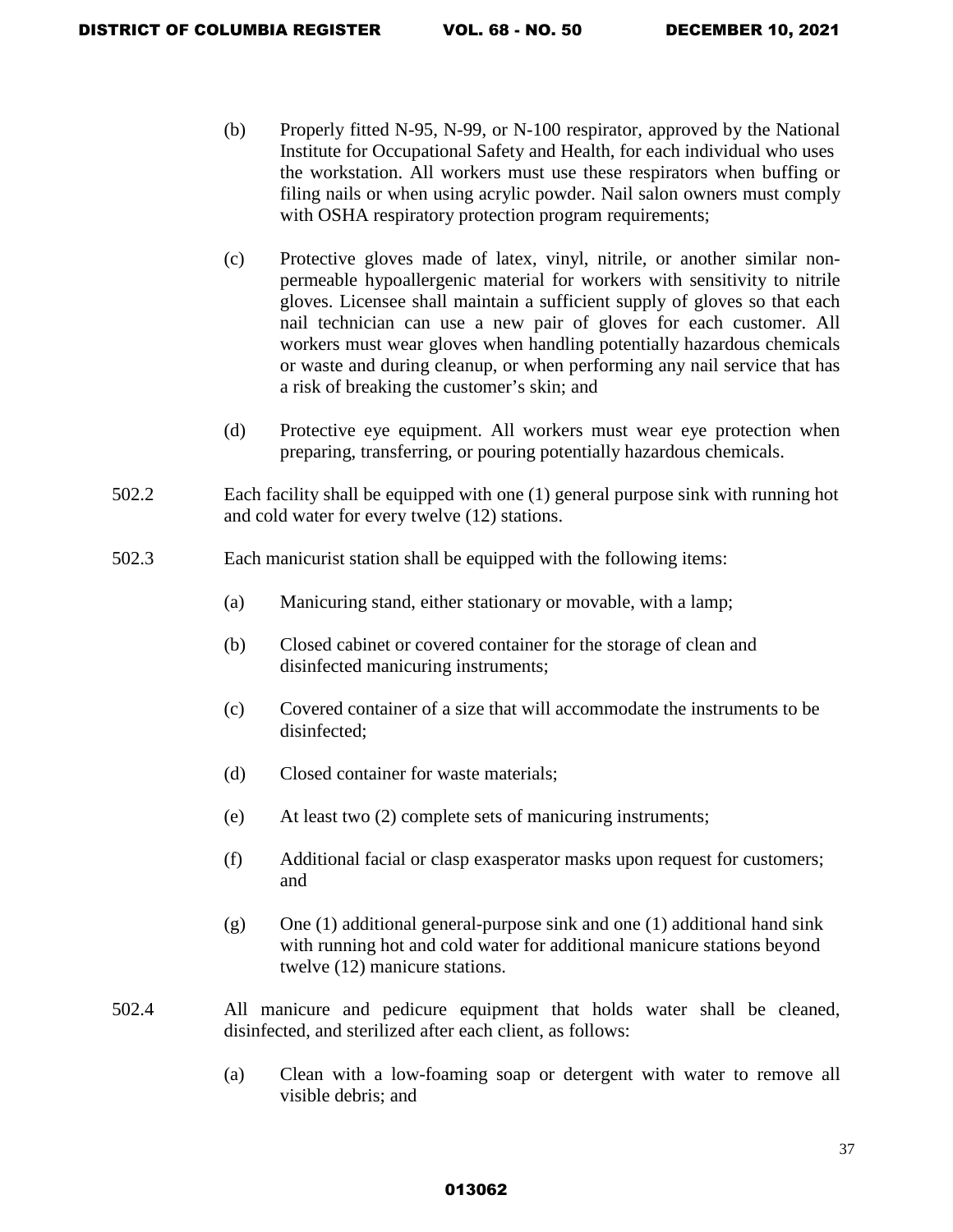- (b) Disinfect with an EPA-registered disinfectant and used according to the manufacturer's instructions for at least ten (10) minutes. If the pipe-free foot spa has a foot plate, remove the foot plate and clean, rinse, and wipe dry the area beneath the foot plate.
- 502.5 At the end of each day of use, all filter screens in whirlpool pedicure spa systems and basins for all types of foot spas shall be disinfected, as follows:
	- (a) All visible debris in the screen and the inlet shall be removed and cleaned with a low-foaming soap or detergent and water;
	- (b) For pipe-free systems, the jet components or foot plate shall be removed and cleaned, including the removal of any debris, then proceed with the following procedures:
		- (1) Completely immerse the screen, jet, or foot plate in an EPAregistered disinfectant and used according to the manufacturer's instructions and replaced after disinfection process is completed; and
		- (2) Flush the pipe-free system with warm water and low-foaming soap for five (5) minutes, rinse, and drain.
- 502.6 After completing the procedures specified in § 502.4 and 502.5, pedicure spa systems and basins shall be filled with clean water and the correct amount of an EPA-registered disinfectant, in which the solution shall be:
	- (a) Circulated through the pedicure spa system for ten (10) minutes and then turn the pedicure spa system off;
	- (b) The solution shall remain in the pedicure spa system or basin for at least six (6) to ten (10) hours before using the equipment again; and
	- (c) The pedicure spa system or basin is then drained and flushed with clean water.
- 502.7 In addition to the required end-of-day cleaning procedures specified in § 502.4 and 502.5, all pedicure spa systems and basins shall be disinfected on a weekly basis as follows:
	- (a) Pedicure spa systems and basins may be filled with a solution of water containing one (1) teaspoon of 5.25% bleach for each gallon of water; or
	- (b) Pedicure spa systems and basins may be filled with an alternative disinfectant that is an EPA registered Fungicide and Virucide; and
	- (c) The solution shall be circulated through the pedicure spa system for five (5) to ten (10) minutes and then the solution shall remain in the basin for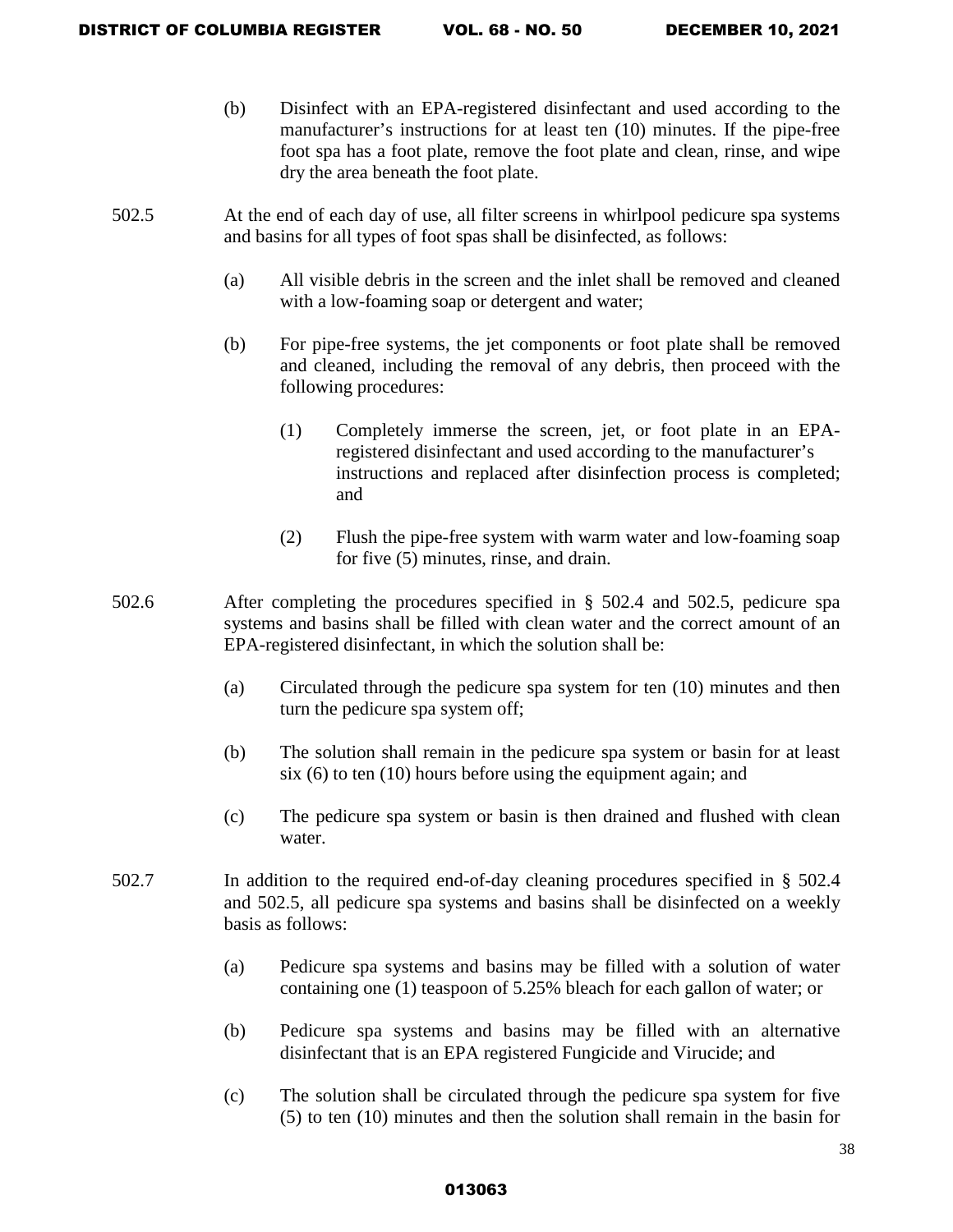at least six (6) hours. Before use, the pedicure spa system shall then be drained and flushed.

502.8 The licensee shall maintain a record or log book containing the dates and times of all pedicure cleaning and disinfection which is kept in the pedicure area and made available for review upon request by a consumer or the Department during an inspection.

### **503 ADDITIONAL STANDARDS AND SUPPLIES – ELECTROLOGY**

- 503.1 In addition to the requirements in § 500**,** each electrology facility shall have the following equipment:
	- (a) An FDA registered needle-type and tweezer type epilator devices in working order;
	- (b) Clean and sterile, probes, forceps, tweezers and single-use needles;
	- (c) Needle holder tips;
	- (d) Professional treatment table or treatment chair with a non-porous surface capable of being disinfected;
	- (e) Non-disposable linens that are laundered, sanitized, and stored in closed containers or compartments, and covered sanitary containers for holding used non-disposable linens, where applicable;
	- (f) Disposable paper exam drapes stored in a closed container or compartment;
	- (g) Container for soiled disposable items shall be lined with a plastic bag and removed daily;
	- (h) Clean, non-sterile materials such as cotton balls, cotton strips, cotton swabs, gauze pads, and gauze strips;
	- (i) A treatment lamp capable of being cleaned and disinfectant, and maintained in good working condition;
	- (j) A magnifying lamp, optical loupe or microscope capable of being cleaned and disinfected, and maintained in good working condition;
	- (k) Tuberculocidal hospital grade disinfectant registered by the Environmental Protection Agency, household bleach or wiping cloths pre-saturated with disinfectant for wiping non-porous surfaces;
	- (l) If eye shields are used, eye shields capable of being cleaned with an EPAregistered disinfectant;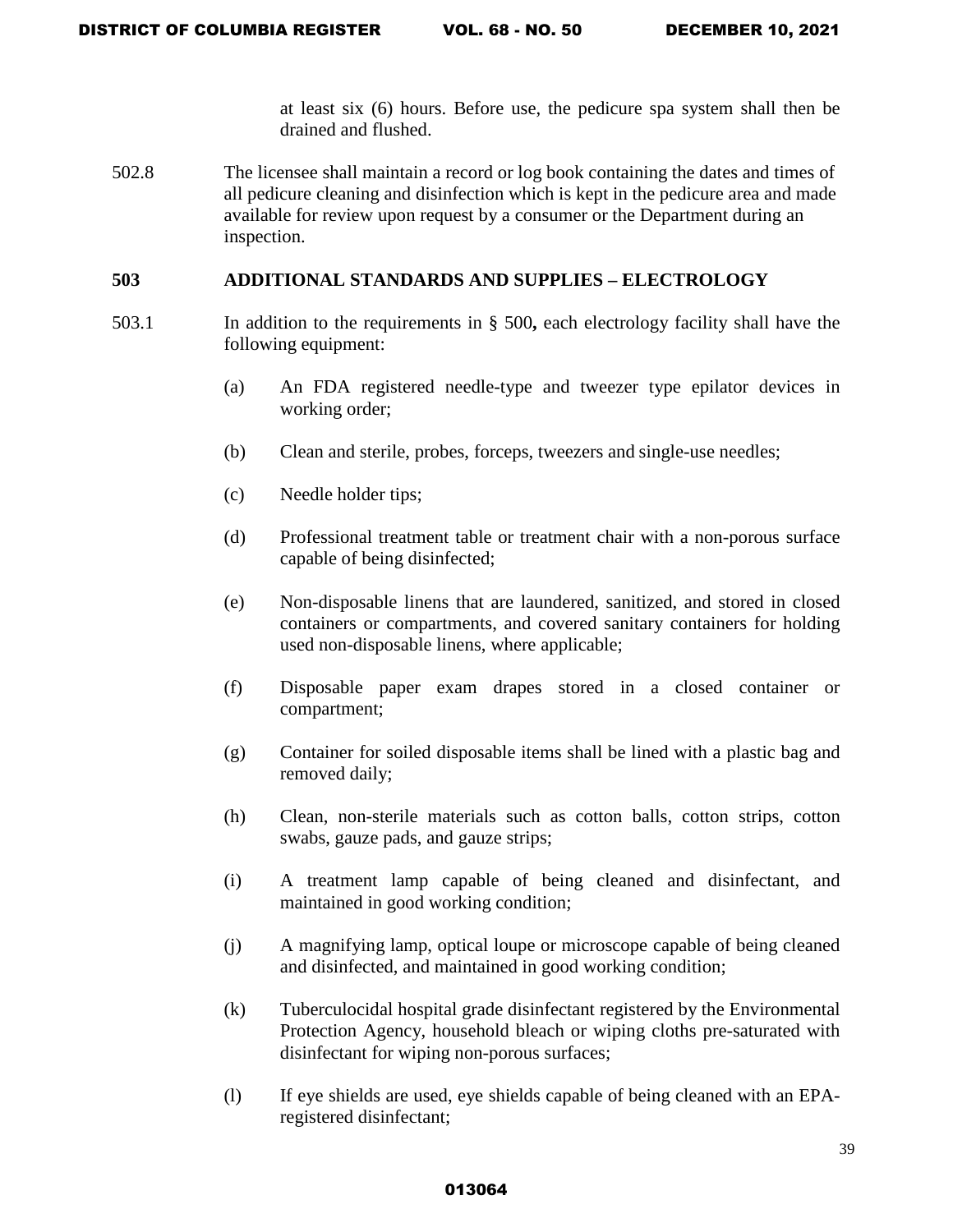- (m) Covered containers for probes, forceps, tweezers, and needles, which containers are capable of being cleaned and sterilized;
- (n) An FDA-listed sterilizer (the endodontic dry heat "glass bead sterilizer" shall not be used for instrument sterilization);
- (o) Records of sterilizer biological test monitoring that are available to the Department for inspection upon request, as specified in § 206;
- (p) A holding container for soaking and cleaning contaminated instruments;
- (q) Non-sterile disposable examination gloves;
- (r) Private treatment rooms that are forty-five square feet (45 sq. ft.) of floor space as specified in § 302.2(b);
- (s) One (1) sink with hot and cold running water in each treatment room;
- (t) Adequate lighting, as specified in § 401;
- (u) Adequate heating and ventilation, as specified in § 308;
- (v) Maintained in sanitary condition;
- (w) Clean lab coat or uniform; and
- (x) Covered trash container in each treatment room.

# **504 ADDITIONAL STANDARDS AND SUPPLIES – FACIAL HAIR THREADING, EYELASH EXTENSION, EYEBROW TINTING, AND SIMILAR TRENDING COSMETOLOGY FACILITIES**

- 504.1 In addition to §§ 200.5, 200.6, 200.7, 200.8, and 500, each facial hair threading, eyelash extension, eyebrow tinting, or similar trending cosmetology facilities shall have the following equipment:
	- (a) Sink with hot and cold running water through a single faucet for hand washing purposes only;
	- (b) Sink with hot and cold water provided for general salon purposes;
	- (c) Supplies of appropriate blood stopping agents, such as styptic powder, powdered alum, and astringents; and
	- (d) Adequate light capable of product twenty-five foot (25 ft) candles of light measured from the surface of work stations.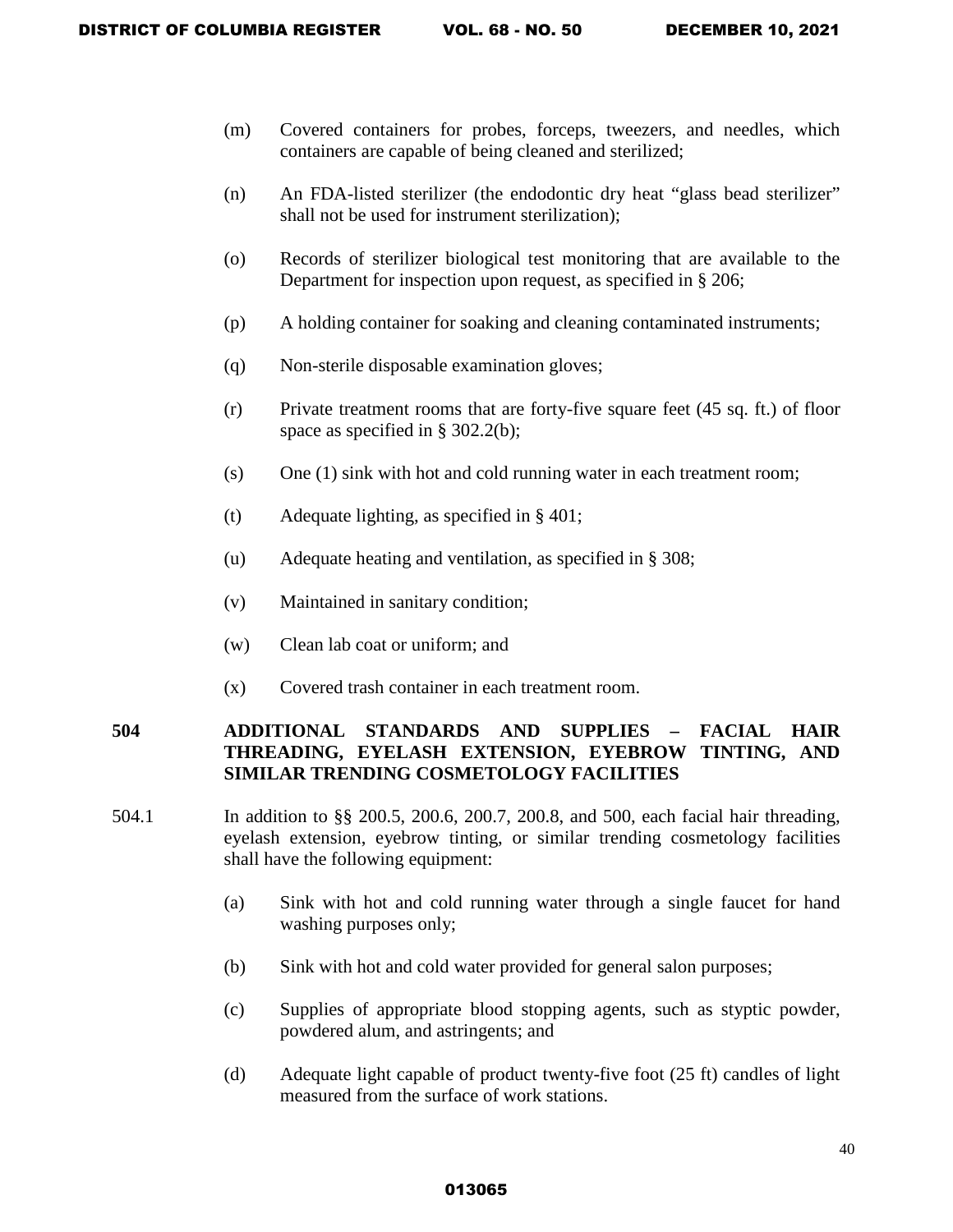- 504.2 Each facial hair threading, eyelash extension, eyebrow tinting, or similar trending cosmetology service station shall be provided with the following supplies:
	- (a) All-purpose service chair with head rest, or treatment table having a changeable disposable cover;
	- (b) One (1) or more covered containers for disinfecting and fungicidal solution;
	- (c) One (1) closed cabinet for tools and clean linen;
	- (d) One (1) closed container for soiled linen;
	- (e) One (1) covered foot-operated container lined with disposable plastic bags for the daily removal of all waste materials such as: used gloves, paper supplies, cotton balls, and other noninfectious items;
	- (f) Clean headrest covers and suitable dispensers;
	- (g) Clean laundered non-disposable linens and drapes for each customer, single-use, disposable paper towels, and drapes for each customer, as necessary;
	- (h) A dispenser pump, spray-type container, squeeze bottles, or spatula from which all fluids, creams, and lotions shall be dispensed;
	- (i) Adequate supply of single-use, disposable implements/instruments as specified in §§ 202.1 and 204.2;
	- (j) Adequate supply of disinfected reusable implements/instruments, as specified in §§ 205 and 206; and
	- (k) Clean, non-sterile materials such as cotton balls, cotton strips, cotton swabs, gauze pads, and gauze strips.

### **CHAPTER 6 APPLICATION AND LICENSURE REQUIREMENTS**

#### **600 LICENSE AND CERTIFICATE OF OCCUPANCY REQUIREMENTS (Critical Section)**

- 600.1 No person shall own, operate, or manage a barber, cosmetology, or personal grooming facility without a valid license issued by the Mayor.
- 600.2 No person shall own, operate, or manage a barber, cosmetology, or personal grooming facility with an expired or suspended license issue.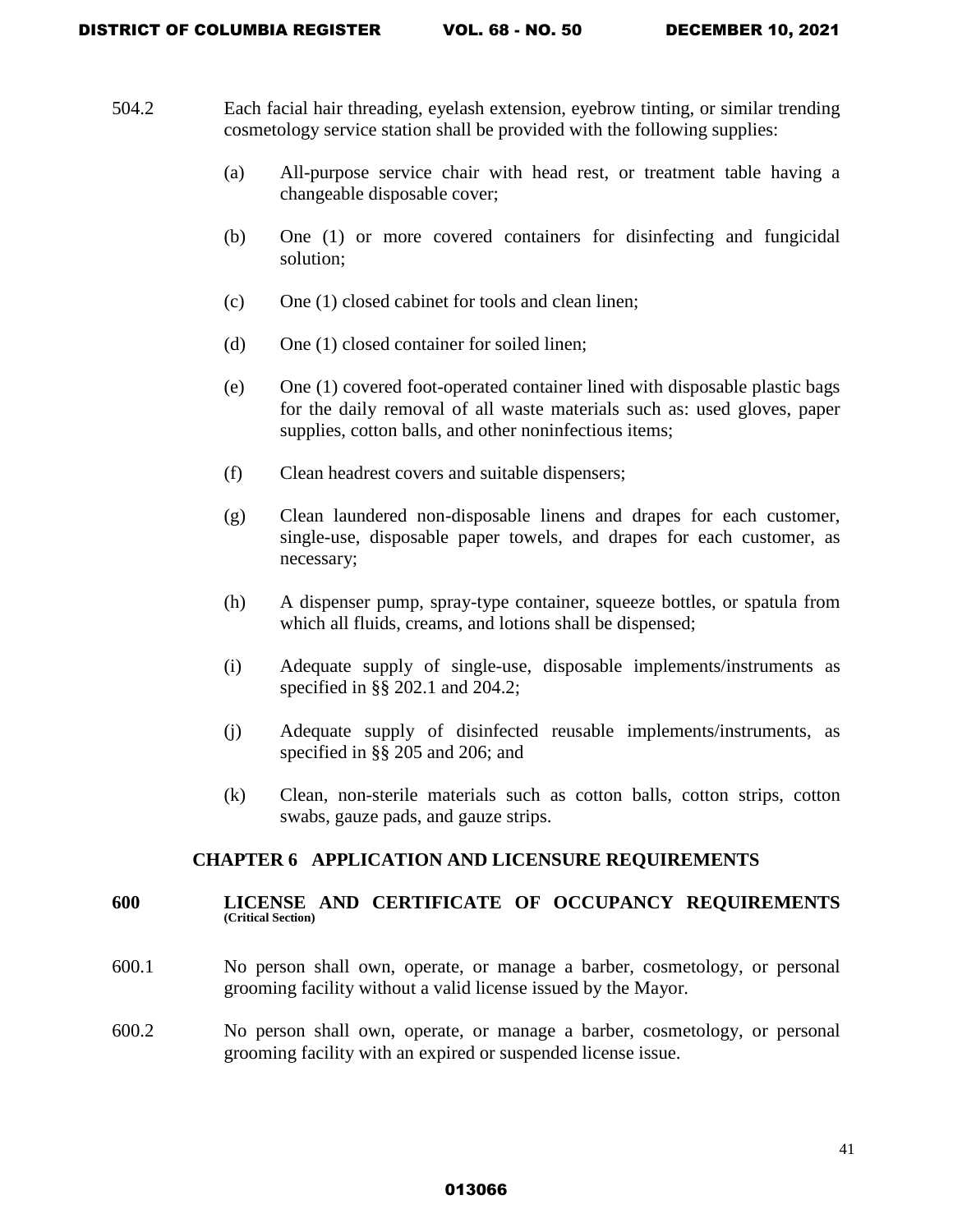- 600.3 No person shall operate, or manage a barber, cosmetology, or personal grooming facility without a current Certificate of Occupancy that specifies what services are to be provided.
- 600.4 No licensee shall employ or permit an unlicensed individual to provide barbering, cosmetology, or personal grooming services, as defined in this Subtitle, in their facility.
- 600.5 No licensee shall employ or permit a barber, cosmetologist, or personal groomer with an expired or suspended license to provide barbering, cosmetology, or person grooming services, as defined in this Subtitle, in their facility.

# **601 APPLICATION PROCEDURES AND ISSUANCE OF FACILITY LICENSE ─ EXISTING FACILITIES, LICENSE RENEWAL, AND CHANGE OF OWNERSHIP**

- 601.1 An applicant shall submit a written application for a barber, cosmetology, or personal grooming facility on a form provided by the Department.
- 601.2 An applicant shall submit and maintain an active email address on a form provided by the Department.
- 601.3 An applicant shall submit an application to DCRA for construction, renovation, or remodeling of a barber, cosmetology, or personal grooming facility at least thirty (30) calendar days before the construction, renovation, or remodeling begins.
- 601.4 An applicant shall submit an application for a license at least thirty (30) calendar days before the date planned for opening the barber, cosmetology, or personal grooming facility or thirty (30) calendar days before the expiration date of the current license for an existing facility.
- 601.5 The Department may renew a license for a barber, cosmetology, or personal grooming facility or may issue a license to a new owner of an existing barber, cosmetology, or personal grooming facility after a properly completed application is submitted, reviewed, and approved, the fees are paid, and an inspection shows that the facility is in compliance with the Clean Hands Before Receiving a License or Permit Act of 1996, effective May 11, 1996 (D.C. Law 11-118; D.C. Official Code § 47-2861 *et seq*.).
- 601.6 A new application shall be filed with the Department within at least thirty (30) calendar days of any change in ownership or location. An applicant shall also notify the Department immediately if the applicant decides not to open, sell, or transfer a barber, cosmetology, or personal grooming facility at the location identified in the application.
- 601.7 The Department shall submit a report of its findings to the applicant within thirty (30) calendar days of the date the completed plans are received.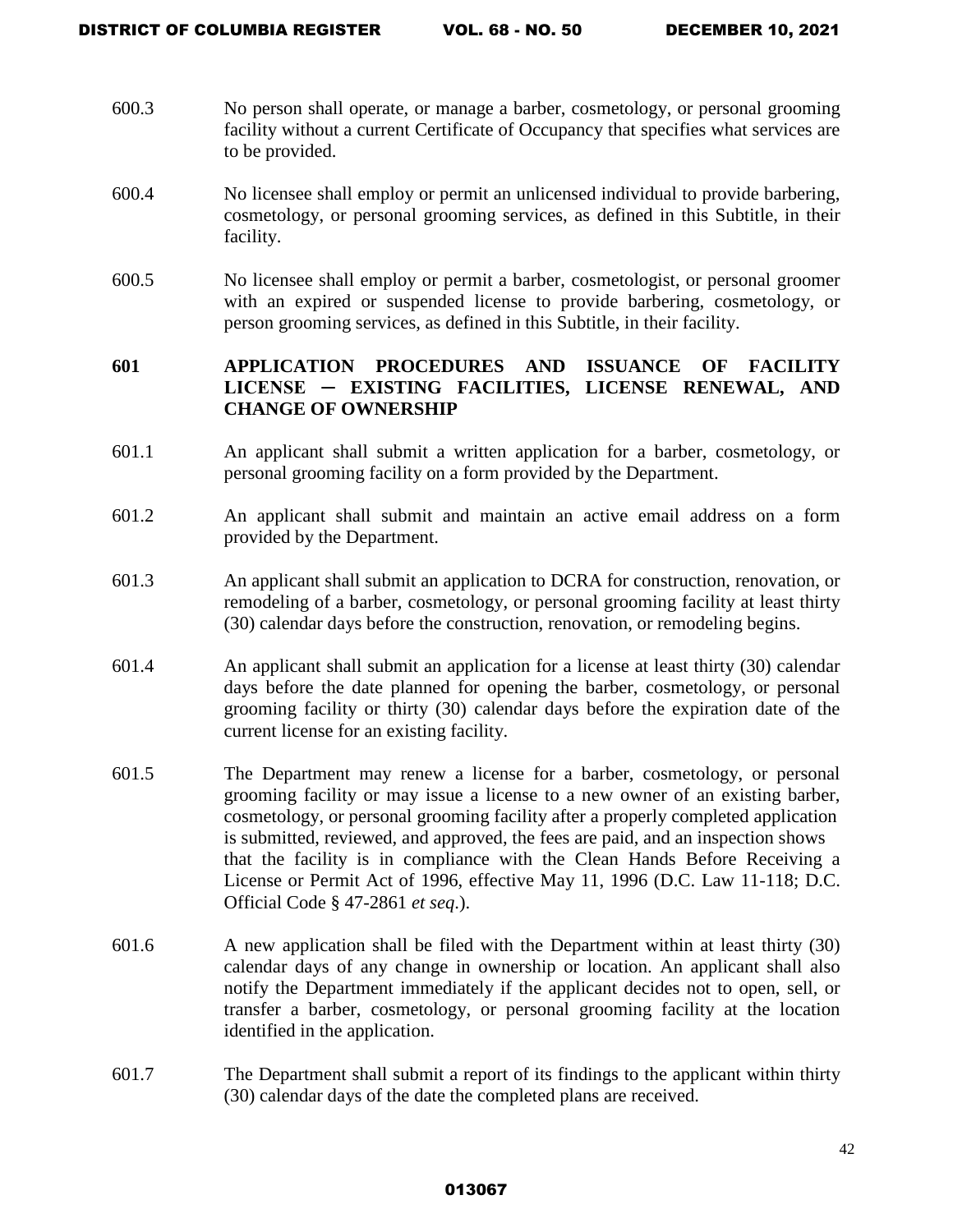601.8 Plans and specifications that are not approved as submitted shall be corrected to comply with this Subtitle.

# **602 APPLICATION PROCEDURES FOR FACILITY LICENSE ─ CONTENT OF THE APPLICATION PACKET**

- 602.1 The Department shall not process an application for a new license, license renewal, or change in ownership or location when an applicant or licensee of a new or existing barber, cosmetology, or personal grooming facility owes more than \$100 in outstanding debt as a result of fines, penalties, or interest assessed to the District Government pursuant to the Clean Hands Before Receiving a License or Permit Act of 1996, effective May 11, 1996 (D.C. Law 11-118; D.C. Official Code § 47-2861 *et seq*.).
- 602.2 An application for a license to operate a barber, cosmetology, or personal grooming facility shall include the full name(s) or any other names(s), including alias used by the applicant, and the following information:
	- (a) The present address, telephone number, and active email address of each applicant:
		- (1) If the applicant is an individual, the individual's residential address;
		- (2) If the applicant is a corporation, the names, including aliases and residential addresses of each of the officers and directors of said corporation and each stock holder owning more than ten percent (10%) of the stock of the corporation, and the address of the corporation itself if it is different from the address of the barber, cosmetology, or personal grooming facility; or the address of the partnership itself if different from the address of the barber, cosmetology, or personal grooming facility;
		- (3) If the applicant is a partnership, include names, aliases and residential addresses of each partner and limited partners, and the barber, cosmetology, or personal grooming facility's location;
	- (b) Name and address of registered agent in the District, pursuant to D.C. Official Code § 29-104.02, if applicable;
	- (c) The address and all telephone numbers of the barber, cosmetology, or personal grooming facility;
	- (d) Proof that the owner applicants are at least the age of majority by a Driver's license, non-Driver's license, or other Government issued identification that displays the applicant date of birth; and
	- (e) Type of facility and hours of operation.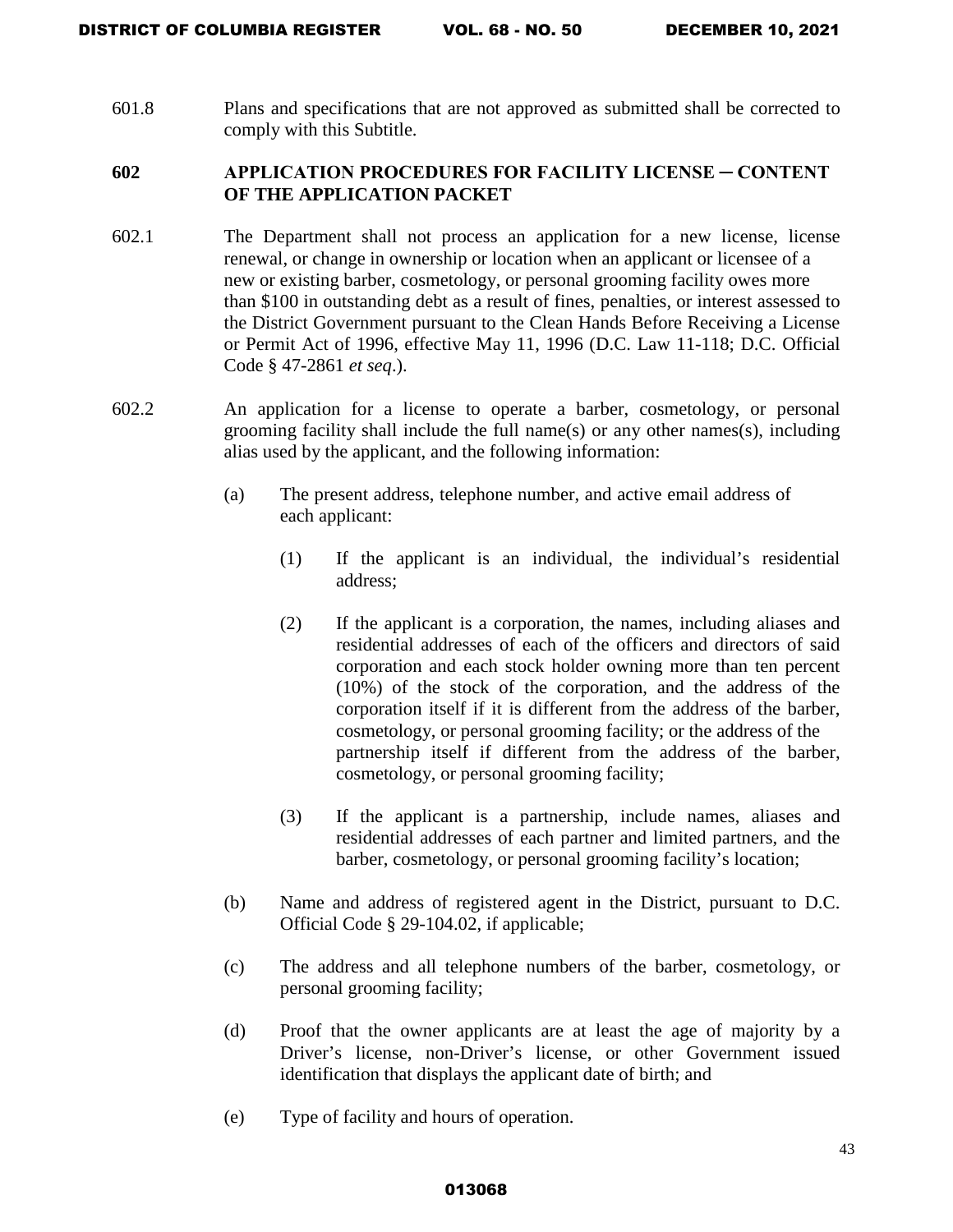- 602.3 The following documents shall be submitted with the licensee's application for review to the Department:
	- (a) Current Certificate of Occupancy issued by DCRA;
	- (b) DCRA Salon Owners License;
	- (c) Applicable "Standard Operating Procedures" required in Chapter 5;
	- (d) A complete set of construction plans including all schedules, if applicable, shall be submitted electronically;
	- (e) Passing Preoperational Inspection Report for compliance with this Subtitle from the Department (no cost for the first Preoperational Inspection Report); and
	- (f) Copies of the facility's Professional Services Contracts, as specified in § 404, if applicable.

### **603 APPLICATION PROCEDURES – DENIAL OF FACILITY LICENSE, NOTICE**

- 603.1 If an application for a new license or renewal license is denied, the Department shall provide the applicant with written notice that includes:
	- (a) The specific reasons and legal authority for denial of the license;
	- (b) The actions, if any, that the applicant must take to qualify for a new license or to renew an existing license; and
	- (c) Notice of the applicant's or licensee's right to a hearing as prescribed in § 712.3 and 712.4.

# **604 ISSUANCE OF FACILITY LICENSE ─ REQUIRED PLAN REVIEWS AND APPROVALS**

- 604.1 DCRA and the Department shall review and approve the submission of completed plans and specifications, as follows:
	- (a) Proposed layout, mechanical schematics, electrical, construction materials, and finish schedules;
	- (b) Proposed equipment types, manufacturers, model numbers, locations, dimensions, performance capacities, and installation specifications;
	- (c) A complete set of elevations and drawings for all custom fabricated equipment;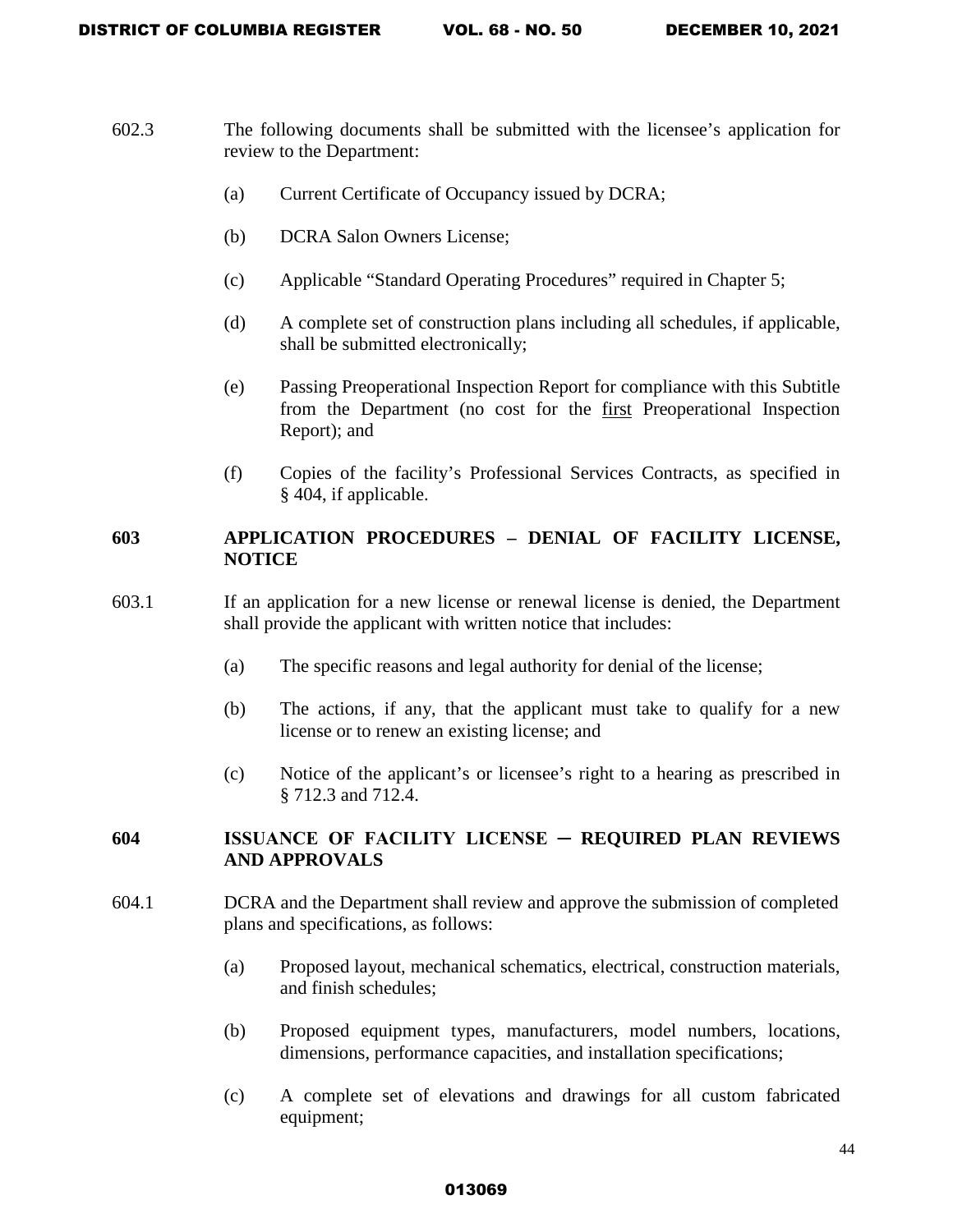- (d) Approvals from other District agencies during the construction or renovation, as necessary; and
- (e) Licensees shall provide written Infection Prevention and Exposure Control Plan as specified in § 205.1.
- 604.2 The Department shall approve the completed plans and specifications if they meet the requirements of this Subtitle, and the Department shall report its findings to the license applicant or operator within thirty (30) business days of the date the completed plans are received.
- 604.3 Plans and specifications that are not approved as submitted to the Department shall be changed by the applicant or licensee to comply with this Subtitle or shall be deleted by the applicant or licensee from the project.

# **605 ISSUANCE OF NEW AND RENEWAL FACILITY LICENSES ─ EXISTING FACILITY, NEW CONSTRUCTION, AND RENOVATION OF BARBER, COSMETOLOGY, AND PERSONAL GROOMING FACILITIES**

- 605.1 An applicant or licensee shall submit properly prepared plans and specifications to the Department of Health for review and approval, as specified in § 604, at least thirty (30) calendar days before:
	- (a) Opening a new or existing barber, cosmetology, or personal grooming facility;
	- (b) Building a new barber, cosmetology, or personal grooming facility;
	- (c) Renovating or retrofitting an existing barber, cosmetology, or personal grooming facility; or
	- (d) Changing the type of barber, cosmetology, or personal grooming facility's operation.
- 605.2 The Department shall issue a new or renew an existing license to a barber, cosmetology, or personal grooming facility after determining through an inspection that the facility is in compliance with this Subtitle, and the applicant or licensee has:
	- (a) Submitted a properly completed application provided by the Department;
	- (b) Paid all required fees;
	- (c) Obtained required approvals of documents specified in §§ 601.5, 601.6, 602.3, 604, and this section, if applicable; and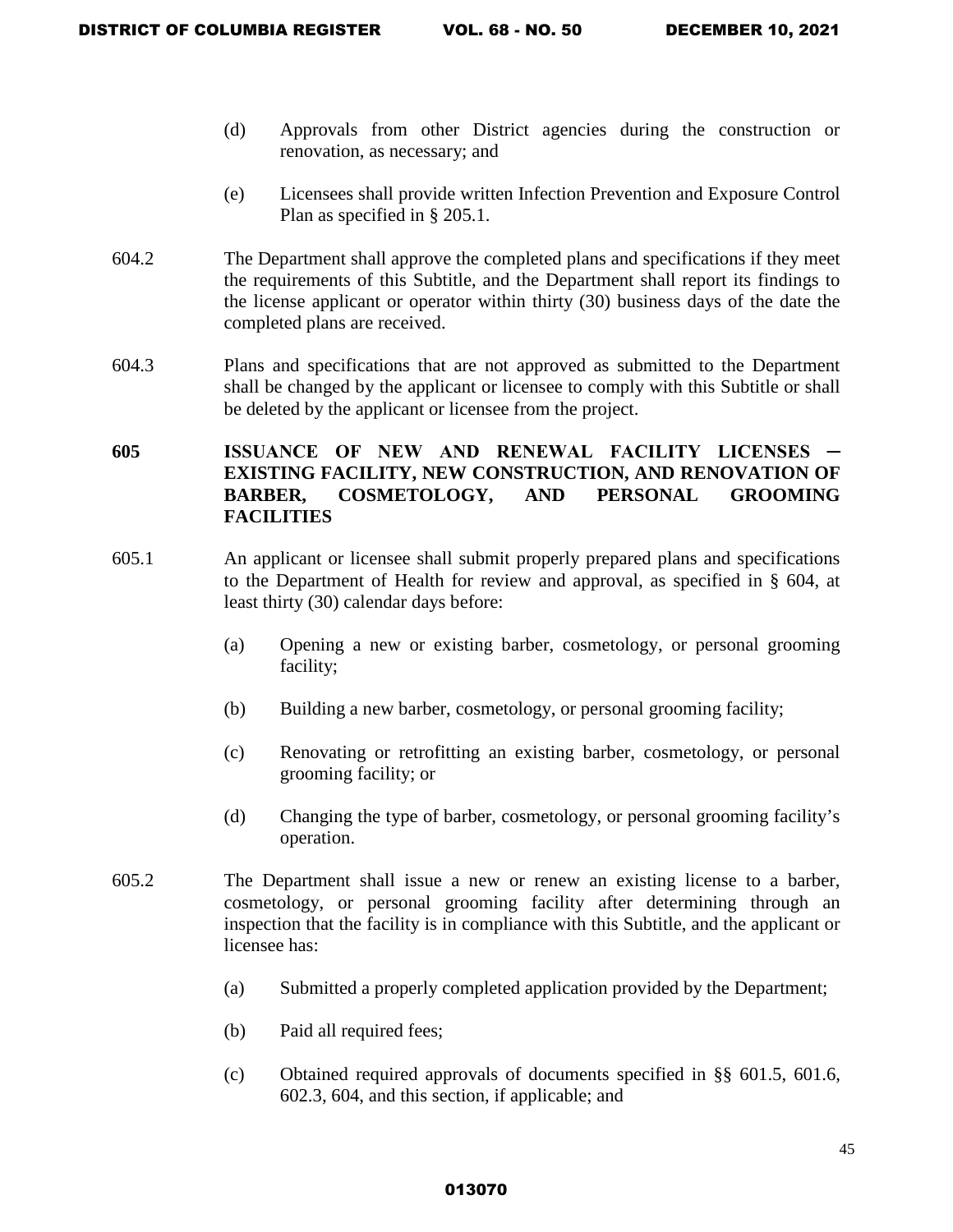(d) Passed a preoperational inspection required in § 609.1(a).

### **606 ISSUANCE OF FACILITY LICENSE – NOTICE OF OPENINGS, AND DISCONTINUANCE OF OPERATIONS**

- 606.1 Licensees shall provide notice to the Department of intent to operate a barber, cosmetology, or personal grooming facility at least thirty (30) calendar days before beginning operations.
- 606.2 Licensees shall provide notice to the Department of intent to shut down permanently. A facility license and certificate of occupancy shall be returned to the Department and the licensee shall be required to submit a new application for the issuance of a new license prior to reopening.
- 606.3 Licensees shall notify the Department at least thirty (30) calendar days in advance of intent to close temporarily.

### **607 FACILITY LICENSES AND PERMITS NOT TRANSFERABLE**

607.1 A facility license or permit to operate a barber, cosmetology, or personal grooming facility shall not be transferred from one person to another person, from one facility to another facility, or from one location to another location even if owned, leased or operated by the same person.

### **608 REQUIRED POSTINGS**

608.1 All licenses, Certificate of Occupancy, certifications, Department posted directives, and current inspection results shall be conspicuously posted near the entrance of the barber, cosmetology, or personal grooming facility, except professional certifications which may be worn or displayed at the station.

#### **609 ACCESS AND INSPECTIONS ─ DEPARTMENT'S RIGHT OF ENTRY (Critical Section)**

- 609.1 The Department shall determine a barber, cosmetology, or personal grooming facility's compliance with this Subtitle by conducting:
	- (a) Preoperational inspections;
	- (b) Unannounced, routine inspections;
	- (c) Follow-up inspections, as necessary; and
	- (d) Complaint-generated inspections.
- 609.2 After representatives of the Department present official credentials and provide notice of the purpose and intent to conduct an inspection in accordance with this Subtitle, the applicant, licensee, or person-in-charge shall allow the Department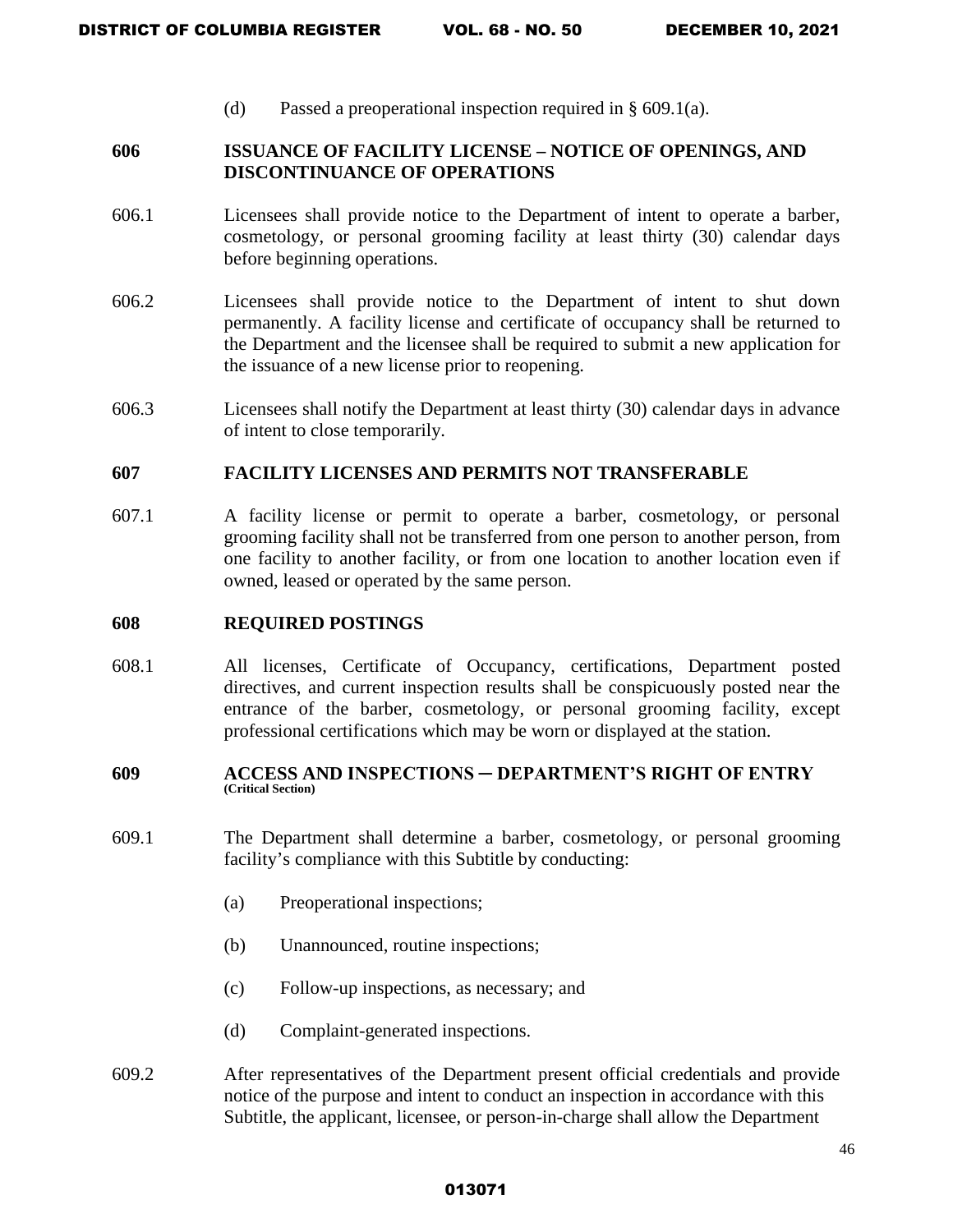access to any part, portion, or area of a barber, cosmetology, or personal grooming facility.

- 609.3 The Department may enter and inspect all aspects of a barber, cosmetology, or personal grooming facility, including, but not limited to its physical facilities, operations, equipment, records, chemicals and other operational supplies, at any time during business hours for one or more of the following purposes:
	- (a) To determine if the barber, cosmetology, or personal grooming facility is in compliance with this Subtitle;
	- (b) To investigate an emergency affecting the public health if the barber, cosmetology, or personal grooming facility is or may be involved in the matter causing the emergency; or
	- (c) To obtain information, examine, and copy all records on the premises relating to reporting requirements as specified in §§ 209.1, 210.1(c), 211.1, and 212.1.
- 609.4 If a person denies the Department access to any part, portion, or area of barber, cosmetology, or personal grooming facility, the Department shall inform the individual that:
	- (a) The applicant or licensee is required to allow access to the District agencies as specified in § 609.2 and 609.3;
	- (b) If access is denied, an inspection order allowing access may be obtained in accordance with District law; and
	- (c) The Department is making a final request for access.
- 609.5 If the Department presents credentials and provides notice of the purpose and intent to conduct an inspection as specified in § 609.2 and makes a final request for access as specified in  $\S$  609.4(c), and the applicant or licensee continues to refuse access, the Department shall provide details of the denial of access on the inspection report.
- 609.6 If the Department is denied access to barber, cosmetology, or personal grooming facility for an authorized purpose, after complying with § 609.5, the Department may:
	- (a) Summarily suspend a license issued to the barber, cosmetology, or personal grooming facility in accordance with §§ 707 through 711;
	- (b) Revoke or suspend a license issued to the barber, cosmetology, or personal grooming facility in accordance with § 712; or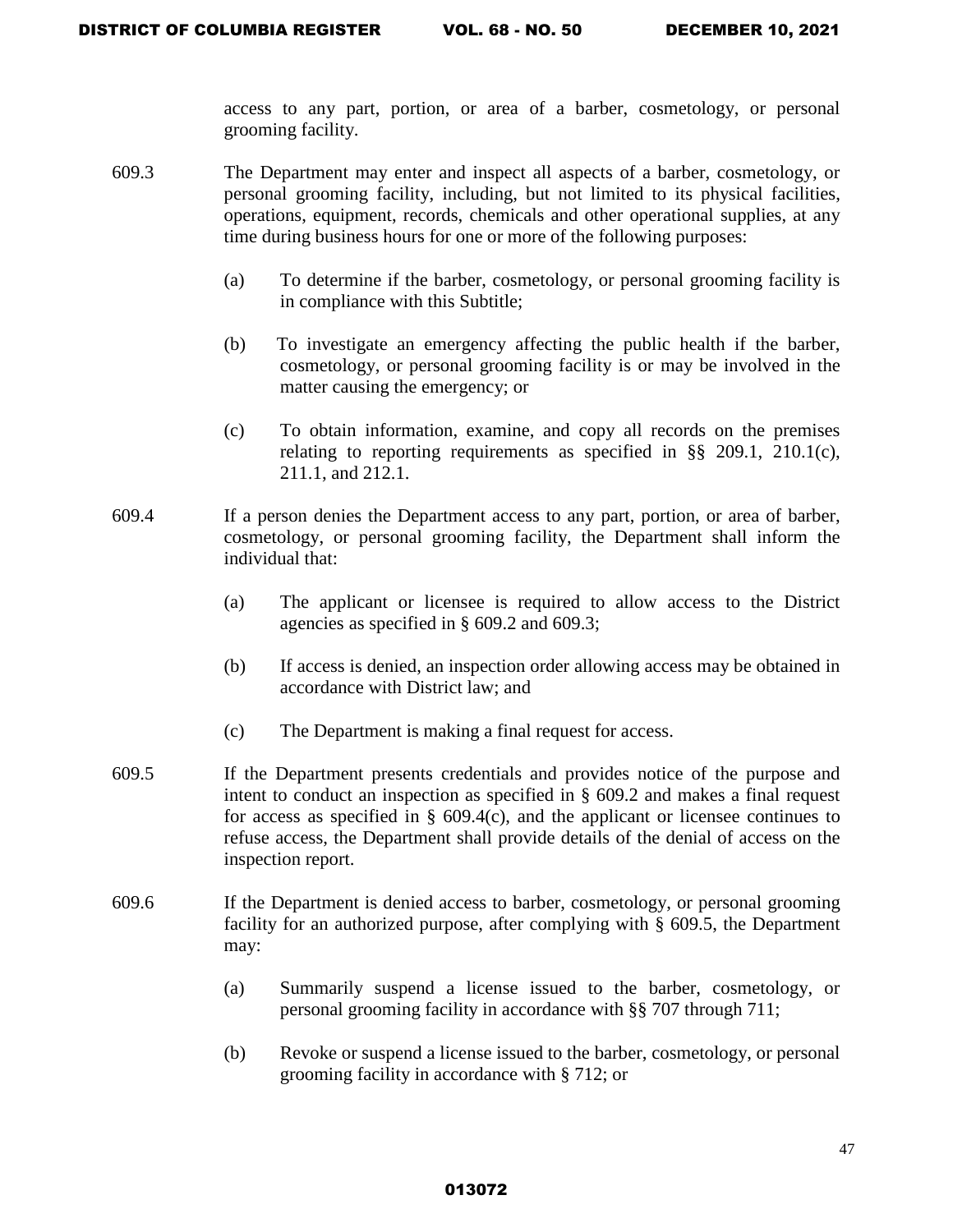- (c) Request that the Office of the Attorney General for the District of Columbia commence an appropriate civil action in the Superior Court of the District of Columbia to secure a temporary restraining order, a preliminary injunction, a permanent injunction, or other appropriate relief from the court, to enforce this Subtitle.
- 609.7 Authorized representatives of the Department who are responsible for conducting inspections, plan reviews, and approvals of barber, cosmetology, or personal grooming facilities shall be properly trained and certified as specified in § 200 of this Subtitle.

### **610 REPORT OF FINDINGS ─ SPECIFYING TIME FRAME FOR CORRECTIONS**

610.1 The Department shall specify on its inspection report the time frame for correction of violations as specified in §§ 617 and 619.

### **611 REPORT OF FINDINGS ─ ISSUING REPORT AND OBTAINING ACKNOWLEDGMENT OF RECEIPT**

611.1 At the conclusion of an inspection, the Department shall provide a copy of its completed inspection report and the notice to correct violations to the licensee and request a signed acknowledgment of receipt. The inspection report shall contain a listing of violations by area in the facility's operation and inspection item with corresponding citations to applicable regulatory provisions.

## **612 REPORT OF FINDINGS ─ REFUSAL TO SIGN ACKNOWLEDGMENT**

- 612.1 The Department shall inform a person who declines to sign an acknowledgment of receipt of inspection findings that:
	- (a) An acknowledgment of receipt is not an agreement with the finding;
	- (b) Refusal to sign an acknowledgment of receipt will not affect the licensee's obligation to correct the violations noted in the inspection report within the time frames specified; and
	- (c) A refusal to sign an acknowledgment of receipt will be noted in the inspection report for the barber, cosmetology, or personal grooming facility.

### **613 REPORT OF FINDINGS ─ PUBLIC INFORMATION, RECORDS RETENTION**

613.1 The Department shall keep and maintain in-office as an active record a copy of each inspection report, complaint, inspector's environmental sample reports, license suspension, and other correspondence regarding a barber, cosmetology, or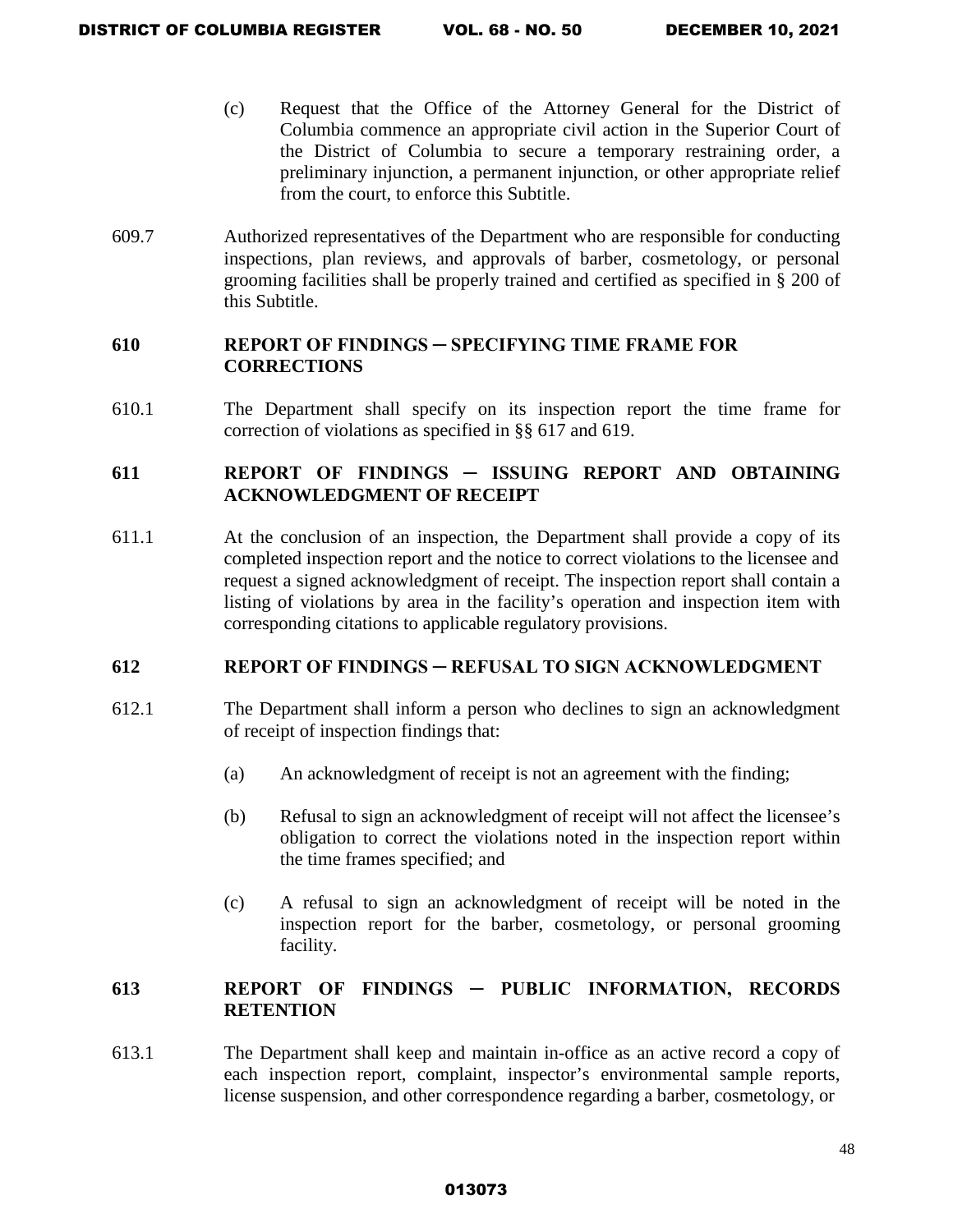personal grooming facility within the District for a period of one (1) year, and then as an inactive record for a period of two (2) additional years. Inactive records shall be destroyed in-house at the end of the two (2)-year inactive period.

- 613.2 In the case of an audit or investigation, the Department shall keep all records until the audit or investigation has been completed.
- 613.3 The Department shall treat the inspection report as a public document and shall make it available for disclosure to a person who requests it as provided in the District of Columbia Administrative Procedure Act, approved October 21, 1968 (82 Stat. 1204; D.C. Official Code § 2-501 *et seq*.).

# **614 IMMINENT HEALTH HAZARDS ─ CEASING FACILITY OPERATIONS AND EMERGENCY REPORTING (Critical Section)**

- 614.1 The Department shall summarily suspend operations, or, a licensee shall immediately discontinue operations and notify the Department, whenever barber, cosmetology, or personal grooming facility is operating with any of the following conditions:
	- (a) Extensive fire damage that affects the facility's ability to comply with this Subtitle;
	- (b) Serious flood damage that affects the facility's ability to comply with this Subtitle;
	- (c) Loss of electrical power to critical systems, including but not limited to cleaning, disinfecting, and sanitizing equipment, lighting, heating, cooling, or ventilation controls;
	- (d) No water, or an unplanned water outage, or insufficient water capacity in violation of  $\S 305.1(e)$ ;
	- (e) Incorrect hot water temperatures that cannot be corrected during the course of the inspection in violation of § 306.3;
	- (f) Unapproved plumbing systems, or plumbing system supplying potable water that may result in cross-connection contamination of the potable water system in violation of § 305.1(c);
	- (g) A sewage backup or sewage that is not disposed of in an approved and sanitary manner in violation of § 305.1(b);
	- (h) A cross-connection between the potable water and non-potable water distribution systems, including but not limited to landscape irrigation, air conditioning, heating, or fire suppression system;
	- (i) A back siphonage event;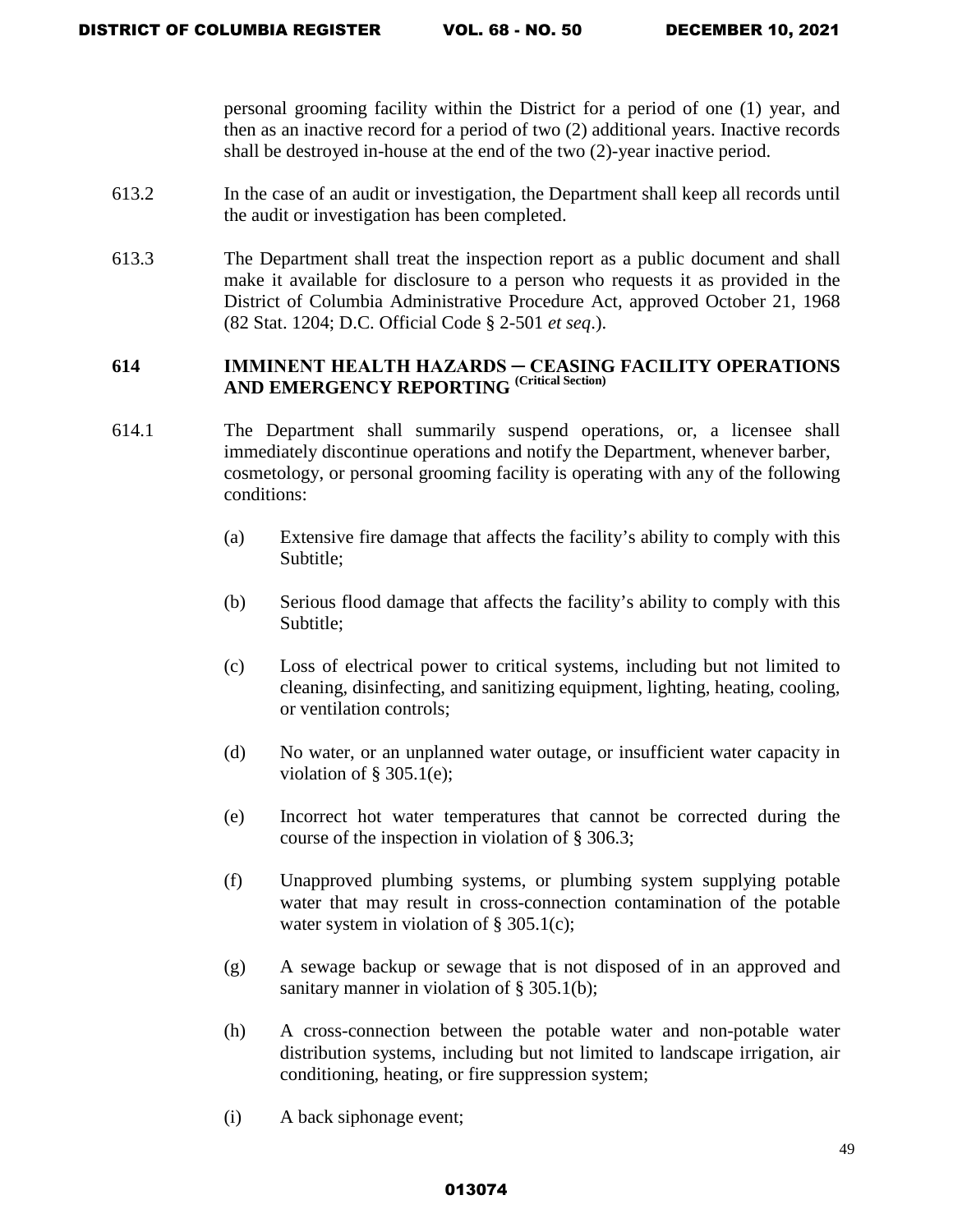- (j) Toilet facilities or sinks that are not properly designed, constructed, installed, or maintained in violation of the most recent versions of the District of Columbia Construction Codes, as specified in  $\S$  102.1(g)(3) of this Subtitle;
- (k) Mechanical and ventilation systems that are not properly designed, constructed, installed, or maintained in violation of the most recent versions of the District of Columbia Construction Codes, as specified in  $§ 102.1(g)(2)$  of this Subtitle;
- (l) Operating without following procedures to prevent contamination by not placing contaminated, reusable instruments or equipment in a labeled covered container containing an EPA-registered bactericidal, viricidal and fungicidal until cleaned and disinfected in accordance with the manufacturer's instructions in violation of 25-E DCMR § 203.2 and 203.3;
- (m) Gross unsanitary occurrence or condition that may endanger public health including but not limited to an infestation of vermin;
- (n) Failing to maintain the premises of a barber, cosmetology, or personal grooming facility free of unnecessary items and litter in violation of §§ 402.1 through 402.6, 403.1, 403.2(a)–(c), and 403.3;
- (o) Failing to minimize or eliminate the presence of insects, rodents, or other pests on the premises of a barber, cosmetology, or personal grooming facility premises in violation of 25-E DCMR § 403.4, and 403.5; or
- (p) Operating a barber, cosmetology, or personal grooming facility with a pet or other live animal on the premises in violation of 25-E DCMR § 403.6.
- 614.2 In addition to the imminent health hazards identified in § 614.1, the Department shall summarily suspend operations if it determines through an inspection, or examination of records or other means as specified in § 609.1, the existence of any other condition which endangers the public health, safety, or welfare, including but not limited to:
	- (a) Owning, operating, or managing a facility or performing a cosmetic procedure without a valid license issued by the Mayor in violation of § 600.1;
	- (b) Owning, operating, or managing a facility or performing cosmetic procedures with an expired or suspended license in violation of § 600.2;
	- (c) Owning, operating, or managing a facility without a valid Certificate of Occupancy in violation of § 600.3;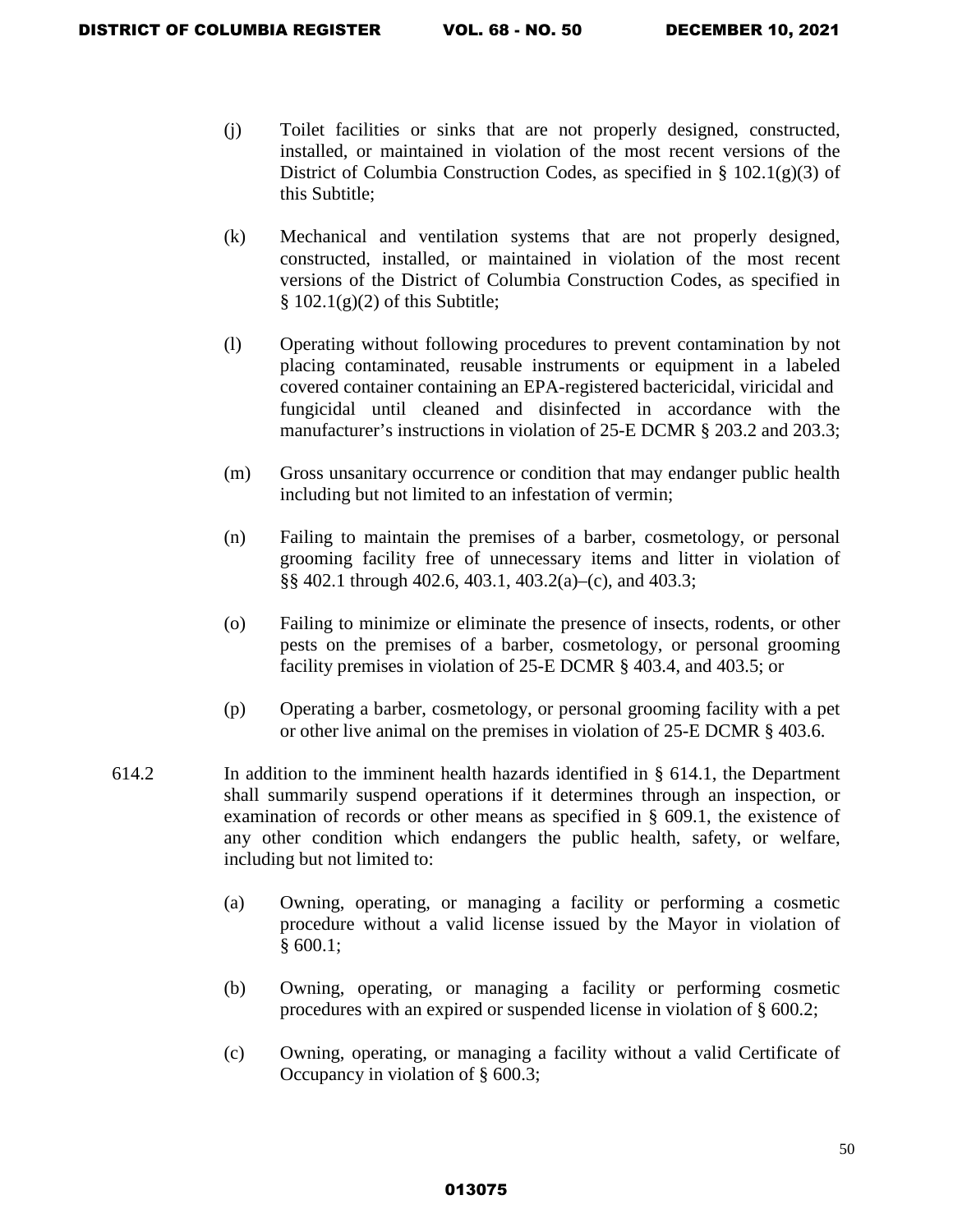- (d) Employing or allowing an unlicensed individual to provide barbering, cosmetology, or personal grooming services in violation of § 600.4;
- (e) Employing or allowing a barber, cosmetologist, or personal groomer with an expired or suspended license to provide barbering, cosmetology, or person grooming services in violation of § 600.5;
- (f) Operating a facility without a person-in-charge who is on duty and on the premises during all hours of operation in violation of § 200.2 and 200.7;
- (g) Operating a facility without a licensed barber, cosmetologist, or personal groomer who is on duty and on the premises during all hours of operation in violation of § 200.3;
- (h) Failing to maintain records in violation of §§ 203.10, 205.1, 205.3, 208.1(d), (e), and (f), 209.1, 201.1(c), 211.1, 212.5 and 212.9;
- (i) Failing to allow access to Department representatives during the facility's hours of operation and other reasonable times as determined by the Department; or hindering, obstructing, or in any way interfering with any inspector or authorized Department personnel in the performance of his or her duty in violation of § 609.6;
- (j) Operating a facility without EPA-registered disinfectants or evidence that an EPA-registered disinfectant is not being used properly to thoroughly clean implement and equipment after each client in violation of 25-E DCMR §§  $203.5(a)(1) - (3)$ ,  $203.10.10(a)$ ,  $203.14$ ,  $306.13$ ,  $500.3(c)$  and (k), 502.3(b), 502.4(b)(1), and 503.1(l); or
- (k) Operating in the absence of potable water supplied under pressure, in a quantity which, in the opinion of the Director of Health, is capable of meeting the needs of the facility. in violation of  $\S$ § 102.1(g)(3), 306.1, and 306.3.
- 614.3 When any of the conditions listed in §§ 610, 614.1, or 614.2 of this Subtitle exist, the Department may post a sign that states:

**FACILITY CLOSED.** This facility is closed until further notice by the Director of the Department of Health for imminent health hazard(s) in violation of § 614 of the District's Barber, Cosmetology, and Personal Grooming Facilities (Barber Shops, Beauty Shops, Braid Shops, Nail Salons) in Subtitle 25-E of the District of Columbia Municipal Regulations.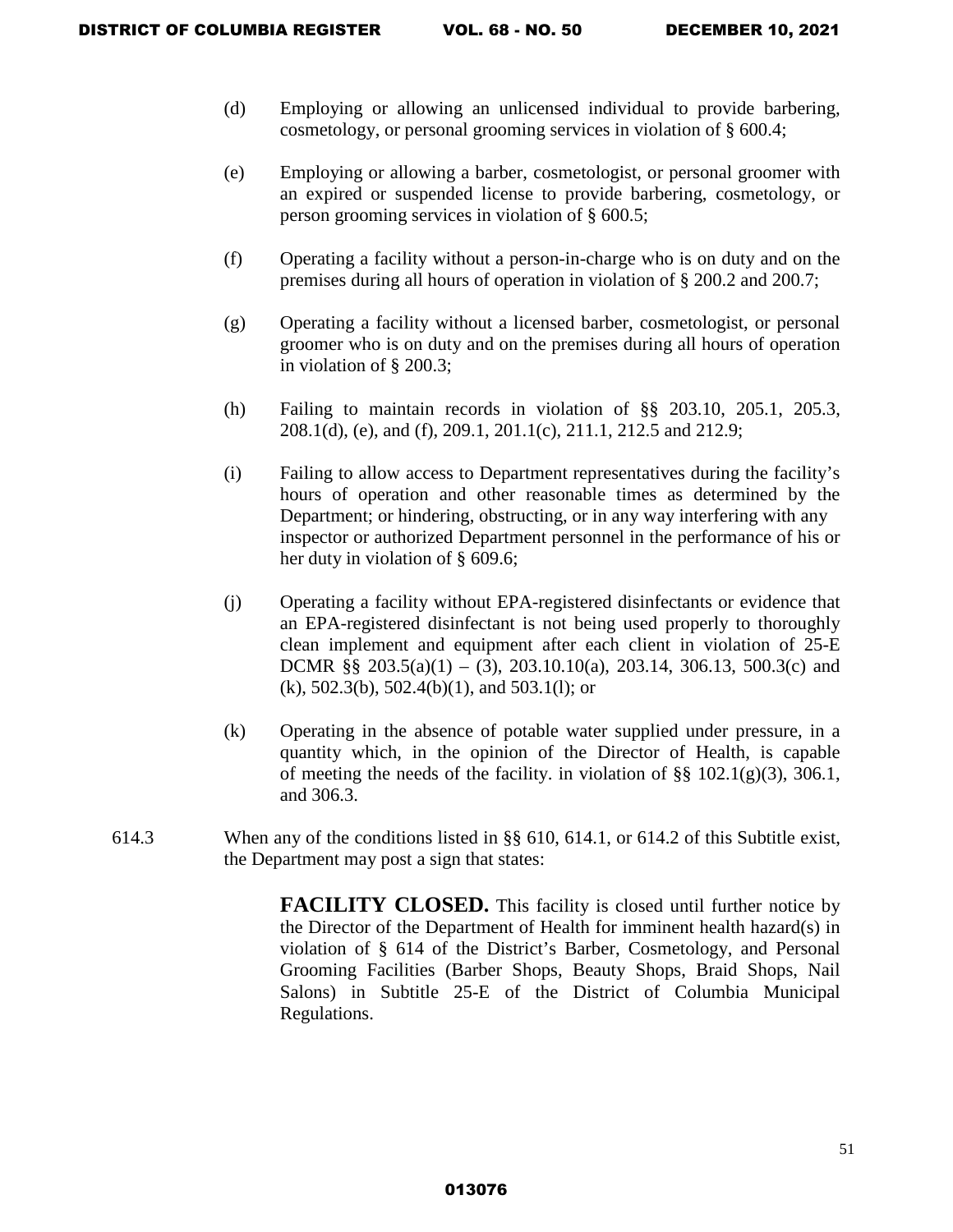# **615 IMMINENT HEALTH HAZARDS ─ RESTORATION OF FACILITY OPERATIONS (Critical Section)**

615.1 If the facility is closed as specified in § 614, the licensee shall obtain approval from the Department as specified in § 616 before resuming operations.

#### **616 REQUESTS FOR REINSPECTION**

- 616.1 If a license is summarily suspended pursuant to § 707 or suspended or revoked pursuant to § 712 because of violations of this Subtitle, the licensee shall submit to the Department a written request for reinspection.
- 616.2 Upon receipt of a written request for reinspection, the Department shall perform the reinspection of the barber, cosmetology, or personal grooming facility within three (3) business days of receipt of the request.
- 616.3 A barber, cosmetology, or personal grooming facility shall not resume operations, use, sale or remove from the facility any equipment, chemicals or supplies, or remove from public view any Department posted closures, warnings, inspection reports, or orders until the Department has re-inspected the barber, cosmetology, or personal grooming facility and certified that it is in compliance with this Subtitle, as specified in §§ 615.1, 616.1, 616.2, 604, and 605.

### **617 CRITICAL VIOLATIONS ─ TIME FRAME FOR CORRECTION**

- 617.1 A licensee shall, at the time of inspection, correct a critical violation immediately when possible, except as specified in § 617.2.
- 617.2 Critical violations that cannot be corrected on-site during the course of an inspection shall be corrected within five (5) calendar days after the inspection.
- 617.3 The Department may consider the nature of the potential hazard involved and the complexity of the corrective action needed and agree to specify a longer time frame for correcting a violation.
- 617.4 Failure to correct violations in accordance with this section may subject a licensee to summary suspension of license pursuant to § 707, revocation or suspension of a license pursuant to § 712, the issuance of Notice of Infractions pursuant to § 900, and civil penalties pursuant to § 901.

# **618 CRITICAL VIOLATIONS ─ ADMINISTRATIVE REMEDIES FOR NON-COMPLIANCE**

618.1 When a critical violation is observed during the course of an inspection, the Department shall document the violation and identify the steps for correcting the violation in the inspection report.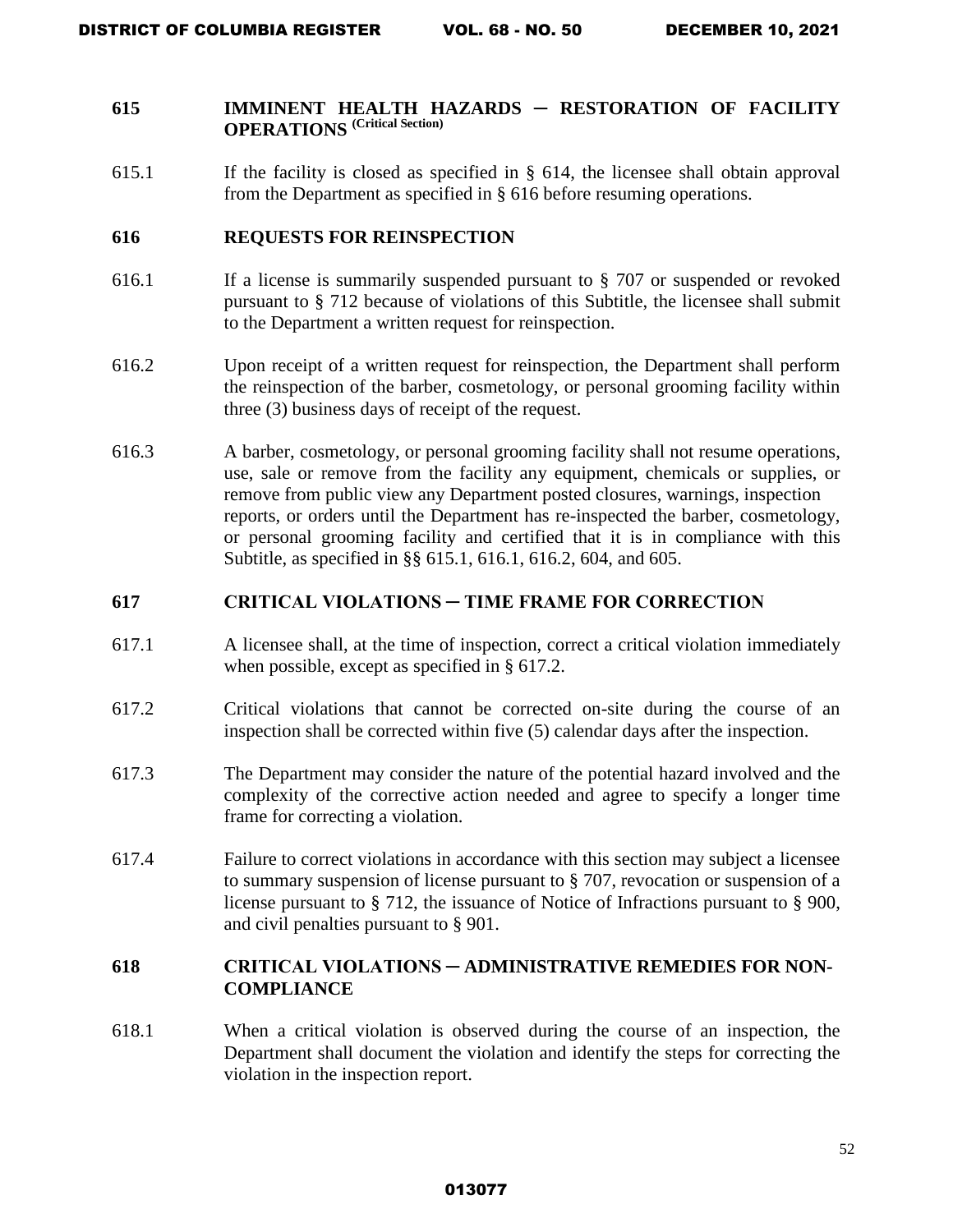- 618.2 After the time periods specified in § 617.2 or 617.3 for correcting a critical violation has expired, the Department shall conduct a follow-up inspection to determine if the critical violation has been corrected.
- 618.3 Critical violations not corrected within the time frame identified in § 617.2 or 617.3 shall be deemed repeat violations and are subject to administrative remedies as specified in Chapter 6 of this Subtitle, including additional fines and penalties for non-compliance in accordance with the Civil Infractions Act as specified in § 900.1 of this Subtitle.

### **619 NON-CRITICAL VIOLATIONS ─ TIME FRAME FOR CORRECTION**

- 619.1 The licensee shall correct non-critical violations within fourteen (14) calendar days after an inspection, except as specified in § 619.2.
- 619.2 The Department may consider the nature of the potential hazard involved and the complexity of the corrective action needed and agree to specify a longer time frame for correcting a violation.

# **620 NONCRITICAL VIOLATIONS ─ ADMINISTRATIVE REMEDIES FOR NON-COMPLIANCE**

- 620.1 When a non-critical violation is observed during the course of an inspection, the Department shall document the violation and identify the steps for correcting the violation in the inspection report.
- 620.2 After the time periods specified in § 619.1 or 619.2 for correcting non-critical violations has expired, the Department may conduct a follow-up inspection to determine if the non-critical violation has been corrected.
- 620.3 Critical violations not corrected within the time frame identified in § 619.1 or 619.2 shall be deemed repeat violations and are subject to administrative remedies as specified in Chapter 6 of this Subtitle, including additional fines and penalties for non-compliance in accordance with the Civil Infractions Act, as specified in § 900.1 of this Subtitle.

### **CHAPTER 7 ADMINISTRATIVE ENFORCEMENT ACTIONS AND ORDERS**

- **700 ADMINISTRATIVE ENFORCEMENT ACTION ─ REMEDIES, AND COLLECTING, EXAMINING, SAMPLING, AND TESTING OF ENVIRONMENTAL SURFACES, AIR, CHEMICALS, AND PRODUCTS**
- 700.1 The Department may use one or more of the remedies listed in this chapter simultaneously to address a violation of this Subtitle.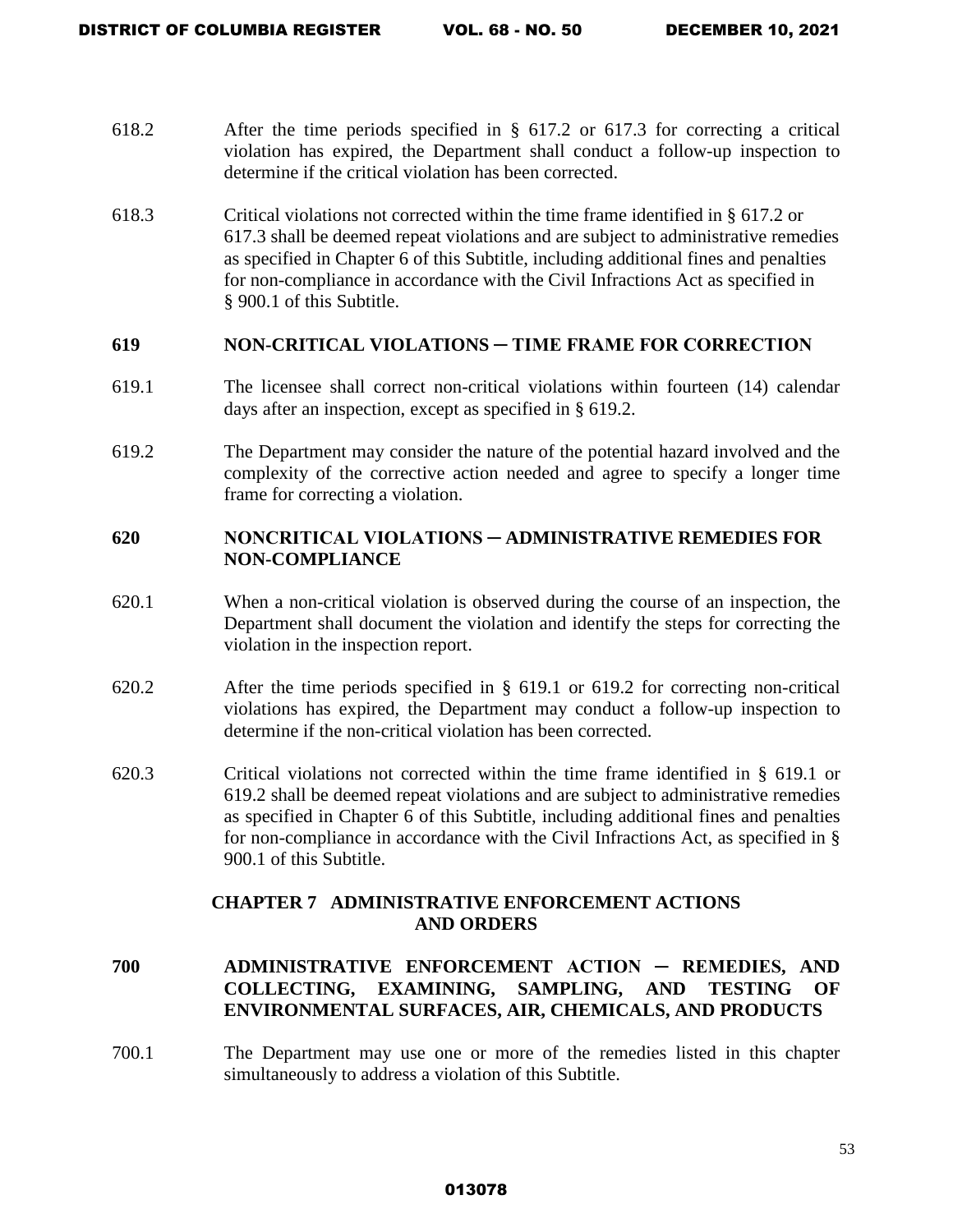700.2 The Department may collect, examine, sample, and test environmental surfaces, air, chemicals, and products, without cost, as necessary to determine compliance with this Subtitle.

# **701 ADMINISTRATIVE ENFORCEMENT ACTION ─ CONDEMNATION OR EMBARGO ORDER, JUSTIFYING CONDITIONS AND REMOVAL OF EQUIPMENT, CHEMICALS, OR OTHER OPERATIONAL SUPPLIES**

701.1 A duly authorized agent of the Director of the Department of Health may condemn, embargo and cause to be removed any equipment, chemicals, or other operational supplies found in a barber, cosmetology, or personal grooming facility the use of which does not comply with this Subtitle.

# **702 ADMINISTRATIVE ENFORCEMENT ACTION ─ CONDEMNATION OR EMBARGO ORDER, CONTENTS**

- 702.1 The condemnation or embargo order shall:
	- (a) State that the equipment, chemicals, or other operational supplies subject to the order may not be used, sold, moved from the barber, cosmetology, or personal grooming facility or destroyed without a written release of the order from the Department;
	- (b) State the specific reasons for placing the equipment, or other operational supplies under the condemnation or embargo order with reference to the applicable provisions of this Subtitle and the hazard or adverse effect created by the observed condition;
	- (c) Completely identify the equipment, chemicals, or other operational supplies subject to the condemnation or embargo order by the common name, the manufacturer's information, description of the item, the quantity, the Department's tag or identifying information, and location;
	- (d) State that the Department of Health may order the destruction, replacement or removal of the equipment, chemicals, or other operational supplies; and
	- (e) That the licensee may request an informal conference in accordance with § 706.2. A request for an informal conference does not vacate the condemnation or embargo order issued by the Department.

# **703 ADMINISTRATIVE ENFORCEMENT ACTION ─ CONDEMNATION OR EMBARGO ORDER, OFFICIAL TAGGING OR MARKING OF EQUIPMENT, CHEMICALS, OR OTHER OPERATIONAL SUPPLIES**

703.1 The Department of Health shall place a security seal, security label, or other appropriate marking to indicate the condemnation or embargo of equipment,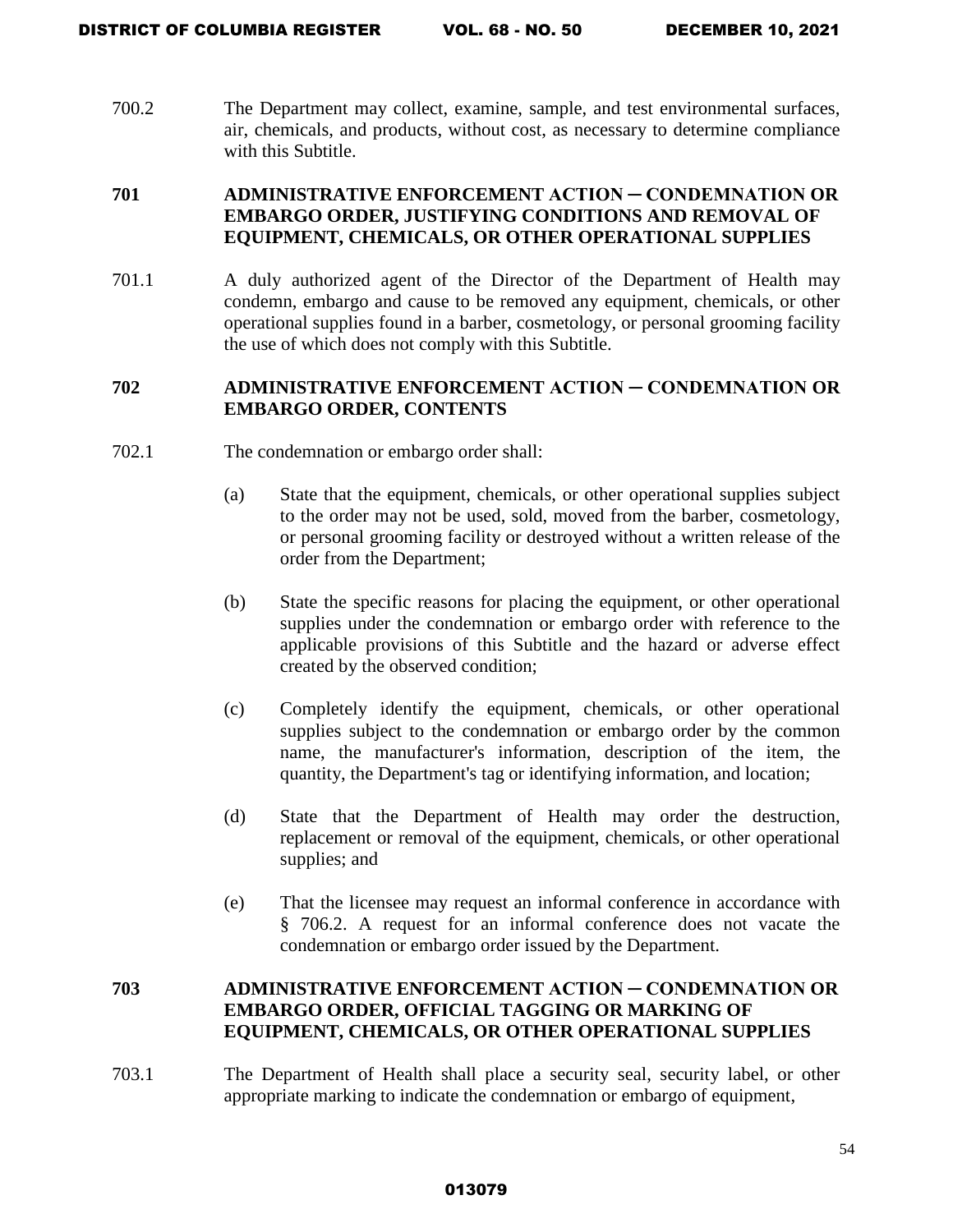chemicals, or other operational supplies that do not meet the requirements of this Subtitle.

703.2 The security seal, security label, or other method used to identify the equipment, chemicals, or other operational supplies that are the subject of a condemnation or embargo order shall include a summary of the provisions specified in § 702 and shall be signed and dated by the Department.

# **704 ADMINISTRATIVE ENFORCEMENT ACTION ─ CONDEMNATION OR EMBARGO ORDER, EQUIPMENT, CHEMICALS, OR OTHER OPERATIONAL SUPPLIES AND PRODUCTS MAY NOT BE USED OR MOVED**

- 704.1 Equipment, chemicals, or other operational supplies and products that are subject to a condemnation or embargo order may not be used, sold, moved, or otherwise destroyed by any person, except as specified in § 704.2.
- 704.2 The Department may allow the licensee to store the equipment, chemicals, or other operational supplies in an area of the barber, cosmetology, or personal grooming facility that does not restrict the facility's operations.

### **705 ADMINISTRATIVE ENFORCEMENT ACTION ─ CONDEMNATION OR EMBARGO ORDER, REMOVING THE OFFICIAL TAG OR MARKING**

- 705.1 No person shall remove Department posted signs, orders, security seals, security labels, or other appropriate markings except under the direction of the Department as specified in § 705.2.
- 705.2 The Department of Health shall issue a notice of release from a condemnation or embargo order and shall remove condemnation signs, orders, security seals, security labels, or other appropriate markings from equipment, chemicals, or other operational supplies if:
	- (a) The licensee notifies the Department that the equipment, chemicals, or other operational supplies have been modified to meet NSF/ANSI or ASME/ANSI, EPA, OSHA, DOEE, DOES standards and the requirements of this Regulation;
	- (b) The Department has conducted a compliance re-inspection; or
	- (c) The condemnation or embargo order is vacated.

# **706 ADMINISTRATIVE ENFORCEMENT ACTION ─ CONDEMNATION OR EMBARGO ORDER, WARNING OR INFORMAL CONFERENCE NOT REQUIRED**

706.1 The Department may issue a condemnation or embargo order to a licensee without prior warning.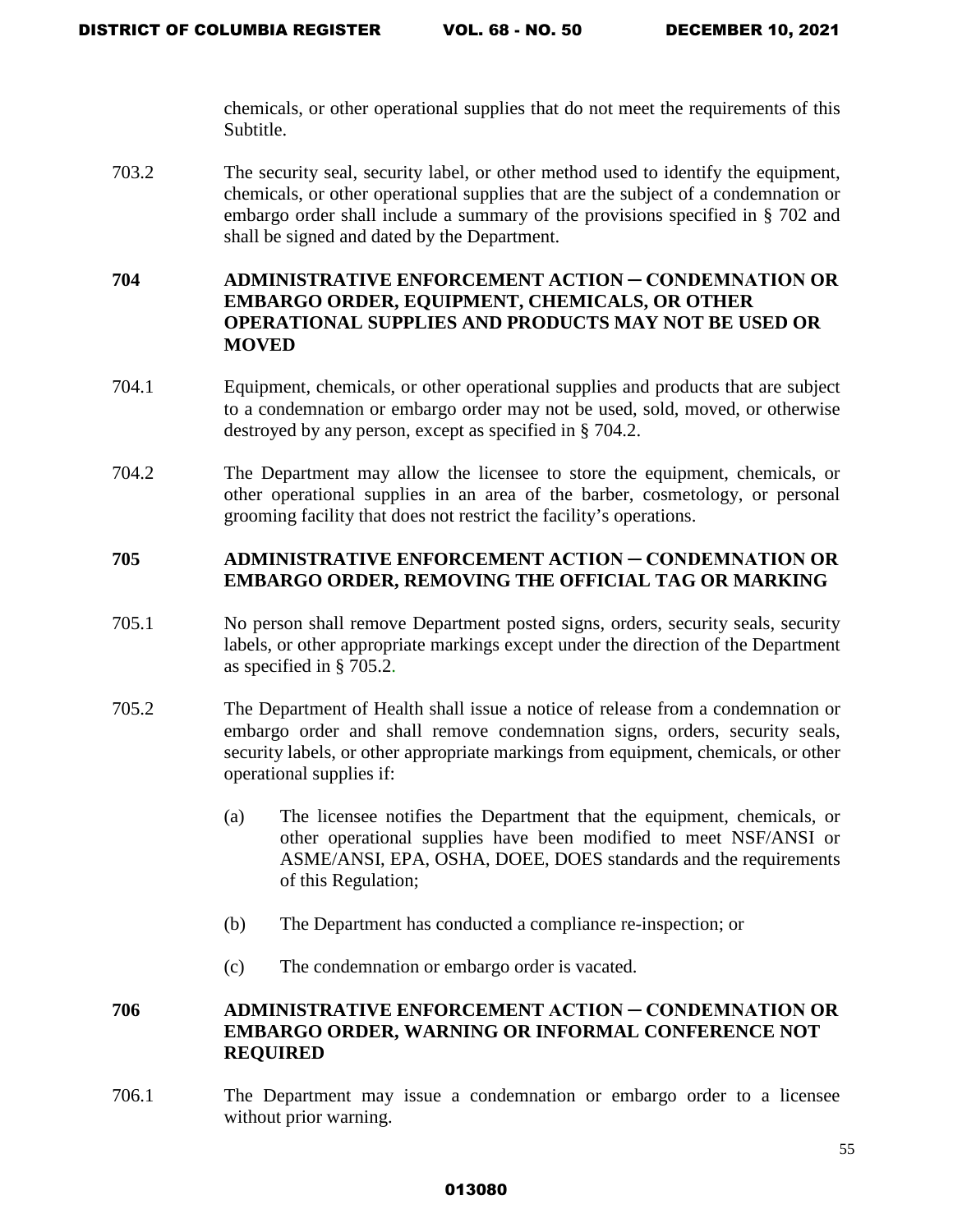- 706.2 A condemnation or embargo order shall be reviewed by a Department supervisor or program manager prior to it being issued to a licensee.
- 706.3 Within fifteen (15) business days of receiving a condemnation or embargo order, a licensee may request an informal conference with the Department in writing by email, certified mail, or fax.

# **707 ADMINISTRATIVE ENFORCEMENT ACTION ─ SUMMARY SUSPENSION OF FACILITY LICENSE, CONDITIONS WARRANTING ACTION**

- 707.1 The Department may summarily suspend a facility license to operate a barber, cosmetology, or personal grooming facility, when the Department:
	- (a) Is denied access to a facility in violation of § 609; or
	- (b) Determines through an inspection, examination of records, or other means as specified in this Subtitle that an imminent health hazard exists, as specified in § 614.

# **708 ADMINISTRATIVE ENFORCEMENT ACTION ─ CONTENTS OF SUMMARY SUSPENSION NOTICE**

- 708.1 A summary suspension notice shall state:
	- (a) That the license of a barber, cosmetology, or personal grooming facility is suspended and that all operations shall cease immediately;
	- (b) The reasons for summary suspension with reference to the provisions of this Subtitle that are in violation;
	- (c) The name and address of the Department's representative to whom a written request for reinspection may be made; and
	- (d) State that the licensee may request an informal conference in accordance with § 709.2. A request for an informal conference does not stay the summary suspension order issued by the Department.

# **709 ADMINISTRATIVE ENFORCEMENT ACTION ─ SUMMARY SUSPENSION, WARNING OR INFORMAL CONFERENCE NOT REQUIRED**

709.1 The Department may summarily suspend a license as specified in § 707 by providing written notice as specified in § 708 of the summary suspension to the licensee, without prior warning or informal conference.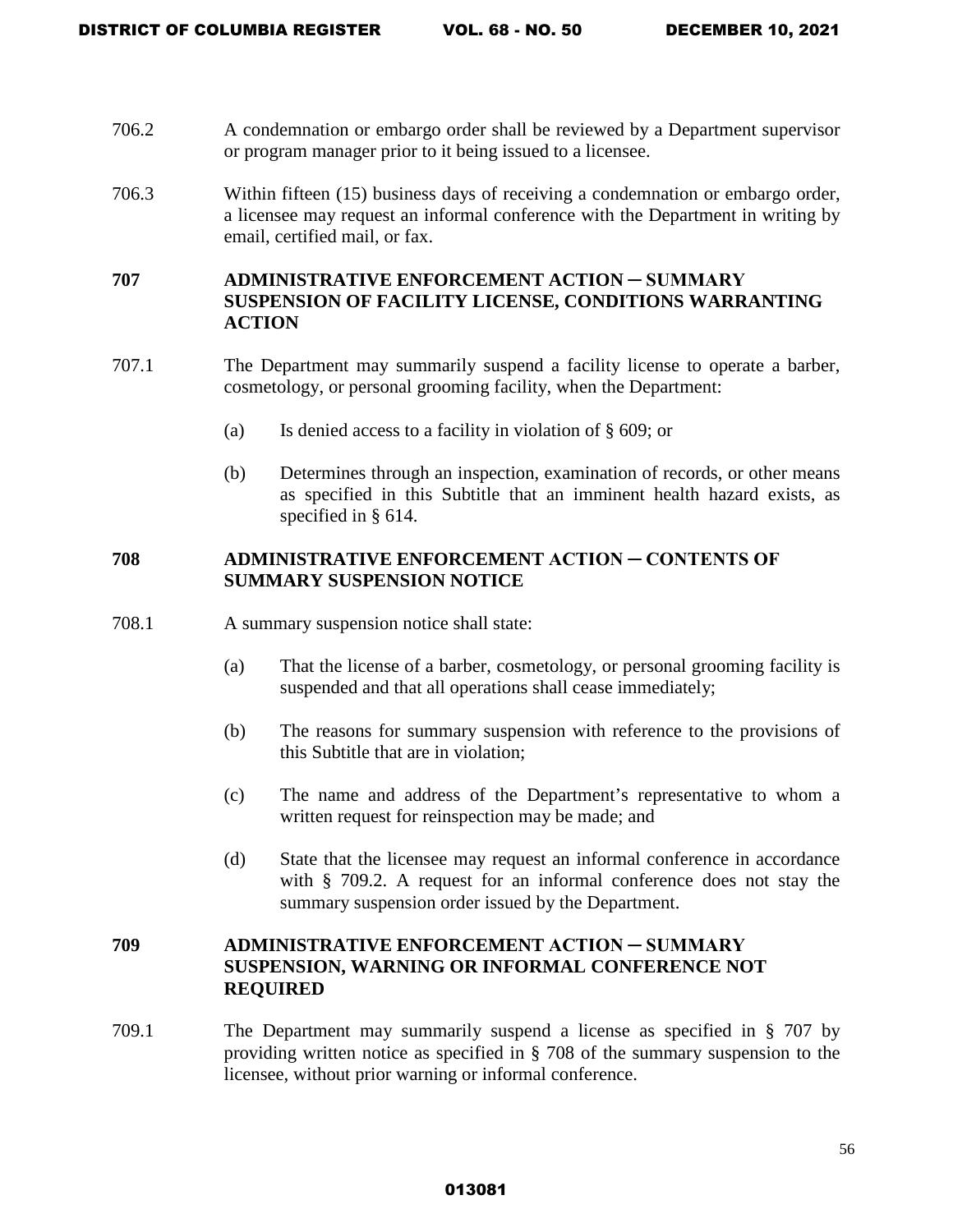- 709.2 A Notice of Summary Suspension shall be reviewed by a Department supervisor or program manager prior to being issued to a licensee.
- 709.3 A request by email, certified mail, or fax may be submitted by a licensee requesting an informal conference with the Department.

### **710 ADMINISTRATIVE ENFORCEMENT ACTION ─ SUMMARY SUSPENSION, TIME FRAME FOR REINSPECTION**

710.1 After receiving a request by email, certified mail, or fax from the licensee stating that the conditions cited in the summary suspension order no longer exist, the Department shall conduct a reinspection of the barber, cosmetology, or personal grooming facility for which the license was summarily suspended within three (3) business days of receiving the licensee's request.

# **711 ADMINISTRATIVE ENFORCEMENT ACTION ─ SUMMARY SUSPENSION, TERM OF SUSPENSION, REINSTATEMENT**

711.1 A summary suspension shall remain in effect until the conditions cited in the notice of suspension no longer exist and the Department has confirmed, through reinspection, or other appropriate means that the conditions cited in the notice of suspension have been corrected, as specified in §§ 615 or 616.

# **712 ADMINISTRATIVE ENFORCEMENT ACTION ─ REVOCATION OR SUSPENSION OF LICENSE, OR DENIAL OF APPLICATION, OR RENEWAL OF LICENSE**

- 712.1 Failure to comply with any of the provisions of this Subtitle shall be grounds for the revocation or suspension of any license issued to a barber, cosmetology, or personal grooming facility pursuant to § 4902(b) of the Department of Health Functions Clarification Act of 2001, effective October 3, 2001 (D.C. Law 14-28; D.C. Official Code § 7-731(b)).
- 712.2 The Department may revoke a license of a barber, cosmetology, or personal grooming facility where there is a record of subsequent repeat violations and a history of summary suspensions within a four (4) year period.
- 712.3 Before a license is revoked, or suspended, a licensee shall be given an opportunity to answer and to be heard on the violations before the Office of Administrative Hearings in accordance with the Office of Administrative Hearings Rules of Practice and Procedure in 1 DCMR § 2808.
- 712.4 Before the Department denies an application for license, or denies the renewal of a license as specified in § 603, an applicant or licensee shall be given an opportunity to answer and to be heard on the violations before the Office of Administrative Hearings in accordance with the Office of Administrative Hearings Rules of Practice and Procedure in 1 DCMR § 2808.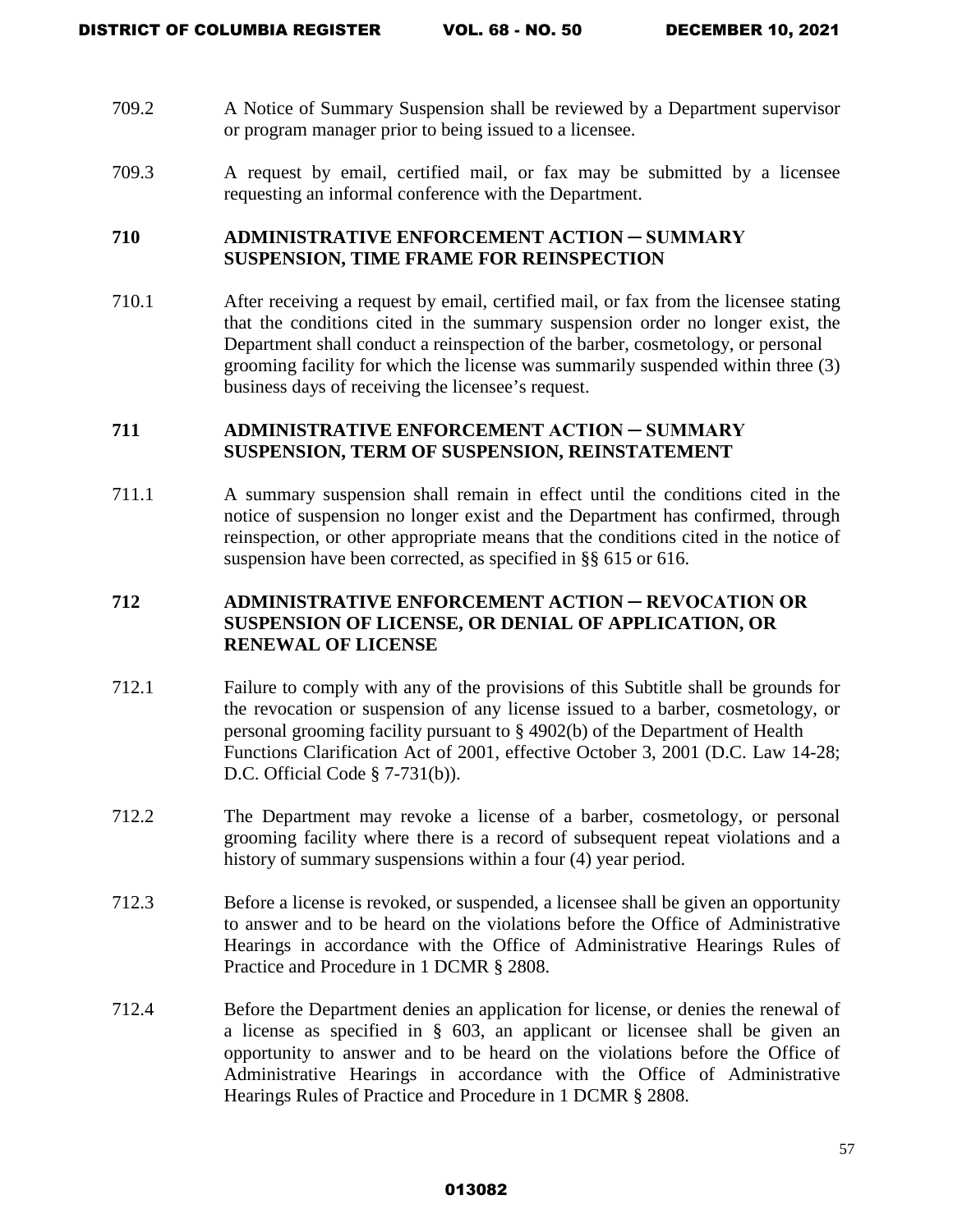### **CHAPTER 8 SERVICE OF PROCESS**

#### **800 SERVICE OF PROCESS** ─ **NOTICE, PROPER METHODS**

- 800.1 A notice issued in accordance with this Subtitle shall be deemed properly served using either one (1) of the following methods:
	- (a) A Department representative, a law enforcement officer, or a person authorized to serve a civil process, personally services the notice to the licensee, person-in-charge, or the person operating a barber, cosmetology, or personal grooming facility;
	- (b) The Department sends the notice to the registered agent or the last known address of the licensee or person operating a barber, cosmetology, or personal grooming facility, in accordance with section 205 of the Civil Infractions Act, or by other public means so that a written acknowledgment of receipt may be acquired; or
	- (c) In accordance with the Office of Administrative Hearings Rules of Practice and Procedure in 1 DCMR §§ 2811 or 2841.

# **801 SERVICE OF PROCESS** ─ **DEPARTMENT ISSUED NOTICES OF SUMMARY SUSPENSION, NOTICES OF INFRACTION, AND OTHER DIRECTIVES**

- 801.1 Notices of Summary Suspension, Notices of Infraction, and other directives issued by the Department shall be:
	- (a) Served as specified in § 800.1; or
	- (b) Posted by the Department in a conspicuous place near the entrance of the barber, cosmetology, or personal grooming facility, as specified in § 608.1.

### **802 SERVICE OF PROCESS ─ NOTICE, EFFECTIVENESS**

802.1 Service is effective at the time of the notice's receipt as specified in § 801.1(a), or if service is made as specified in § 801.1(b) at the time of the notice is posted.

#### **803 SERVICE OF PROCESS ─ PROOF OF PROPER SERVICE**

803.1 Proof of proper service may be made by certificate of service signed by the person making service or by admission of a return receipt, certificate of mailing, or a written acknowledgment signed by the licensee or person operating a barber, cosmetology, or personal grooming facility without a license or an authorized agent.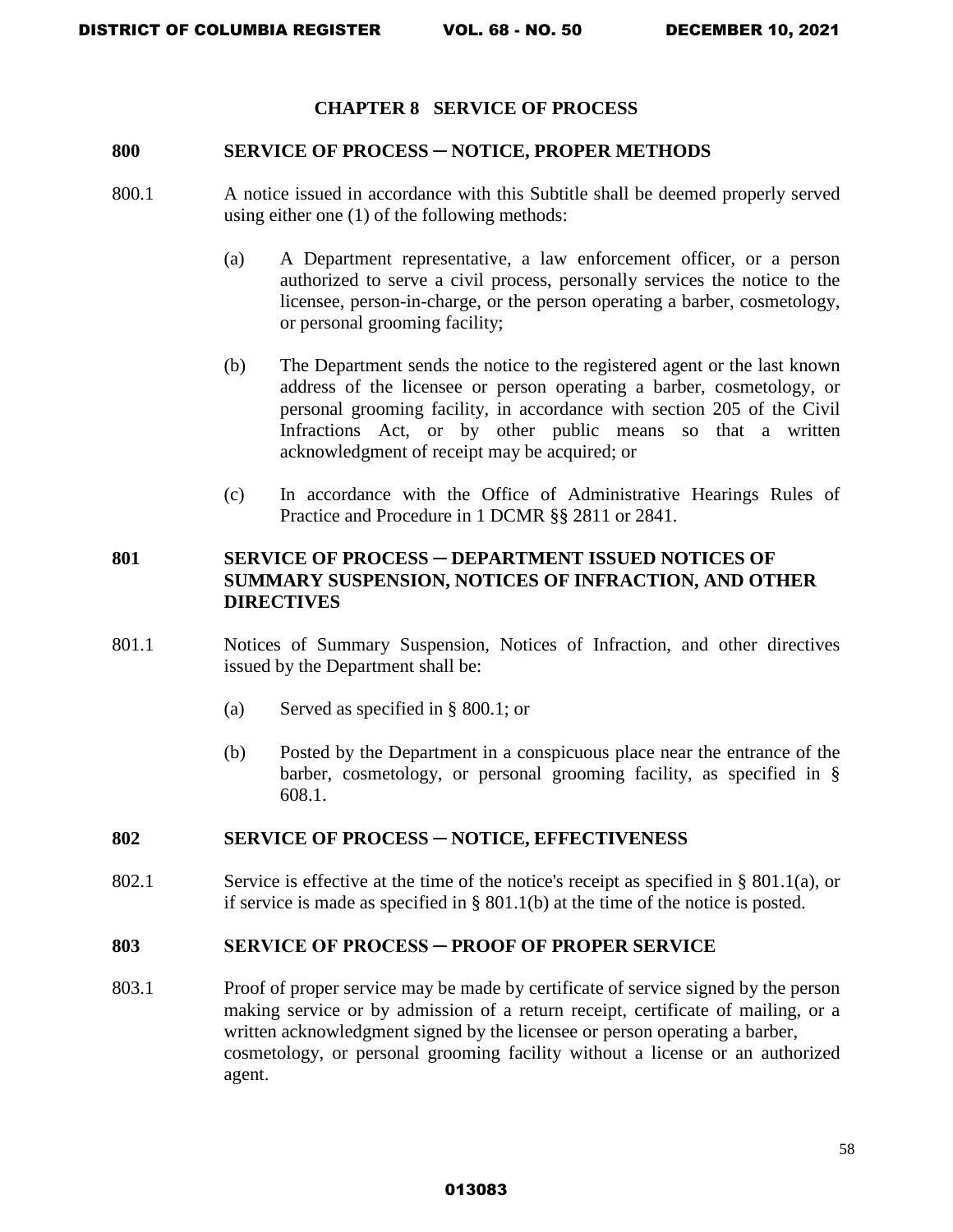### **CHAPTER 9 ADMINISTRATIVE AND CIVIL PENALTIES, JUDICIAL REVIEW AND DEFINITIONS**

### **900 NOTICE OF INFRACTIONS**

- 900.1 The Department may impose civil infraction fines and penalties for violations of any provision of this Subtitle pursuant to the Civil Infractions Act.
- 900.2 A licensee who receives a Notice of Infraction as specified in § 800.1(c), may pay the assessed fine or appear before the Office of Administrative Hearings as directed on the reverse side of the Notice of Infraction in accordance with the "Office of Administrative Hearings Rules of Practice and Procedure" in 1 DCMR § 2808.

### **901 CIVIL FINES AND PENALTIES**

901.1 Civil fines, penalties, or related costs may be imposed against any owner of a barber, cosmetology, or personal grooming facility, or licensee for violation of any provision of this Subtitle.

### **902 JUDICIAL REVIEW ─ APPEALS**

902.1 Any person aggrieved by a final order or decision of the Department may seek judicial review in accordance with § 4902(b) of the Department of Health Functions Clarification Act of 2001, effective October 3, 2001 (D.C. Law 14-28; D.C. Official Code § 7-731(b)).

### **999 GENERAL PROVISION AND DEFINITIONS**

999.1 The terms and phrases used in this title shall have the meanings set forth in this Chapter, unless the text or context of a particular chapter, section, subsection, or paragraph provides otherwise.

### 999.2 DEFINITIONS

- **Aesthetician –** a person who practices the cleansing, stimulating, manipulating and beautifying of skin, with hands or mechanical or electrical apparatuses or appliances and gives treatments to keep skin healthy and attractive.
- **Alkaline glutaraldehyde** Glutaraldehyde-based agents are used to disinfect medical equipment that cannot be subjected to steam sterilization, specifically heat-sensitive, lensed devices typically requiring high-level disinfection between patient uses.
- **ANSI** American National Standards Institute
- **ASME** American Society of Mechanical Engineers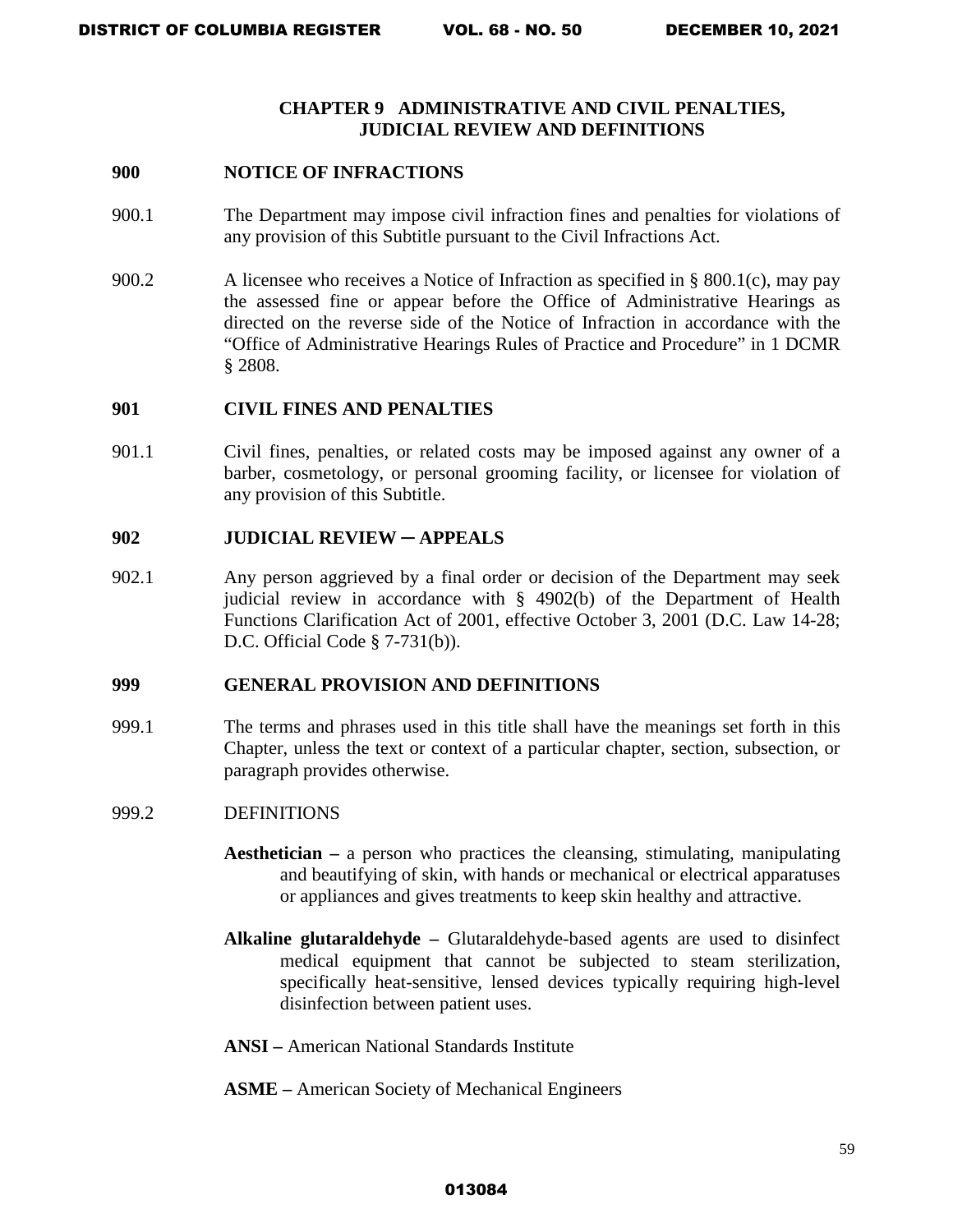- **Autoclave**  Pressurized, steam-heated vessel that sterilizes with high pressure and heat or pressurized steam preventing microorganisms from surviving.
- **Backpressure** occurs when the downstream water pressure is greater than the water supply pressure.
- **Back siphonage** the flowing back of used, contaminated, or polluted water from a plumbing fixture or vessel into a potable water supply because of negative pressure in the pipe.
- **Barber** any person who shaves, shapes or trims the beard; cuts, singes, or dyes the hair or applies lotions thereto; applies, treats or massages the face, neck or scalp with oils, creams, lotions, cosmetics, antiseptics, powders, clays or other preparations in connection with shaving, cutting or trimming the hair or beard, and practices barbering for compensation and when such services are not performed for the treatment of disease, as defined in DCRA Board of Barber and Cosmetology Regulations.
- **Barbering** any one of any combination of the following practices when done upon the head and neck for cosmetic purposes only, and when done for payment either directly or indirectly, or without payment for the public generally constitutes the practice of barbering within the meaning of this chapter. Barbering includes shaving and/or trimming the beard, cutting the hair of any person of either sex for compensation or other consideration, received by the person performing the service, as well as giving facial and scalp massage or treatments with oils creams, lotions, or other preparations either by hand or mechanical appliances; singeing, shampooing, or applying tonics to the hair; or applying cosmetic preparations, antiseptics, powders, oils, clays, or lotions, to the scalp, face, or neck. Barbering shall not include manicuring, electrology, braiding, or weaving of hair, as defined in DCRA Board of Barber and Cosmetology Regulations.
- **Barber School** any facility licensed to teach the art of barbering, as defined in DCRA Board of Barber and Cosmetology Regulations.
- **Barbershop** any building or portion of a building, station, or mobile unit in which any person is engaged in the practice of barbering, this term includes barber schools, as defined in DCRA Board of Barber and Cosmetology Regulations.
- **Beauty School** any facility licensed to teach the art of barbering or cosmetology, as defined in DCRA Board of Barber and Cosmetology Regulations.
- **Bloodborne pathogens** the presence of microorganisms in human blood and other bodily fluids that can cause disease. Bloodborne pathogens include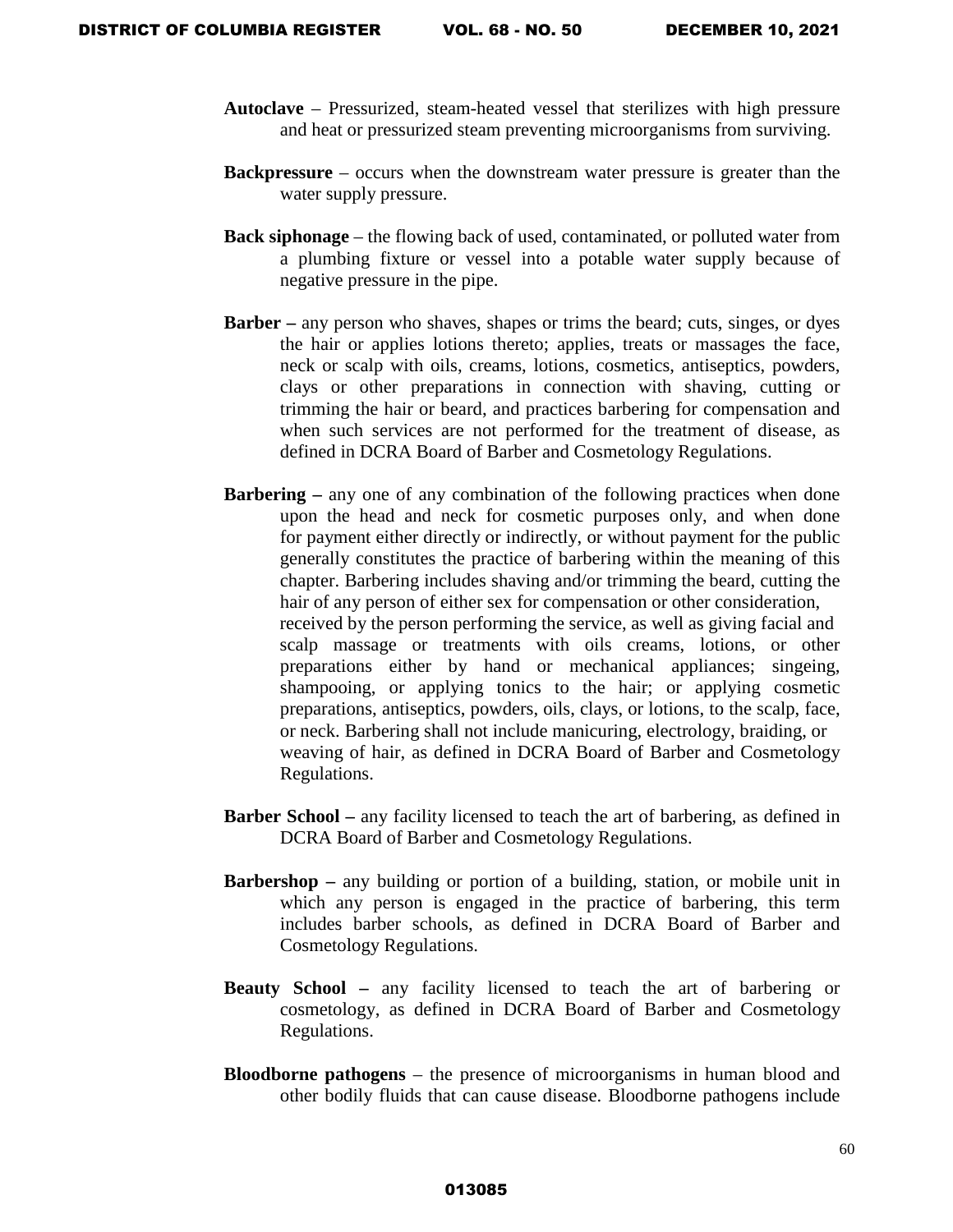the hepatitis B virus, hepatitis C virus, and human immunodeficiency syndrome.

- **Board** DCRA Board of Barber and Cosmetology.
- **Body wax treatment** to remove facial or body hair by covering the skin with a layer of wax that is peeled off after hardening, uprooting the encased hairs.
- **Braider** any licensed person who engages in the practice of forming human and synthetic hair into braids or other natural hairstyles without using chemicals, as defined in DCRA Board of Barber and Cosmetology Regulations.
- **Chemical** a product used in the salon for the provision of salon services and/or cleaning or disinfection. This includes, but is not limited to, polishes, glues, liquid monomers, acrylic powders, cleaners, disinfectants, sanitizers, alcohol, acetone, lacquer, nail polish remover, acrylic primer, nail hardener, cosmetics, and lotions.
- **Civil Infractions Act** the Department of Consumer & Regulatory Affairs Civil Infractions Act of 1985, effective October 5, 1985 (D.C. Law 6-42; D.C. Official Code § 2-1801.01 *et seq.*).
- **Clean**  to wash with water and liquid soap, detergent, antiseptic, or other adequate means to remove all visible debris or residue.
- **Cleaning area –** the area in a barber, cosmetology, or personal grooming facility used in the decontamination, sterilization, sanitization or other cleaning of instruments or other equipment used in cosmetic procedures.
- **Cleaning products**  any material used to apply cleansing agents to the skin, such as cotton balls, tissue and paper products, paper or plastic cups, disposable paper towels, gauze, or sanitary coverings.
- **Client** a customer, patron or other individual who receives or will receive salon services.
- **Communicable disease** a disease that can be transmitted from person to person directly or indirectly, including diseases transmitted via blood or body fluids.
- **Condemnation order**  $-$  a written administrative notice: (1) to remove any cosmetic equipment or supplies, or (2) to cease conducting any particular procedures because the equipment or supplies are not being used or the procedures are not being conducted in accordance with the requirements of this Subtitle.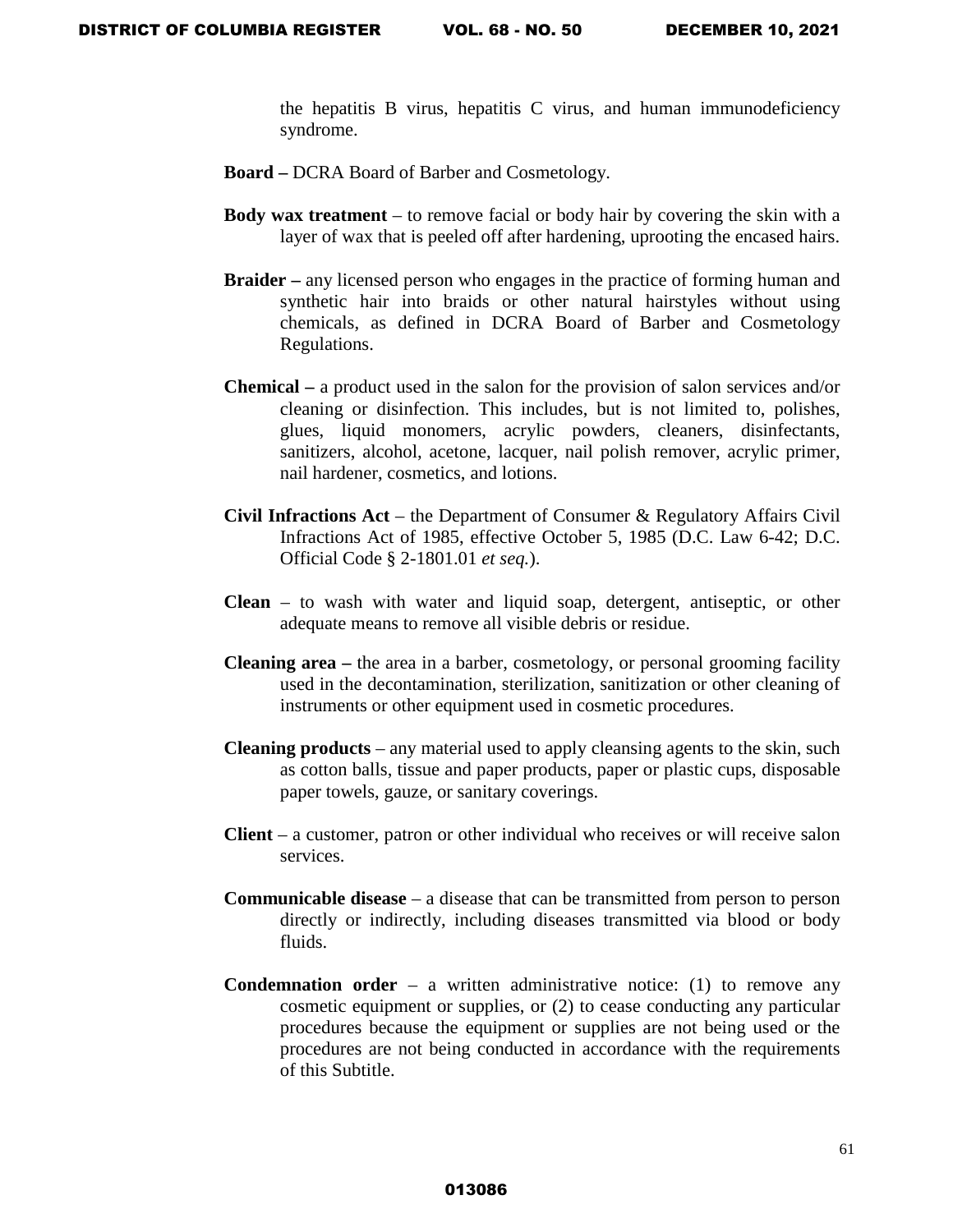- **Contaminated** the presence or reasonably anticipated presence of blood, infectious materials or other types of impure materials that have corrupted a surface or item through contact.
- **Contaminated waste** any liquid or semi-liquid blood or other potentially infectious materials; contaminated items that would release blood or other potentially infectious materials in a liquid or semi-liquid state if compressed; items that are caked with dried blood or other potentially infectious materials and are capable of releasing these materials during handling; contaminated sharps and pathological and microbiological wastes containing blood and other potentially infectious materials, as defined in 29 C.F.R. § 1910.1030, known as "Occupational Exposure to Bloodborne Pathogens".
- **Cosmetic Procedures** cosmetic plastic surgery includes surgical and nonsurgical procedures that enhance and reshape structures of the body to improve appearance and confidence.
- **Cosmetologist** a licensed person, whether as an owner, person-in-charge, operator, instructor, demonstrator, manicurist, or student, who engages in hair styling or the cosmetic arts, such as hair styling and skin care, and any other practice of cosmetology, including the practice of esthetics and other specialty cosmetology practices regulated by the Board, but does not include shaving or trimming the beard or moustache of an individual or engaging in the practice of master-level esthetics without obtaining the applicable license, as defined in DCRA Board of Barber and Cosmetology Regulations.
- **Cosmetology** includes any or all work done for compensation by any person, which work is generally and usually performed by cosmetologists, which work is for the embellishment, cleanliness and beautification of the human hair, such as arranging, braiding, dressing, curling, waving, permanent waving, cleansing, cutting, singeing, bleaching, coloring, pressing, or similar work thereon and thereabout, and the removal of superfluous hair, and the massaging, cleansing, stimulating, manipulating, exercising, or similar work upon the scalp, face, arms or hands, or the upper part of the body, by the use of mechanical or electrical apparatus or appliances or cosmetics, preparations, tonics, antiseptics, creams or lotions, or by any other means, and of manicuring the nails, which enumerated practices shall be inclusive of the term cosmetology but not in limitation thereof. The term also includes the acts comprising the practice of nail technology, natural hair braiding and esthetics.
- **DCRA** the District of Columbia Department of Consumer and Regulatory Affairs.
- **DCRA Board of Barber and Cosmetology Regulations** 17 DCMR Chapter 37.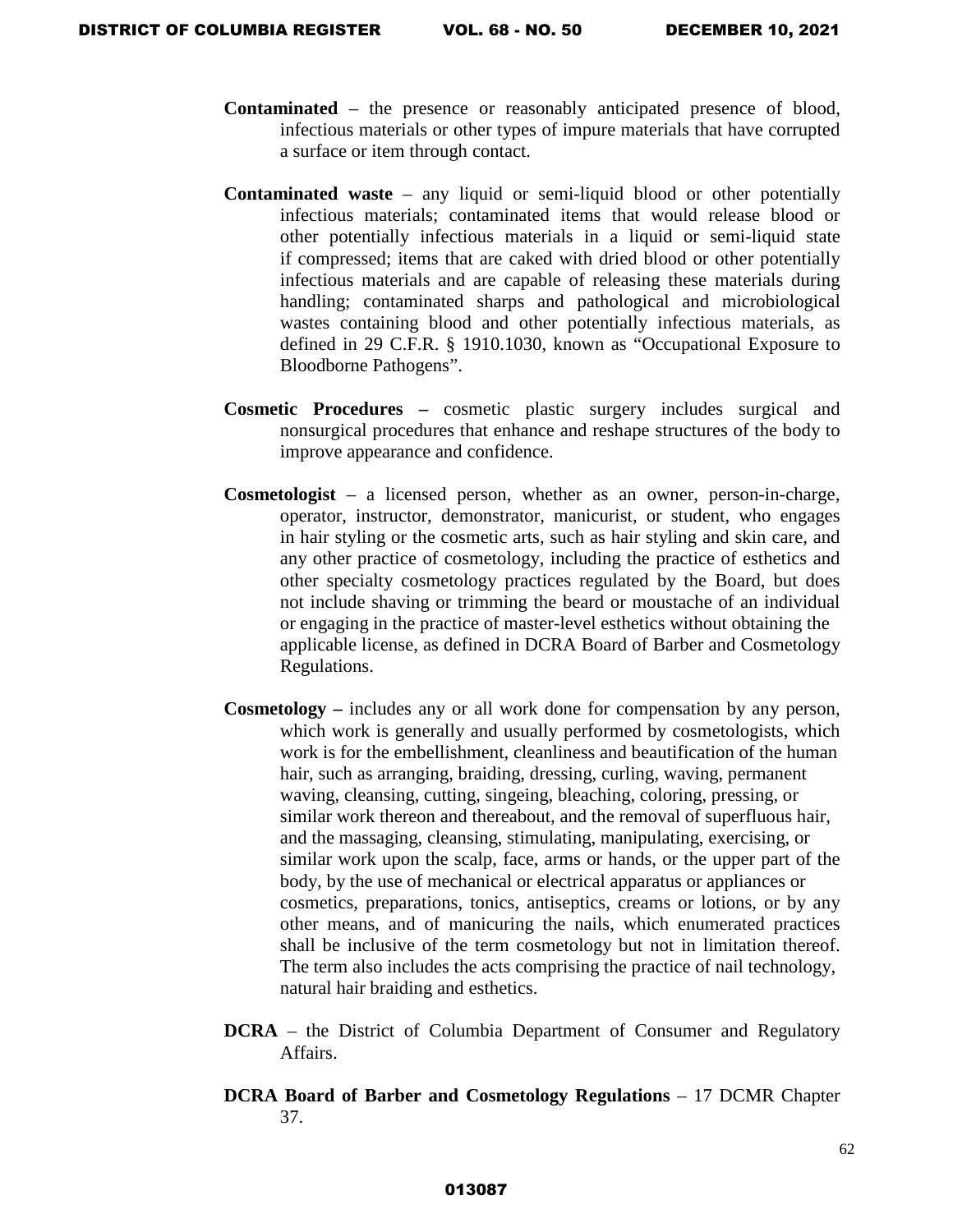- **Decontamination** the use of physical or chemical means to remove, inactivate, or destroy bloodborne pathogens on a surface or item to the point where the pathogens are no longer capable of transmitting infectious particles and the surface or item is rendered safe for handling, use, or disposal.
- **Decontamination and sterilization area a room, or specific section of a room,** that is set apart and used only to maintain supplies, and to clean, decontaminate and sterilize instruments.
- **Department** District of Columbia Department of Health or DC Health.
- **Disinfectant** a chemical or physical agent used in the disinfection process. The following categories of chemicals and/or processes qualify as disinfectants under this definition:
	- (a) A properly functioning and verified autoclave or FDA listed dry heat sterilizer used according to manufacturer instructions;
	- (b) An EPA-registered bactericidal, fungicidal, and viricidal disinfectant (with the exception of formalin) used in accordance with manufacturer instructions:
	- (c) A 10% solution of chlorine bleach mixed with water (and no other chemicals); or
	- (d) Isopropyl alcohol used at 70% or greater concentration (for wiping surfaces) or immersion of tools for a minimum of ten (10) minutes.

However, ultraviolet light boxes are not an effective means of disinfection and may not be present in any salon.

- **Disinfection a process that prevents infection by killing microorganisms on** metal implements and non-porous surfaces using one or more of the defined disinfectants. Porous materials (pumice stones, sponges, wooden tools, etc.) may not be disinfected for reuse because they cannot be effectively cleaned and disinfected using chemical agents.
- **DOEE** the District of Columbia Department of Energy and the Environment.
- **DOES** the District of Columbia Department of Employment Services.
- **Dry Heat Sterilizer** an apparatus for sterilization utilizing dry heat listed with the United States Food and Drug Administration. This method should be used only for materials that might be damaged by moist heat. The advantages for dry heat include the following: it is nontoxic and does not harm the environment; a dry heat cabinet is easy to install and has relatively low operating costs; it penetrates materials; and it is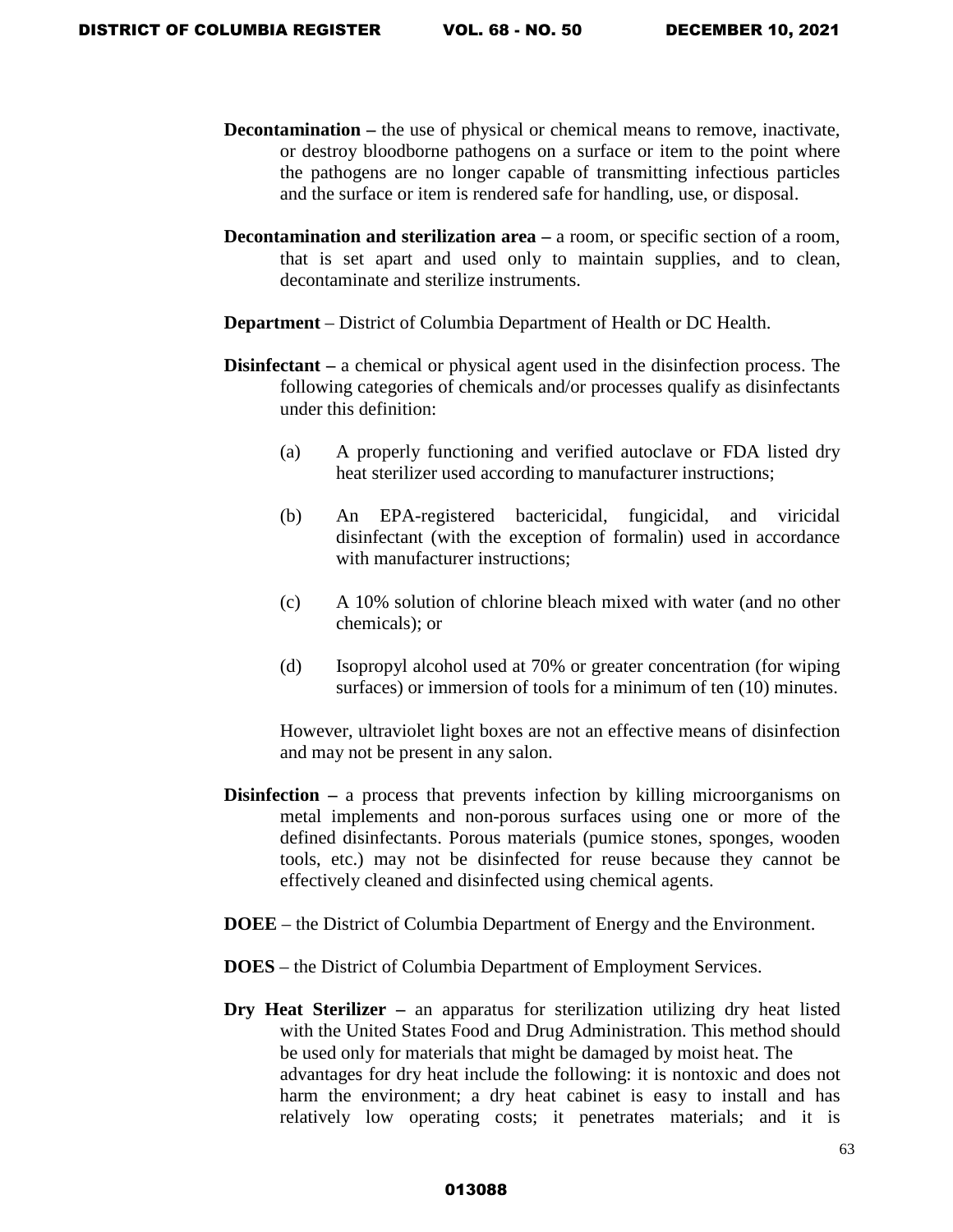noncorrosive for metal and sharp instruments. The slow rate of heat penetration and microbial killing makes this a time-consuming method, and the high temperatures may not be suitable for some materials. The most common time-temperature relationships for sterilization with hot air sterilizers are  $170^{\circ}$  C (340<sup>°</sup> F) for 60 minutes,  $160^{\circ}$  C (320<sup>°</sup> F) for 120 minutes, and  $150^{\circ}$  C (300°F) for 150 minutes.

- **Electrologist** any licensed person who engages in the practice of permanently removing unwanted hair with an electric current or short wave alternating current, or a combination thereof, as defined in DCRA Board of Barber and Cosmetology Regulations (17 DCMR Chapter 37).
- **Electrology** as defined in DCRA Board of Barber and Cosmetology Regulations.
- **Embargo order** a written administrative notice prohibiting the use, sell or removal of cosmetic equipment or supplies without written approval from the Department.
- **Endodontic** an endodontic dry heat sterilizer is a device intended to sterilize endodontic and other dental instruments by the application of dry heat. The heat is supplied through glass beads which have been heated by electricity.
- **EPA** the United States Environmental Protection Agency.
- **EPA-registered disinfectant** an antimicrobial pesticide regulated by EPA to destroy or suppress the growth of microorganisms on inanimate objects and surfaces. If a product claims to disinfect or sanitize microbes on a surface or object, it must have an EPA Registration Number and Establishment Number in accordance with 29 C.F.R. § 1910.1030 for all combs, brushes, metallic instruments with a cutting edge, and implements that have come into contact with blood or body fluids.
- **Epilator** an electrical device used to remove hair by mechanically grasping multiple hairs simultaneously and pulling them out.
- **Esthetician** any licensed person who engages in the practice of applying creams, lotions, scrubs, polishes, waxes, cosmetics, eyelashes, and other beauty treatments directly onto the skin to bring about a temporary improvement in appearance, including superficial peels and microdermabrasion; and who may remove superfluous hair from the face and neck area of any person by the use of depilatories, waxing or tweezers, but does not include barbering or the branches of cosmetology of cosmetologist, braider, electrologist, or manicurist, as defined in DCRA Board of Barber and Cosmetology Regulations.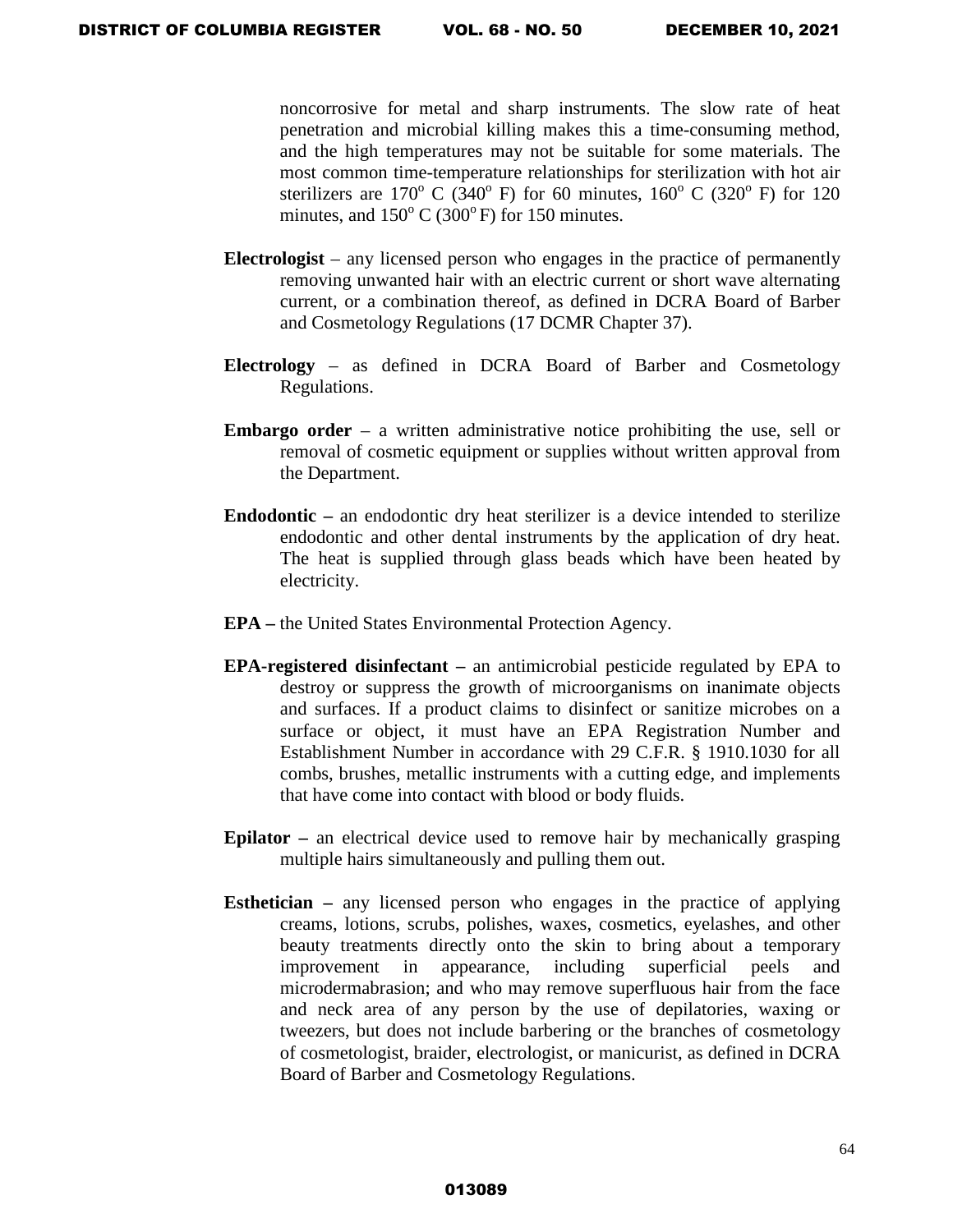- **Esthetics** includes, but is not limited to, the following practices of administering cosmetic treatments to enhance or improve the appearance of the skin: cleansing, toning, performing effleurage or other related movements, stimulating, exfoliating, or performing any other similar procedure on the skin of the human body or scalp by means of cosmetic preparations, treatments, or any non-laser device, whether by electrical, mechanical, or manual means, for care of the skin; applying make-up or eyelashes to any person, tinting or perming eyelashes and eyebrows, and lightening hair on the body except the scalp; and removing unwanted hair from the body of any person by the use of any non-laser device, by tweezing, or by use of chemical or mechanical means.
- **Esthetician operator** a person who engages in the practice of basic esthetics for compensation, as defined in DCRA Board of Barber and Cosmetology Regulations.
- **Esthetics instructor** means a licensed master esthetician that has completed an approved instructor license curriculum and who meets the competency standards of the Board as an instructor of esthetics, as defined in DCRA Board of Barber and Cosmetology Regulations.
- **Exposure** an event whereby the eye, mouth or other mucous membrane, nonintact skin or parenteral contact with the blood or bodily fluids of another person, or contact of an eye, mouth or other mucous membrane, non-intact skin or parenteral contact with other potentially infectious matter.
- **Facility**  any structure, venue, or mobile unit, whether temporary or permanent, where barbering, cosmetology, or personal grooming is practiced and which is under the control of a licensee or used by a licensee independent of a licensed shop or salon, or under the control of a licensee or used by a licensee directly, or indirectly in connection with a licensed shop or salon. Barber, cosmetology, and personal grooming facilities do not provide spa treatments or services such as therapeutic massage, sports massage, aerobics, water-based relaxation therapies conducted in a basin, tub or pool, mineral baths, hot springs, steam rooms, or physical therapy.
- **Food and Drug Administration (FDA)** an agency within the U.S. [Department](http://www.hhs.gov/)  [of Health and Human Services](http://www.hhs.gov/) with several missions, including protecting the public health by ensuring the safety, efficacy, and security of human and veterinary drugs, biological products, and medical devices; and by ensuring the safety of our nation's food supply, cosmetics, and products that emit radiation.
- **Food and Drug Administration (FDA-approved) antiseptic solution or ointments –** Antimicrobial manicure and pedicure products that have been tested and deemed safe for use on consumers and are regulated by the FDA to reduce the number of microorganisms present on the skin.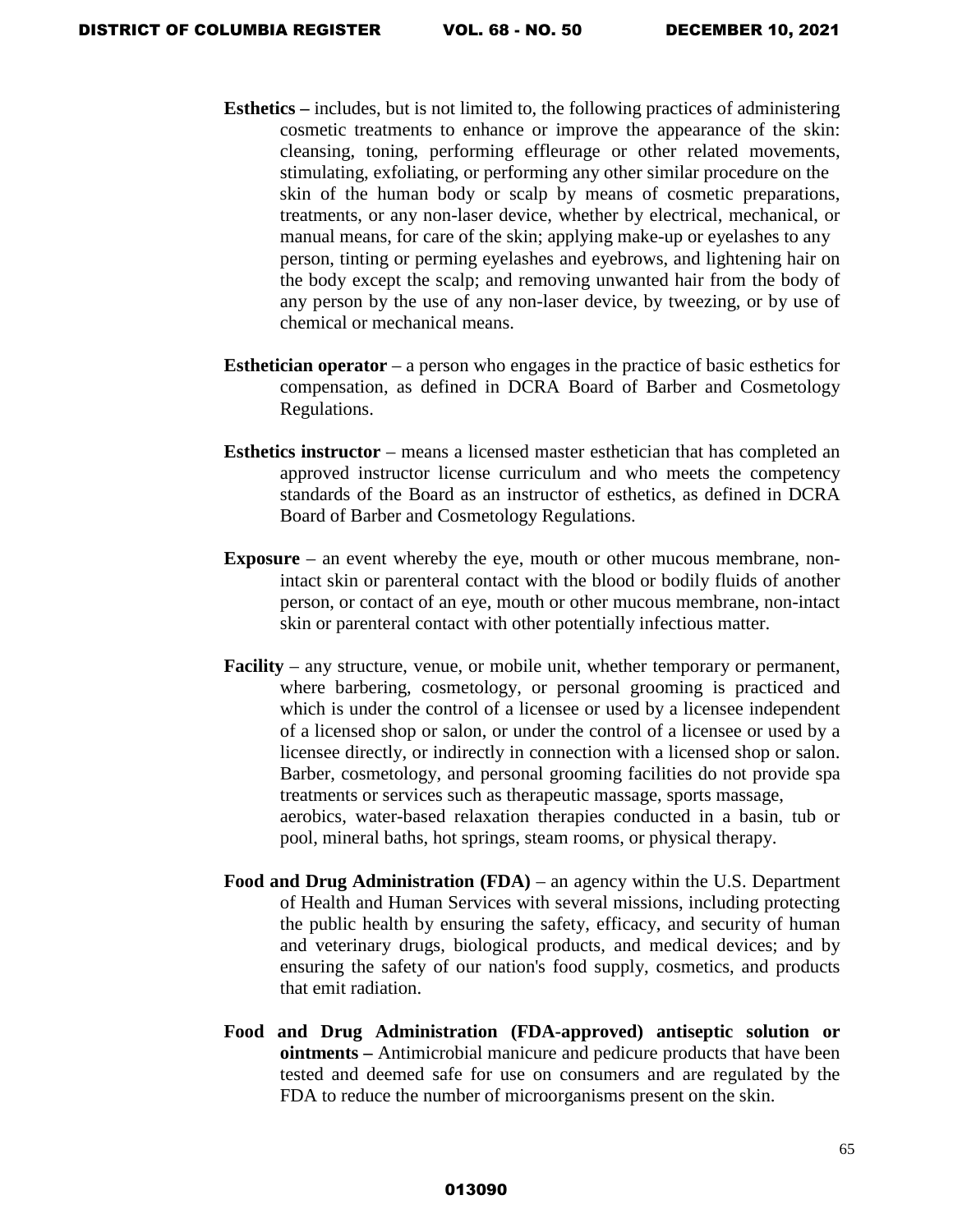- **Food and Drug Administration (FDA-approved) Instruments** sharps, such as, needles, needle bars, needle tubes, hemostats, forceps, pliers, and other items that may come in contact with a customer's body or possible exposure to bodily fluids during barbering, cosmetology, or personal grooming procedures.
- **Foot Bath –** any basin (self-contained unit or connected to the nail salon's plumbing) that holds water, circulating or not, for the purposes of soaking the client's foot.
- **Germicidal soap** an agent designed for use on the skin that kills diseasecausing microorganisms, including but not limited to, products containing povidone-iodine, chloroxylenol, triclosan, and chlorhexidine gluconate.
- **Germicidal solution**  an agent that kills disease-causing microorganisms on hard surfaces; a disinfectant or sanitizer registered with the Environmental Protection Agency and/or a 1:100 dilution of 5.25% sodium hypochlorite (household chlorine bleach) and water, made fresh daily, dispensed from a spray bottle, and used to decontaminate inanimate objects and surfaces.
- **Gloves –** a covering for the hand worn for protection against cold or dirt and typically having separate parts for each finger and the thumb.
- **Hand sink** a lavatory equipped with hot and cold running water, under pressure and used solely for washing hands, arms or other portions of the body.
- **Implement** an instrument or tool, either disposable or reusable, used to provide nail salon services.
- **Infection control** the process for reducing the risk of spreading disease causing pathogens.
- **Infection Prevention Exposure Control Plan** a written action plan that specifies precautionary measures taken to manage and minimize potential exposure to bloodborne pathogens in the workplace.
- **Instructor** any person who is authorized to teach barbering, cosmetology, or any specialty cosmetology operator as a profession, as defined in DCRA Board of Barber and Cosmetology Regulations.
- **Licensee –** an individual who owns, controls, or operates a barber, cosmetology, or personal grooming facility, including barber shops, beauty shops, and braid shops), whether or not the person actually performs any procedures.
- **Manicuring Station –** the workstation where a manicurist performs salon services on individual clients, including such devices, chairs, tables, counters, and other equipment as may be necessary to provide such services.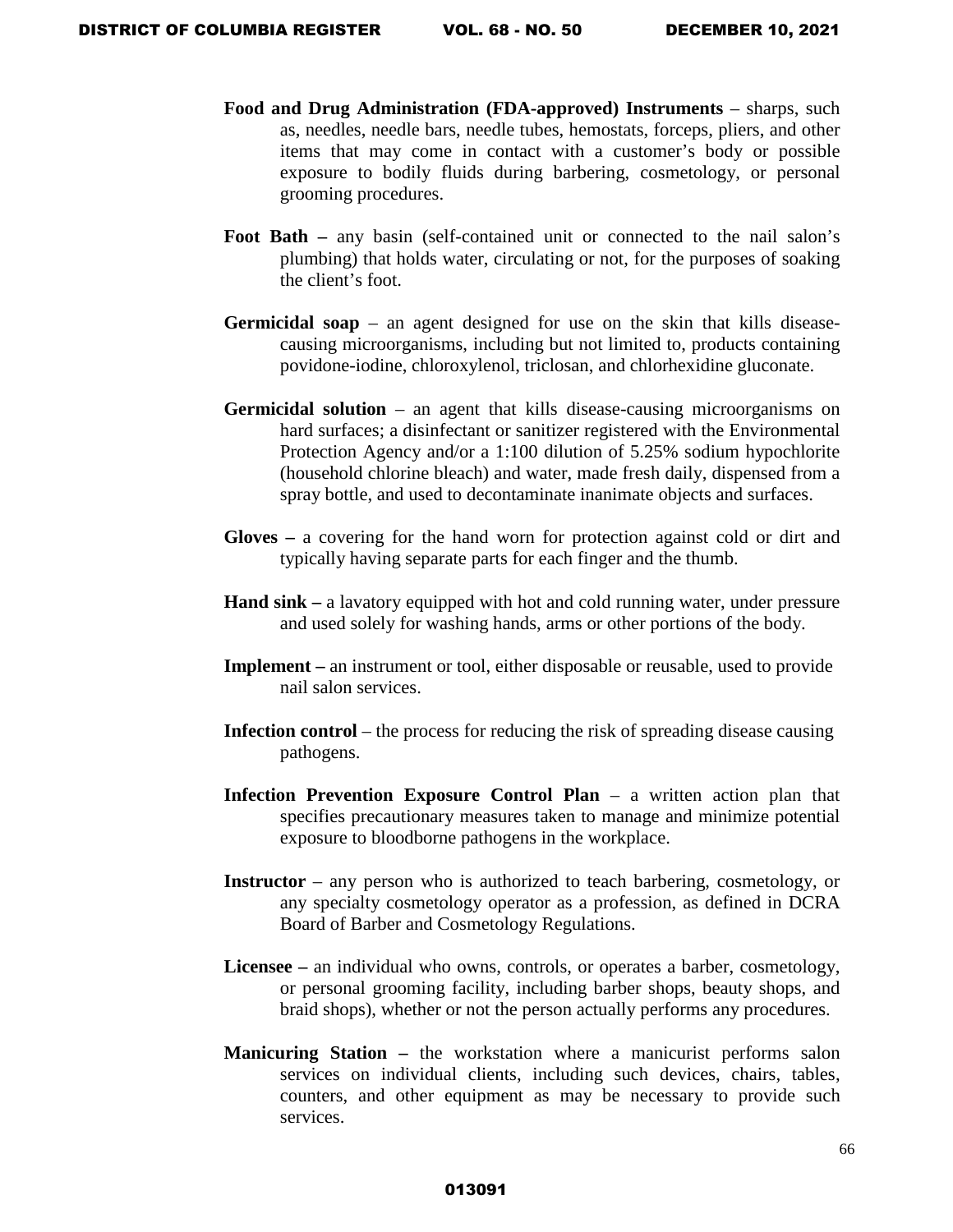- **Manicurist or Nail Technician** any person providing salon services upon the person of another, with or without monetary compensation. Any licensed person who engages in the practice of applying creams, lotions, scrubs, and polishes, and waxes to cosmetically treat the hands and feet as well as trimming, shaping, enhancing, and decorating the fingernails and toenails, as defined in DCRA Board of Barber and Cosmetology Regulations.
- **Medical-grade sharps container –** a puncture-resistant, leak-proof, rigid container that can be closed for handling, storage, transportation, and disposal and is labeled with the International Biohazard Symbol:



- **Mucosal surface** the moisture-secreting membrane lining of all body cavities or passages that communicates with the exterior, including but not limited to the nose, mouth, vagina, and urethra.
- **Multi-Use Tool** an item constructed of hard materials with smooth non-porous surfaces such as metal, glass, or plastic that can be effectively cleaned and disinfected for used on more than one client. The term includes but is not limited to such items as clippers, scissors, combs, nippers, manicure bowls, and some nail files.
- **Nail Salon** any facility, room, group of rooms, place of business, or premises licensed by the DC Board of Barber and Cosmetology, where salon services are performed on the person of another, with or without monetary compensation.
- **Nail technology** the practice of manicuring the nails of an individual, applying artificial or sculptured nails to an individual, massaging the hands of an individual or massaging the lower arms of an individual up to the individual's elbow, massaging the feet of an individual or the lower legs of an individual up to the individual's knee, or a combination of these acts.
- **National Institute for Occupational Safety and Health (NIOSH)** a research agency and part of the U.S. Centers for Disease Control and Prevention, in the U.S. Department of Health and Human Services.
- **National Science Foundation (NSF)** an independent federal agency created by Congress "to promote the progress of science; to advance the national health, prosperity, and welfare; to secure the national defense…."
- **Occupational Safety & Health Administration (OSHA)** the part of the United States Department of Labor created by Congress to assure safe and healthful working conditions for working persons by setting and enforcing standards and by providing training, outreach, education and assistance.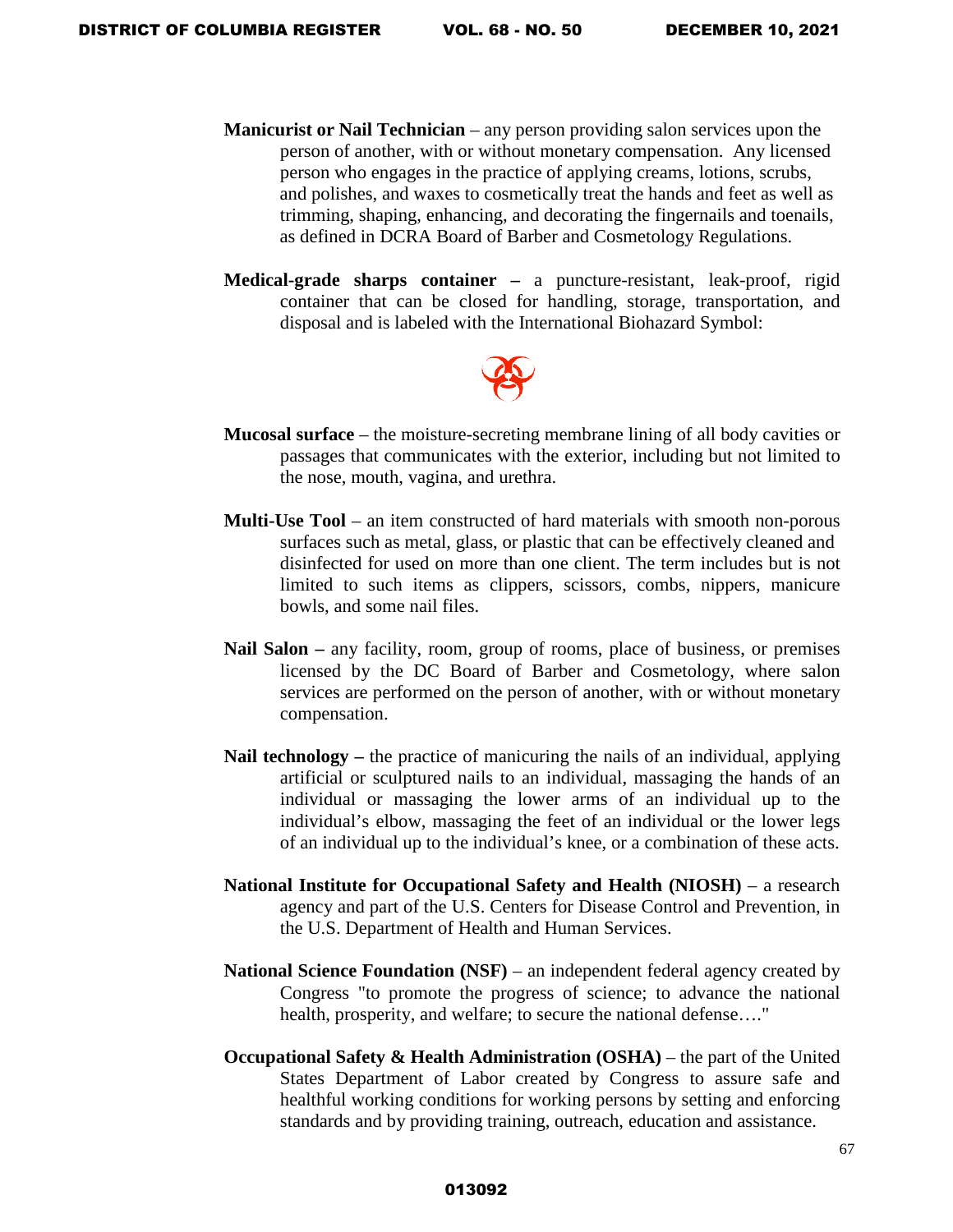.

- **Paraffin Treatment a treatment for the symptoms of joint and muscle** conditions, such as arthritis, that involves applying melted mineral wax derived from petroleum to a body area.
- **Pedicure equipment** any equipment that holds water, including sinks, bowls, basins, pipe-less spas, and whirlpool spas.

**Pedicure –** includes any of the following:

- (a) Cleaning, trimming, softening, or caring for the nails, cuticles, or calluses of the feet;
- (b) The use of manual instruments or implements on the nails, cuticles, or calluses of the feet;
- (c) Callus removal by sanding, buffing, or filing; or
- (d) Massaging of the feet or lower portion of the leg**.**
- **Permanent wall** a vertical continuous structure of wood, plaster, masonry, or other similar building material, which is physically connected to the floor and ceiling of a barber, cosmetology, and personal grooming facility, to separate and protect the facility.
- **Person-in-Charge** a person who ensures all services provided within the facility comply with this Subtitle.
- **Personal grooming facilities a room, booth, partitioned section, enclosure** where body waxing can be performed, providing sufficient privacy for customers to don and doff their drapes or garments without being viewed by other customers, employees, or the public by any means, including electronic means or mirrors, and have locks or other means that allow for easy entry and /or exit by the customer.
- **Pre-sterilized instruments –** instruments that are commercially sterilized and packaged by the manufacturer and bear a legible sterilization lot number and expiration date.
- **Procedure or procedural area –** a room or designated portion of a room that is set apart and only used to perform barbering, cosmetology, or personal grooming.
- **Procedure site** an area or location on the human body selected for the barbering, cosmetology, or personal grooming procedure.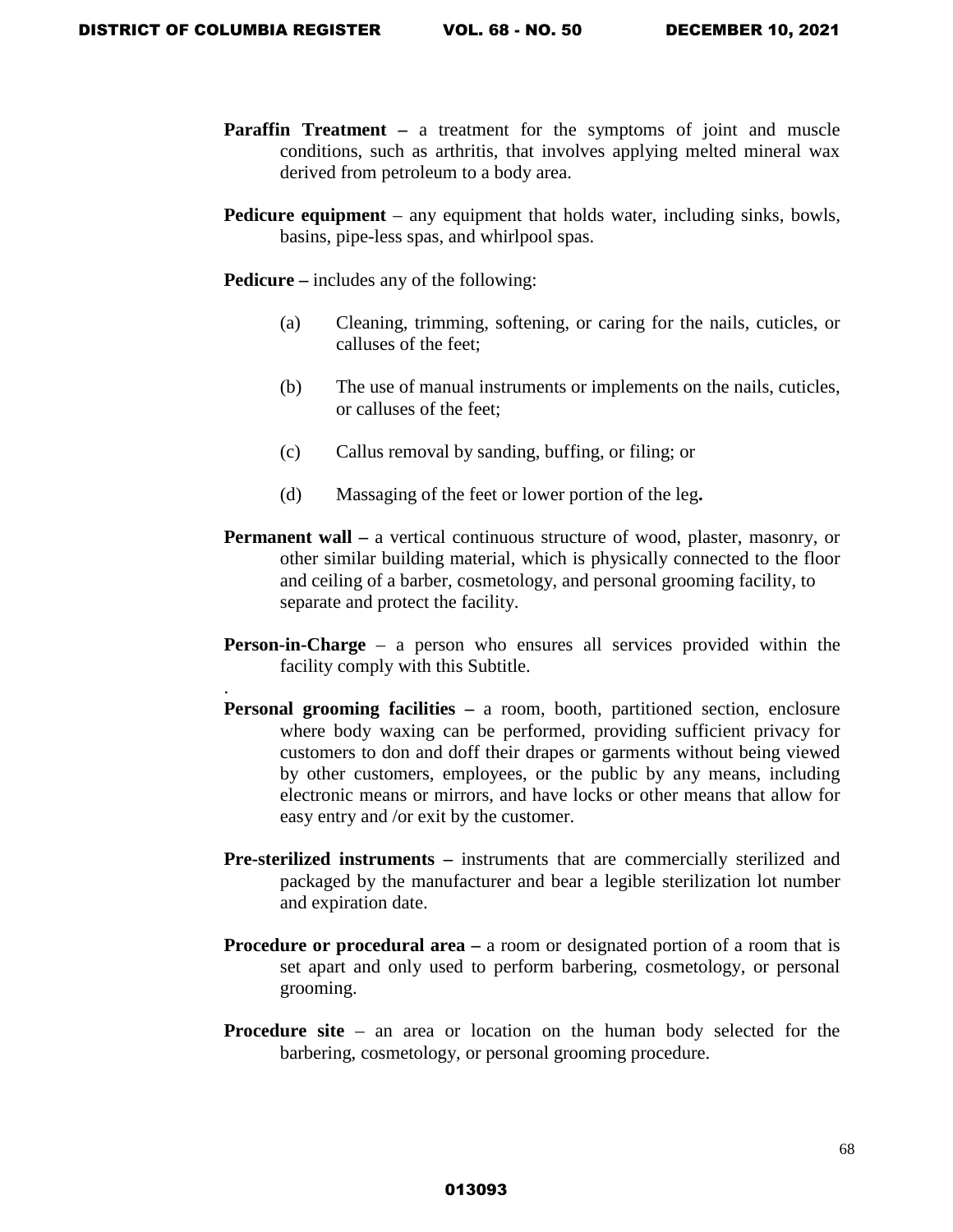- **Respirators** properly fitted N-95, N-99, or N-100 respirator approved by the National Institute for Occupational Safety and Health, for each individual who uses the workstation.
- **Safety Data Sheet (SDS)** a document that is supplied by the product manufacturer which explains the risks, precautions, and response actions related to exposure to a particular product or chemical used as an ingredient in a product. The Hazard Communication Standard (HCS) requires chemical manufacturers, distributors, or importers to provide Safety Data Sheets (SDSs) (formerly known as Material Safety Data Sheets or MSDSs) to communicate the hazards of hazardous chemical products.
- **Salon** a facility, shop, space, or mobile unit in which cosmetology, barbering, esthetics, electrology, manicuring, or braiding is practiced, as defined in DCRA Board of Barber and Cosmetology Regulations.
- **Salon Service -** any practice carried out in a salon that includes, but is not limited to cutting, shaping, polishing, or otherwise enhancing the appearance of

the nails of the hands or feet, manicuring, pedicuring, callus removal and other skin treatment, waxing, eyelash extension, and eyebrow threading.

- **Sanitary –** clean and free of agents of infection or disease.
- **Sanitization** reduction of the population of microorganisms to safe levels, as determined by the Department of Health, by a product registered with the EPA or by chemical germicides that are registered with the EPA as hospital disinfectants.
- **Sanitized –** effective bactericidal treatment by a process that provides sufficient concentration of chemicals for enough time to reduce the bacteria count including pathogens to a safe level on instruments, equipment, and animate objects.
- **Sharps** any sterile or contaminated object that penetrates the skin or mucosa, including but not limited to pre-sterilized disposable, single-use razor blades; but not including disposable safety razors which have not broken the skin.
- **Single Use Tool or Material** a non-metal and/or porous item that is made or constructed of foam, cloth, wood, sponge, pumice stone, or other absorbent or porous gloves materials having rough surfaces which cannot be effectively cleaned and disinfected. Single use items include, but are not limited to, gloves, flip flops, toe separators, pumice stones, non-metal nail files, non-metal emery boards, buffers, buffing discs on electric files, wood and/or non-metal cuticle pushers, wooden wax applicator sticks, cotton balls, or tissues paper.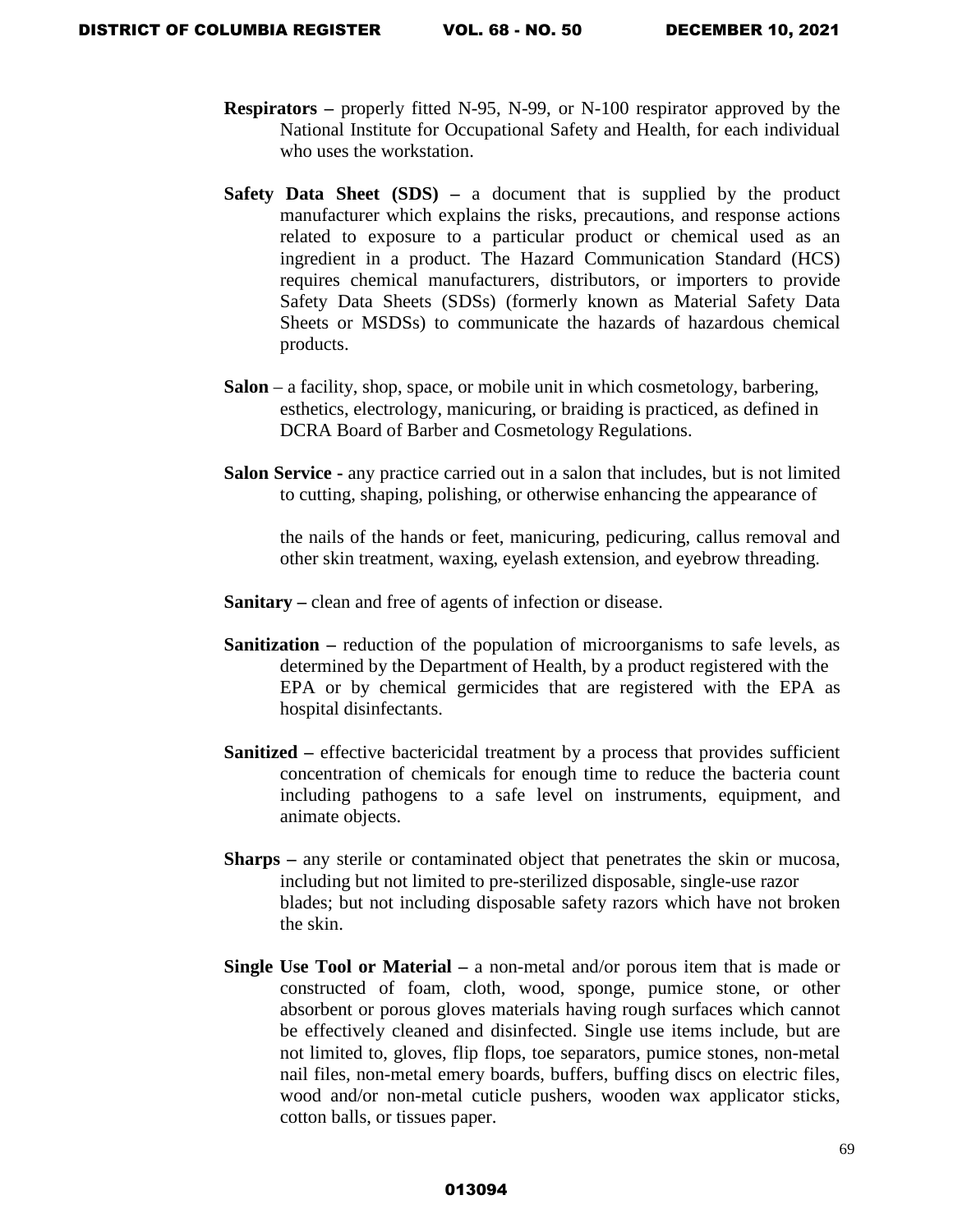- **Sodium Hypochlorite (Household Bleach)** a crystalline chemical compound with the formula NaClO commonly known as "liquid bleach" when dissolved in water, is used as a disinfectant or bleaching agent.
- **Source Capture System –** a mechanical air filtration and recirculation system, and exhaust system designed and constructed to capture air contaminants at their source and to exhaust such contaminants to the outdoor atmosphere shall be:
	- (a) Maintained and cleaned according to the manufacturer's instructions; and
	- (b) Capable of:
		- (1) Filtering and recirculating air to inside space not less than 50 cubic feet per minute (cfm) per acrylic nail station; or
		- (2) Exhausting not less than 50 cubic feet per minute (cfm) per acrylic nail station.
- **Spa Treatments** services performed outside of the scope of licensure under this chapter that may require separate business or professional licensure under existing D.C. Official Code sections and other Titles of the District of Columbia Municipal Regulations. Such services include but are not limited to therapeutic massage; sports massage; aerobics; water-based relaxation therapies conducted in a basin, tub, or pool; mineral baths; hot springs; steam rooms; and physical therapy, as defined in DCRA Board of Barber and Cosmetology Regulations.
- **Spores** a spore is a cell that certain fungi, plants (moss, ferns), and bacteria produce. Certain bacteria make spores to defend themselves. Spores have thick walls. They can resist high temperatures, humidity, and other environmental conditions.
- **Steam mixing valve** is a valve that blends hot water with cold water to ensure constant, safe shower and bath outlet temperatures, preventing scalding.
- **Sterilization** process of destruction of all forms of microbial life, including spores by physical or chemical means. Sterilization is accomplished by using an FDA-cleared device that employs heat or chemical action to destroy all potentially dangerous organisms.
- **Sterilize** the complete destruction of all microbial life, commonly achieved using heat and/or pressure.